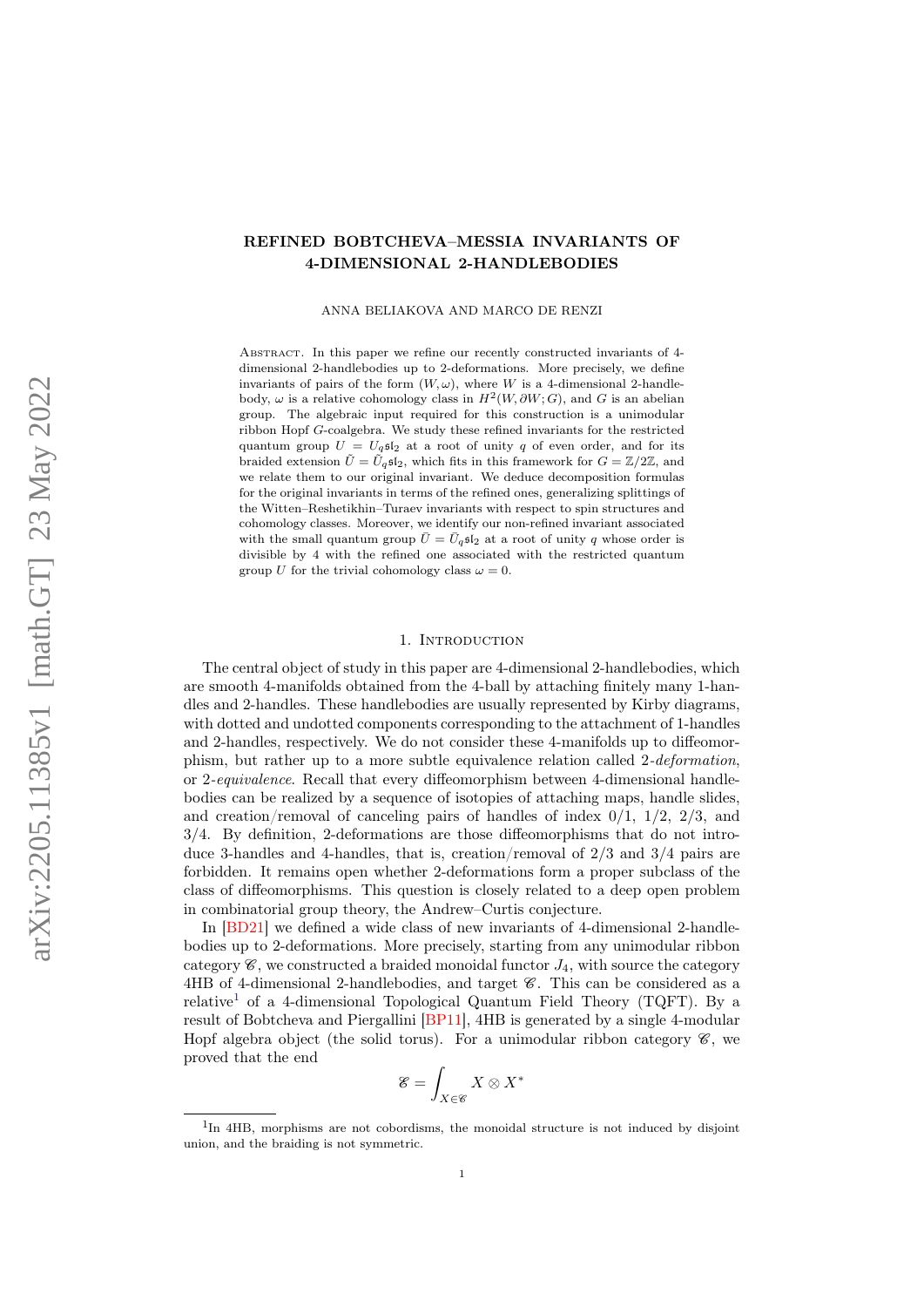is always a 4-modular Hopf algebra object in  $\mathscr{C}$ , and therefore the assignment of  $\mathscr{E}$ to the generator of 4HB can always be extended to a functor  $J_4$ : 4HB  $\rightarrow \mathscr{C}$ , see [\[BD21,](#page-32-0) Theorem 1.1]. Notice that 4HB comes equipped with a natural boundary functor  $\partial$  with target the category 3Cob of connected 3-dimensional cobordisms with connected boundary. This category was intensively studied by Crane and Yetter, who realized that the punctured torus admits the structure of a braided Hopf algebra [\[CY94\]](#page-32-2), by Kerler, who found a set of generating morphisms and a long list of elegant and conceptual relations among them [\[Ke01\]](#page-32-3), and by Habiro, who announced a complete algebraic presentation [\[As11\]](#page-32-4). The functor  $\partial$  : 4HB  $\rightarrow$  3Cob is compatible with the algebraic structure discovered in [\[BP11\]](#page-32-1), and sends the 4 modular Hopf algebra generator of 4HB (the solid torus) to a 3-modular Hopf algebra generator of 3Cob (the torus) whose algebraic structure is a quotient of the previous one by two additional relations.

When  $\mathscr C$  is factorizable (that is, when it has no non-trivial transparent objects, or equivalently when the Hopf copairing on the end is non-degenerate), we showed that  $J_4$  factors as  $J_3 \circ \partial$  for a functor  $J_3 : 3Cob \rightarrow \mathcal{C}$ , see [\[BD21,](#page-32-0) Theorem 1.2]. This explains why, in all previous attempts at generalizing quantum invariants of 3-manifolds (based on factorizable ribbon categories) to 4-manifolds, the result always depended exclusively on 3-dimensional boundaries (together with the signature, since  $J_3$  is affected by the usual framing anomaly).

In order to detect 4-dimensional 2-handlebodies that are diffeomorphic but not equivalent under 2-deformations, the functor  $J_4$  needs to vanish against  $S^2 \times D^2$ . Indeed, our invariant is multiplicative under boundary connected sum, and a finite number of stabilizations by  $S^2 \times D^2$  is sufficient to turn every pair of diffeomorphic 4-dimensional 2-handlebodies into a 2-equivalent pair. Setting  $\mathscr{C} = H$ -mod for a unimodular ribbon Hopf algebra H, we obtained that  $J_4(S^2 \times D^2)$  is an invertible scalar if and only if  $H$  is cosemisimple (meaning  $H^*$  is semisimple). By observing that the small quantum group  $\bar{U} = \bar{U}_q \mathfrak{sl}_2$  at a root of unity q of order  $r \equiv 0 \pmod{4}$ is neither factorizable nor (co)semisimple, we concluded that the corresponding invariant has the potential of detecting interesting 4-dimensional phenomena.

This paper is devoted to the study of these invariants. More precisely, we investigate the scalars assigned by  $J_4$  to endomorphisms of the tensor unit (the 3-ball) in 4HB in the case  $\mathscr{C} = H$ -mod. In order to simplify the notation, we will denote the resulting invariant, which was first constructed by Bobtcheva and Messia [\[BM02\]](#page-32-5), by  $J_H$ . Notice that, in this case, the end  $\mathscr E$  can be explicitly described as the adjoint representation of  $H$ , which determines a 4-modular Hopf algebra object in  $H$ -mod denoted  $H$ , and called the *transmutation* of  $H$ . As a first step, we extend the definition of  $J_H$  by allowing H to be a unimodular ribbon Hopf G-coalgebra, see Section [2.](#page-3-0) In this case, we construct an invariant of pairs  $(W, \omega)$ , where W is a 4-dimensional 2-handlebody, and  $\omega$  is a relative cohomology class in  $H^2(W, \partial W; G)$ , see Theorem [3.1.](#page-8-0)

As the main motivating example for this construction, we discuss in detail the restricted quantum group  $U = U_q \mathfrak{sl}_2$  at a root of unity q of even order  $2p$ , which is a unimodular Hopf  $\mathbb{Z}/2\mathbb{Z}$ -coalgebra that contains the small quantum group  $\overline{U}$ as its degree zero part. The former is not ribbon, but admits a ribbon extension  $\tilde{U} = \tilde{U}_q \mathfrak{sl}_2$ . However, U is factorizable, while  $\tilde{U}$  is not. The adjoint representation of U is closed under the adjoint action of  $\tilde{U}$ , and thus determines an object in  $\hat{U}$ -mod. This object admits a transmutation, denoted U, which provides a 4modular Hopf algebra in  $U$ -mod, as established in Proposition [5.3.](#page-14-0) Thanks to [\[BD21,](#page-32-0) Theorem 1.2], the corresponding invariant, denoted  $J_U$ , only depends on the 3-dimensional boundary and signature of 4-dimensional 2-handlebodies, see Corollary [5.4.](#page-15-0) Furthermore, the refined invariant associated with  $\tilde{U}$  can be actually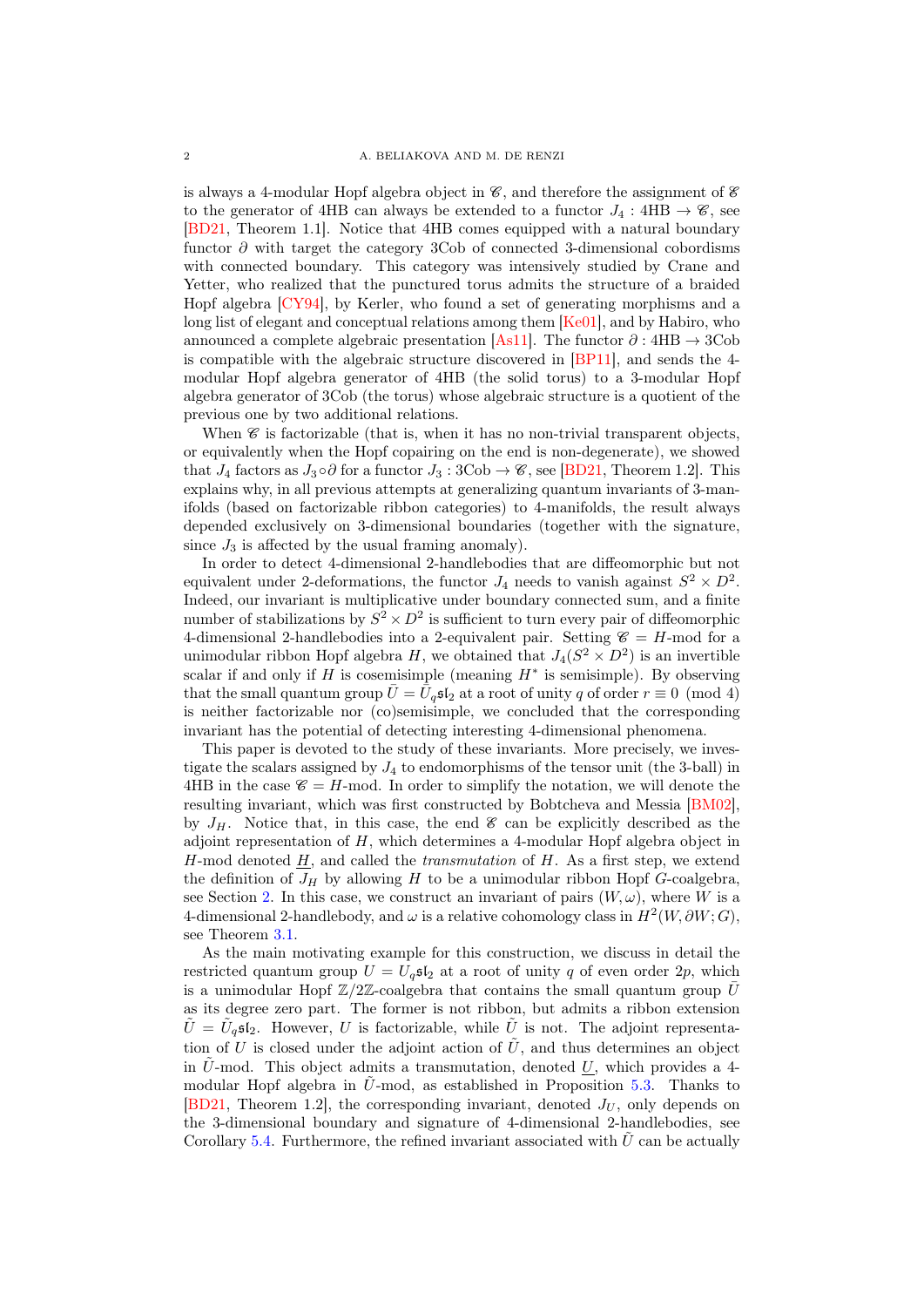computed entirely inside  $U$ , as proved in Proposition [6.1,](#page-15-1) and deserves therefore to be denoted  $J_U$  too.

In Section [8](#page-19-0) we establish a few decomposition formulas for both the refined and the non-refined invariant  $J_U$ . The precise form of these decomposition formulas depends on the arithmetic properties of the order  $2p$  of the root of unity q. When  $p \equiv 0 \pmod{4}$ , we show that U can be used to define an invariant of 3-manifolds equipped with spin structures, which is always denoted  $J_U$ , and that

$$
J_U(W, \omega) = \lambda(v_-)^{\sigma(W)} \sum_{s \in \mathcal{S}(\partial W, \omega)} J_U(\partial W, s),
$$

where  $\mathcal{S}(\partial W, \omega)$  is the set of spin structures s on  $\partial W$  with second relative Stiefel– Whitney class  $w_2(W, s) = \omega$ , where  $\sigma(W)$  is the signature of W, and where  $\lambda$  and  $v_-\,$  are the left integral and the inverse ribbon element of U respectively. For the non-refined invariant, we obtain

$$
J_U(W) = \lambda(v_-)^{\sigma(W)} \sum_{s \in \mathcal{S}(\partial W)} J_U(\partial W, s),
$$

where  $\mathcal{S}(\partial W)$  is the set of all spin structures s on  $\partial W$ . This result generalizes the well-known decomposition of the Witten–Reshetikhin–Turaev (WRT) invariants in terms of spin structures [\[Bl92,](#page-32-6) [Be98\]](#page-32-7). When  $p \equiv 2 \pmod{4}$ , the picture is similar, although this time  $U$  can be used to define an invariant of 3-manifolds equipped with first cohomology classes with  $\mathbb{Z}/2\mathbb{Z}$ -coefficients, and

$$
J_U(W, \omega) = \lambda(v_-)^{\sigma(W)} \sum_{\varphi \in \mathscr{H}(\partial W, \omega)} J_U(\partial W, \varphi),
$$

where  $\mathscr{H}(\partial W,\omega)$  is the set of cohomology classes  $\varphi$  in  $H^1(\partial W;\mathbb{Z}/2\mathbb{Z})$  satisfying  $\delta^*(\varphi) = \omega$  for the coboundary homomorphism

$$
\delta^*: H^1(\partial W; \mathbb{Z}/2\mathbb{Z}) \to H^2(W, \partial W; \mathbb{Z}/2\mathbb{Z})
$$

coming from the long exact sequence of the pair  $(W, \partial W)$  in cohomology with  $\mathbb{Z}/2\mathbb{Z}$ -coefficients. Again, for the non-refined invariant, we obtain

$$
J_U(W) = \lambda(v_-)^{\sigma(W)} \sum_{\varphi \in \mathscr{H}(\partial W)} J_U(\partial W, \varphi),
$$

where  $\mathcal{H}(\partial W) = H^1(\partial W; \mathbb{Z}/2\mathbb{Z})$ , compare with [\[Be98\]](#page-32-7) for the analogous decomposition of the WRT invariants. This is proved in Theorem [8.1,](#page-21-0) see also Remark [8.2.](#page-22-0)

In addition, we show in Proposition [7.1](#page-18-0) that, when the cohomology class is taken to be  $\omega = 0$ , the refined invariant  $J_U$  associated with the restricted quantum group U recovers the non-refined invariant  $J_{\bar{U}}$  associated with the small quantum group  $\overline{U}$ . In other words, we have

$$
J_{\bar{U}}(W) = J_U(W, 0).
$$

Using our first decomposition formula, we deduce that, for  $p \equiv 0 \pmod{4}$ , and for  $W$  a non-spin 4-manifold, we have

$$
J_{\bar{U}}(W)=0,
$$

because in this case  $\mathcal{S}(\partial W, 0) = \emptyset$ , and so  $J_U(W, 0) = 0$ .

These results imply that the scalar invariant  $J_{\bar{U}}$  essentially depends on 3-dimensional boundaries, and cannot detect any truly 4-dimensional phenomenon beyond the signature, the Euler characteristic (see Appendix  $\hat{A}$ ), and the spin status of 4-dimensional 2-handlebodies. This happens because the small quantum group  $\bar{U}$  is a finite index Hopf subalgebra of a factorizable Hopf algebra, the restricted quantum group  $U$ . We expect the invariant to behave similarly for other quantum groups, such as those discussed in [\[LO16\]](#page-32-8). We remark however two interesting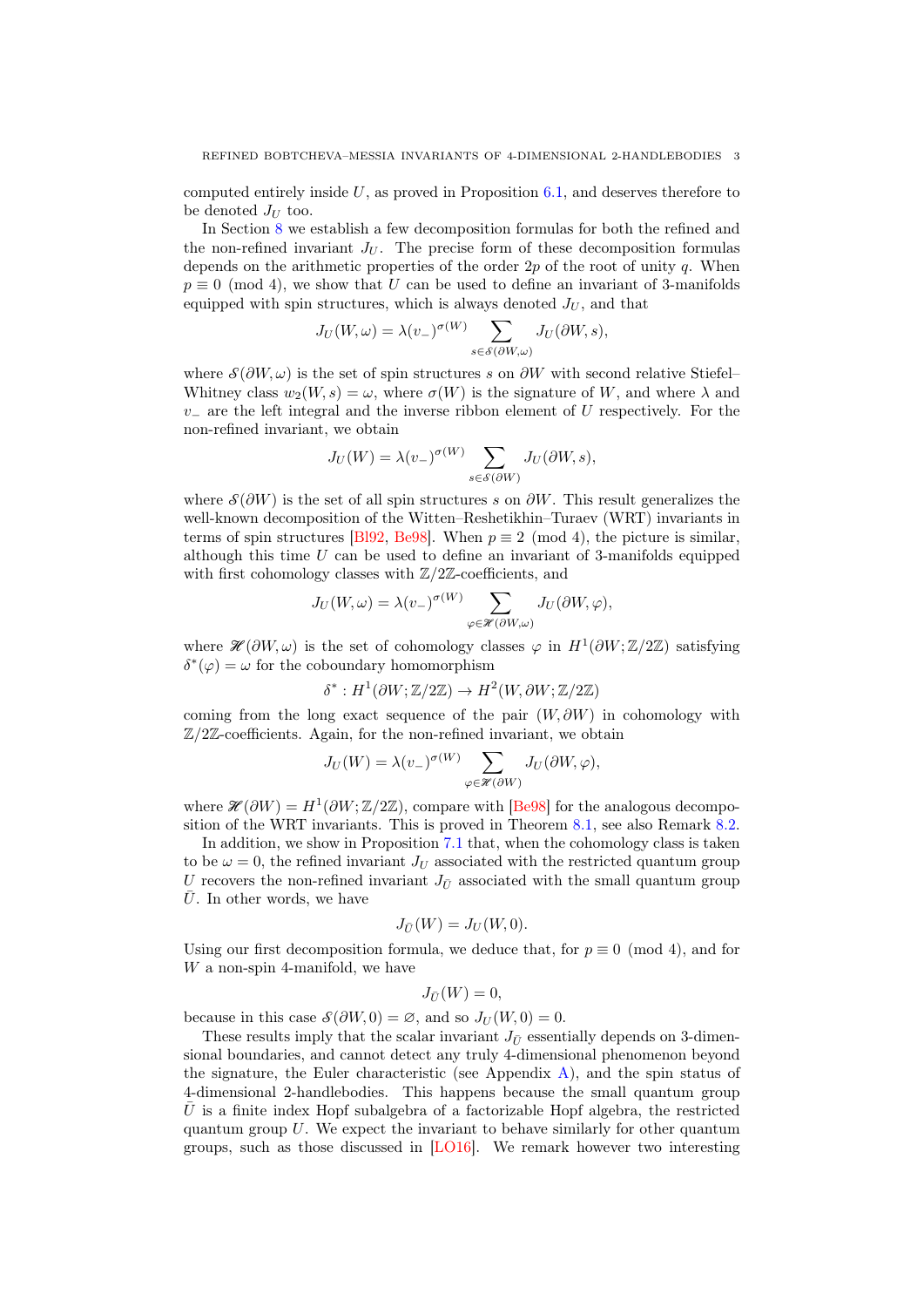possibilities going forward: first of all, the functor  $J_4$ : 4HB  $\rightarrow \bar{U}$ -mod seems to be more sensitive and rich than its underlying scalar invariant, as it truly manages to distinguish 1-handles from 2-handles in the non-factorizable case. Furthermore, the question of finding non-trivial central elements that could be used to deform the scalar invariant  $J_{\bar{U}}$  as in [\[BM02,](#page-32-5) Theorem 2.14] remains wide open. More generally, the same holds in the quest for other 4-modular Hopf algebras that could be sensitive to 4-dimensional topology.

Acknowledgments. Our work was supported by the National Center of Competence in Research (NCCR) SwissMAP of the Swiss National Science Foundation (SNSF).

# 2. Hopf group-coalgebras

<span id="page-3-0"></span>In this section, we recall the definition of Hopf group-coalgebras, as introduced by Turaev [\[Tu10\]](#page-32-9). Let G be an abelian group. Following [\[Vi00,](#page-32-10) [GHP20\]](#page-32-11), a  $Hopf$ G-coalgebra is a family  $H = \{H_\alpha \mid \alpha \in G\}$  of vector spaces over a field k equipped with:

- · a family  $\mu = {\mu_\alpha : H_\alpha \otimes H_\alpha \to H_\alpha \mid \alpha \in G}$  of products;
- · a family  $\eta = {\eta_\alpha : \mathbb{k} \to H_\alpha \mid \alpha \in G}$  of units;
- $\therefore$  a family  $\Delta = {\Delta_{\alpha,\beta} : H_{\alpha+\beta} \to H_\alpha \otimes H_\beta \mid \alpha, \beta \in G}$  of coproducts;
- · a counit  $\varepsilon_0 : H_0 \to \mathbb{k}$ ;
- a family  $S = \{S_\alpha : H_\alpha \to H_{-\alpha} \mid \alpha \in G\}$  of antipodes.

These data satisfy:

- (1)  $\mu_{\alpha} \circ (\mu_{\alpha} \otimes id_{H_{\alpha}}) = \mu_{\alpha} \circ (id_{H_{\alpha}} \otimes \mu_{\alpha})$  for every  $\alpha \in G$ ;
- (2)  $\mu_{\alpha} \circ (\eta_{\alpha} \otimes id_{H_{\alpha}}) = id_{H_{\alpha}} = \mu_{\alpha} \circ (id_{H_{\alpha}} \otimes \eta_{\alpha})$  for every  $\alpha \in G$ ;
- (3)  $(\Delta_{\alpha,\beta} \otimes id_{H_\gamma}) \circ \Delta_{\alpha+\beta,\gamma} = (id_{H_\alpha} \otimes \Delta_{\beta,\gamma}) \circ \Delta_{\alpha,\beta+\gamma}$  for all  $\alpha,\beta,\gamma \in G;$
- (4)  $(\varepsilon_0 \otimes id_{H_\alpha}) \circ \Delta_{0,\alpha} = id_{H_\alpha} = (id_{H_\alpha} \otimes \varepsilon_0) \circ \Delta_{\alpha,0}$  for every  $\alpha \in G;$
- (5)  $\Delta_{\alpha,\beta} \circ \mu_{\alpha+\beta} = (\mu_{\alpha} \otimes \mu_{\beta}) \circ (\mathrm{id}_{H_{\alpha}} \otimes \tau_{H_{\beta},H_{\alpha}} \otimes \mathrm{id}_{H_{\beta}}) \circ (\Delta_{\alpha,\beta} \otimes \Delta_{\alpha,\beta})$  for all  $\alpha, \beta \in G$ , where  $\tau_{H_\beta,H_\alpha}: H_\beta \otimes H_\alpha \to H_\alpha \otimes H_\beta$  is the standard transposition;
- (6)  $\varepsilon_0 \circ \mu_0 = \varepsilon_0 \otimes \varepsilon_0;$
- (7)  $\Delta_{\alpha,\beta} \circ \eta_{\alpha+\beta} = \eta_{\alpha} \otimes \eta_{\beta}$  for all  $\alpha, \beta \in G$ ;
- (8)  $\varepsilon_0 \circ \eta_0 = \mathrm{id}_{\Bbbk};$
- (9)  $\mu_{\alpha} \circ (S_{-\alpha} \otimes id_{H_{\alpha}}) \circ \Delta_{-\alpha,\alpha} = \eta_{\alpha} \circ \varepsilon_0 = \mu_{\alpha} \circ (id_{H_{\alpha}} \otimes S_{-\alpha}) \circ \Delta_{\alpha,-\alpha}$  for every  $\alpha \in G$ .

We will often use the shorthand notation

$$
\mu_{\alpha}(x \otimes y) = xy, \qquad \eta_{\alpha}(1) = 1_{\alpha}, \qquad \Delta_{\alpha,\beta}(x) = x_{(1,\alpha)} \otimes x_{(2,\beta)}.
$$

Remark that  $H_{\alpha}$  is a unital associative algebra for every  $\alpha \in G$ , and that  $H_0$  is a Hopf algebra.

A ribbon Hopf G-coalgebra is a Hopf G-coalgebra  $H = \{H_\alpha \mid \alpha \in G\}$  equipped with:

a family  $R = \{R_{\alpha,\beta} = R'_\alpha \otimes R''_\beta \in H_\alpha \otimes H_\beta \mid \alpha, \beta \in G\}$  of R-matrices;

· a family  $v_+ = \{v_\alpha \in H_\alpha \mid \alpha \in G\}$  of central invertible *ribbon elements*. These data satisfy:

- (1)  $R'_\alpha x_{(1,\alpha)} \otimes R''_\beta x_{(2,\beta)} = x_{(2,\alpha)} R'_\alpha \otimes x_{(1,\beta)} R''_\beta$  for all  $\alpha, \beta \in G$  and  $x \in H_{\alpha+\beta}$ ; (2)  $R'_\alpha \otimes \Delta_{\beta,\gamma}(R''_{\beta+\gamma}) = (R'_\alpha \otimes 1_\beta \otimes R''_\gamma)(R'_\alpha \otimes R''_\beta \otimes 1_\gamma)$  for all  $\alpha,\beta,\gamma \in G;$
- (3)  $\Delta_{\alpha,\beta}(R_{\alpha+\beta}')\otimes R_{\gamma}'' = (R_{\alpha}'\otimes 1_{\beta}\otimes R_{\gamma}'')(1_{\alpha}\otimes R_{\beta}'\otimes R_{\gamma}'')$  for all  $\alpha,\beta,\gamma\in G;$
- (4)  $v_\alpha^2 = u_\alpha S_{-\alpha}(u_{-\alpha})$  for all  $\alpha \in G$ , where  $u_\alpha := S_{-\alpha}(R''_{-\alpha})R'_\alpha$ ;
- (5)  $\Delta_{\alpha,\beta}(v_{\alpha+\beta}) = (v_{\alpha} \otimes v_{\beta})(S_{-\alpha}(R'_{-\alpha}) \otimes R''_{\beta})(R''_{\alpha} \otimes S_{-\beta}(R'_{-\beta}))$  for all  $\alpha, \beta \in G$ ;
- (6)  $\varepsilon_0(v_0) = 1$ ;
- (7)  $S_{\alpha}(v_{\alpha}) = v_{-\alpha}$  for every  $\alpha \in G$ .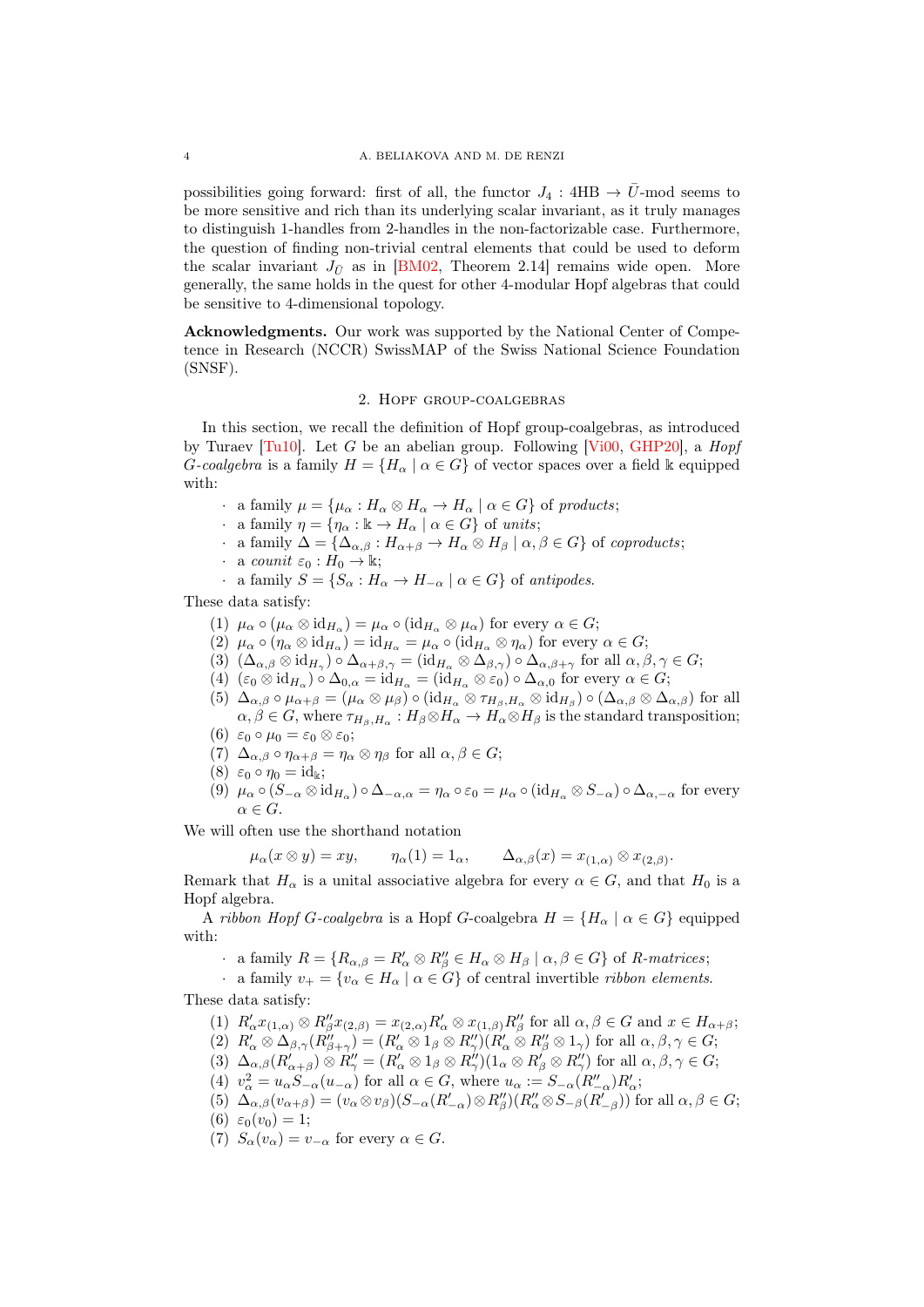Remark that  $H_0$  is a ribbon Hopf algebra, and that the family

$$
u=\{u_\alpha\in H_\alpha\mid \alpha\in G\}
$$

of Drinfeld elements determines a family

$$
g = \{ g_{\alpha} \in H_{\alpha} \mid \alpha \in G \}
$$

of pivotal elements

$$
g_\alpha:=u_\alpha v_\alpha^{-1}.
$$

A unimodular Hopf G-coalgebra is a Hopf G-coalgebra  $H = \{H_\alpha \mid \alpha \in G\}$ equipped with:

· a family  $\lambda = {\lambda_\alpha : H_\alpha \to \mathbb{k} \mid \alpha \in G}$  of left integrals;

· a two-sided cointegral  $\Lambda_0 \in H_0$ .

These data satisfy:

(1) 
$$
\lambda_{\beta}(x_{(2,\beta)})x_{(1,\alpha)} = \lambda_{\alpha+\beta}(x)1_{\alpha}
$$
 for all  $\alpha, \beta \in G$  and  $x \in H_{\alpha+\beta}$ ;

(2)  $x\Lambda_0 = \varepsilon_0(x)\Lambda_0 = \Lambda_0x$  for every  $x \in H_0$ .

Remark that  $H_0$  is a unimodular Hopf algebra.

If A is an algebra, recall that a *central idempotent* of A is an element  $z \in A$ satisfying

$$
zx = xz, \qquad \qquad z^2 = z
$$

for every  $x \in A$ . Let G be a finite abelian group. If H is a Hopf algebra, then a family of central idempotents  $\{1_\alpha \in H \mid \alpha \in G\}$  is called a *G-splitting system* if it satisfies

$$
1_{\alpha}1_{\beta} = \delta_{\alpha,\beta}1_{\alpha}, \qquad 1 = \sum_{\alpha \in G} 1_{\alpha},
$$
  

$$
\Delta(1_{\alpha}) = \sum_{\beta \in G} 1_{\alpha-\beta} \otimes 1_{\beta}, \qquad \varepsilon(1_{\alpha}) = \delta_{\alpha,0},
$$
  

$$
S(1_{\alpha}) = 1_{-\alpha}.
$$

If  $\{1_\alpha \in H \mid \alpha \in G\}$  is a G-splitting system in H, then  $\{H1_\alpha \mid \alpha \in G\}$  is a Hopf G-coalgebra, with product

$$
\mu_{\alpha}(x1_{\alpha}\otimes y1_{\alpha})=xy1_{\alpha}
$$

for every  $\alpha \in G$ , coproduct

$$
\Delta_{\alpha,\beta}(x1_{\alpha+\beta}) = x_{(1)}1_{\alpha} \otimes x_{(2)}1_{\beta}
$$

for all  $\alpha, \beta \in G$ , with counit

$$
\varepsilon_0(x1_0) = \varepsilon(x),
$$

and with antipode

$$
S_{\alpha}(x1_{\alpha}) = S(x)1_{-\alpha}
$$

for every  $\alpha \in G$ . If H is a ribbon Hopf algebra, then  $\{H1_{\alpha} \mid \alpha \in G\}$  is a ribbon Hopf G-coalgebra, with R-matrix

$$
R_{\alpha,\beta}=R(1_\alpha\otimes 1_\beta)
$$

for all  $\alpha, \beta \in G$ , and ribbon element

$$
v_{\alpha}=v1_{\alpha}
$$

for every  $\alpha \in G$ . If H is a unimodular Hopf algebra, then  $\{H1_{\alpha} \mid \alpha \in G\}$  is a unimodular Hopf G-coalgebra, with left integral

$$
\lambda_{\alpha}(x1_{\alpha}) = \lambda(x1_{\alpha})
$$

for every  $\alpha \in G$ , and two-sided cointegral

$$
\Lambda_0=\Lambda.
$$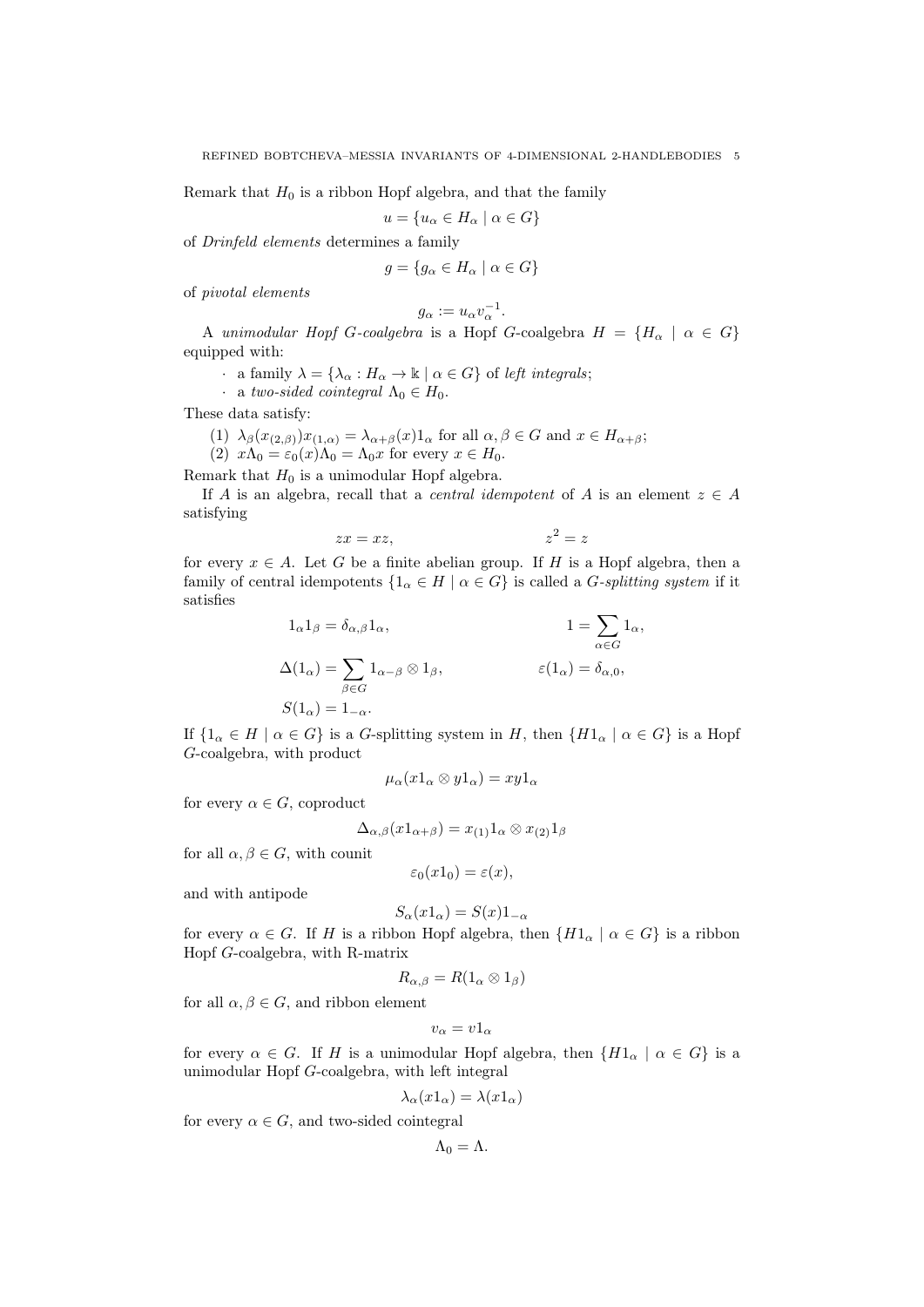Vice versa, if  $\{H_{\alpha} \mid \alpha \in G\}$  is a Hopf G-coalgebra, then its *direct sum* 

$$
H:=\bigoplus_{\alpha\in G}H_\alpha
$$

is a Hopf algebra, with product

$$
\mu\left(\bigoplus_{\alpha,\beta\in G}x_{\alpha}\otimes y_{\beta}\right)=\bigoplus_{\alpha\in G}x_{\alpha}y_{\alpha},
$$

with unit

$$
1=\bigoplus_{\alpha\in G}1_\alpha,
$$

with coproduct

$$
\Delta\left(\bigoplus_{\alpha\in G}x_{\alpha}\right)=\bigoplus_{\alpha,\beta\in G}(x_{\alpha+\beta})_{(1,\alpha)}\otimes (x_{\alpha+\beta})_{(2,\beta)},
$$

with counit

$$
\varepsilon\left(\bigoplus_{\alpha\in G}x_{\alpha}\right)=\varepsilon_0(x_0),
$$

and with antipode

$$
S\left(\bigoplus_{\alpha \in G} x_{\alpha}\right) = \bigoplus_{\alpha \in G} S_{-\alpha}(x_{-\alpha}).
$$

If  $\{H_{\alpha} \mid \alpha \in G\}$  is a ribbon Hopf G-coalgebra, then H is a ribbon Hopf algebra, with R-matrix

$$
R = \bigoplus_{\alpha,\beta \in G} R_{\alpha,\beta},
$$

and ribbon element

$$
v = \bigoplus_{\alpha \in G} v_{\alpha}.
$$

If  ${H_{\alpha} \mid \alpha \in G}$  is a unimodular Hopf G-coalgebra, then H is a unimodular Hopf algebra, with left integral

$$
\lambda\left(\bigoplus_{\alpha\in G}x_{\alpha}\right)=\lambda_{\alpha}(x_{\alpha}),
$$

and two-sided cointegral

$$
\Lambda=\Lambda_0.
$$

For a finite abelian group G, we say a ribbon Hopf G-coalgebra  $\{H_{\alpha} \mid \alpha \in G\}$  is factorizable if the direct sum

$$
H=\bigoplus_{\alpha\in G}H_\alpha
$$

is a factorizable ribbon Hopf algebra. By definition, this means that the Drinfeld map

$$
D: H^* \to H
$$

$$
f \mapsto f(M'_+)M''_+
$$

is a linear isomorphism, where

$$
M_+ = M'_+ \otimes M''_+ = (R'' \otimes R')(R' \otimes R'') \in H \otimes H
$$

is the M-matrix associated with the R-matrix  $R = R' \otimes R'' \in H \otimes H$ .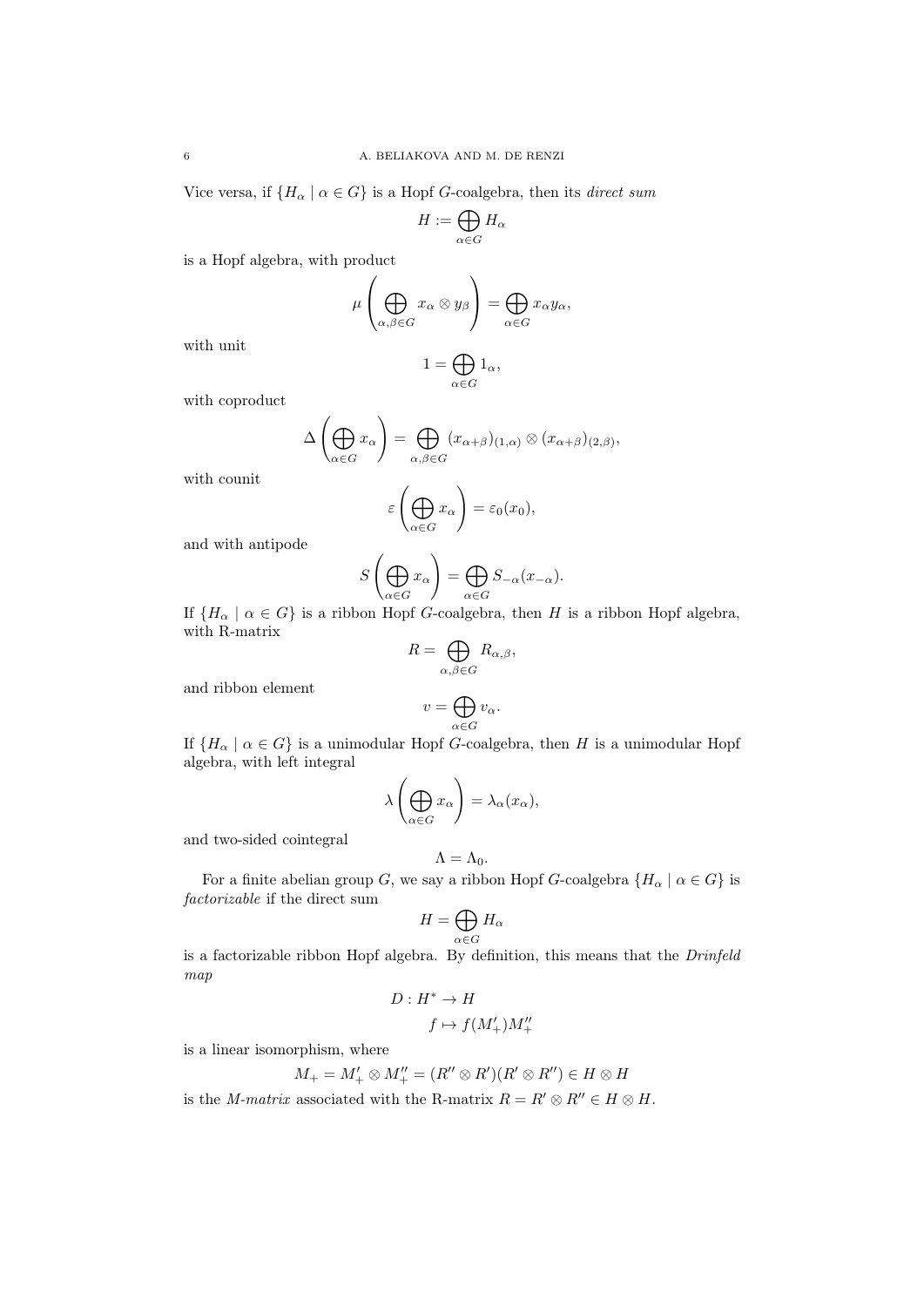#### 3. Refined invariant

In this section, we fix an abelian group  $G$  and a unimodular ribbon Hopf  $G$ coalgebra  $H$ , and we define a refined invariant of 4-dimensional 2-handlebodies equipped with relative cohomology classes with coefficients in  $G$ . Let

$$
\varnothing\subset W^0\subset W^1\subset W^2=W
$$

be a 4-dimensional 2-handlebody featuring a single 0-handle and a finite number of handles of index 1 and 2. By reversing the handle presentation, W can be obtained from  $\partial W \times I$  by attaching a finite number of handles of index 2 and 3, followed by a single 4-handle, which means

$$
\partial W \times I \subset \tilde{W}^2 \subset \tilde{W}^3 \subset \tilde{W}^4 = W.
$$

Now let  $\omega \in H^2(W, \partial W; G)$  be a cohomology class. Since  $H_1(W, \partial W) = 0$ , we have

$$
H^2(W, \partial W; G) \cong \text{Hom}(H_2(W, \partial W), G) \oplus \text{Ext}(H_1(W, \partial W), G)
$$

$$
\cong \operatorname{Hom}(H_2(W,\partial W),G),
$$

thanks to the universal coefficient theorem<sup>[2](#page-6-0)</sup>. Notice that the space  $C_k(W, \partial W)$  of relative cellular k-chains of  $(W, \partial W)$  is generated by the set of cocores  $\{0\} \times D^k$ of  $(4 - k)$ -handles  $D^{4-k} \times D^k$ . If D is a Kirby diagram of W, and if we fix an arbitrary ordering of all components of  $D$ , then, up to isotopy, the cocore of the *i*th 1-handle appears in the Kirby diagram of W as the 2-dimensional Seifert disc  $d_i$  of the *i*th dotted component (the complementary hemisphere of  $d_i$  in the boundary of the cocore lies in  $\partial W$ , and has therefore been carved under the diagram, while the interior of the cocore lies in the interior of  $W$ ). Similarly, if we fix an arbitrary orientation for every undotted component of  $D$ , then, up to isotopy, the cocore of the *j*th 2-handle appears in the Kirby diagram of  $W$  as the 2-dimensional Seifert disc  $m_i$  of a positive meridian of the *j*th undotted component. The differential  $\partial: C_3(W, \partial W) \to C_2(W, \partial W)$  is defined as  $\partial(d_i) = m_{j_1} + \ldots + m_{j_k}$ , where  $d_i$  and  $m_{j_1}, \ldots, m_{j_k}$  are related by the following picture.

$$
n_{j_1} \bigoplus \bigoplus \limits_{i \in \{1, \ldots, k\}} m_{j_k}
$$

If the orientation of one of the vertical strands in the above configuration is reversed, the sign of the contribution of the corresponding meridian to the sum should also be reversed. Then,  $H_2(W, \partial W)$  is by definition equal to coker $(\partial)$ , and  $H^2(W, \partial W; G)$ can be identified with the subgroup of Hom $(C_2(W, \partial W), G)$  composed of those linear maps that vanish on im $(\partial)$ .

A G-Kirby diagram of  $(W, \omega)$  is obtained from a Kirby diagram of W by orienting every undotted component and labeling it by  $\omega(m) \in G$ , where  $m \in C_2(W, \partial W)$ denotes the 2-dimensional Seifert disc of a positive meridian of the undotted component. Two G-Kirby diagrams represent the same pair  $(W, \omega)$  if and only if they

<span id="page-6-0"></span><sup>&</sup>lt;sup>2</sup>Whenever coefficients are omitted, they are assumed to be in  $\mathbb{Z}$ .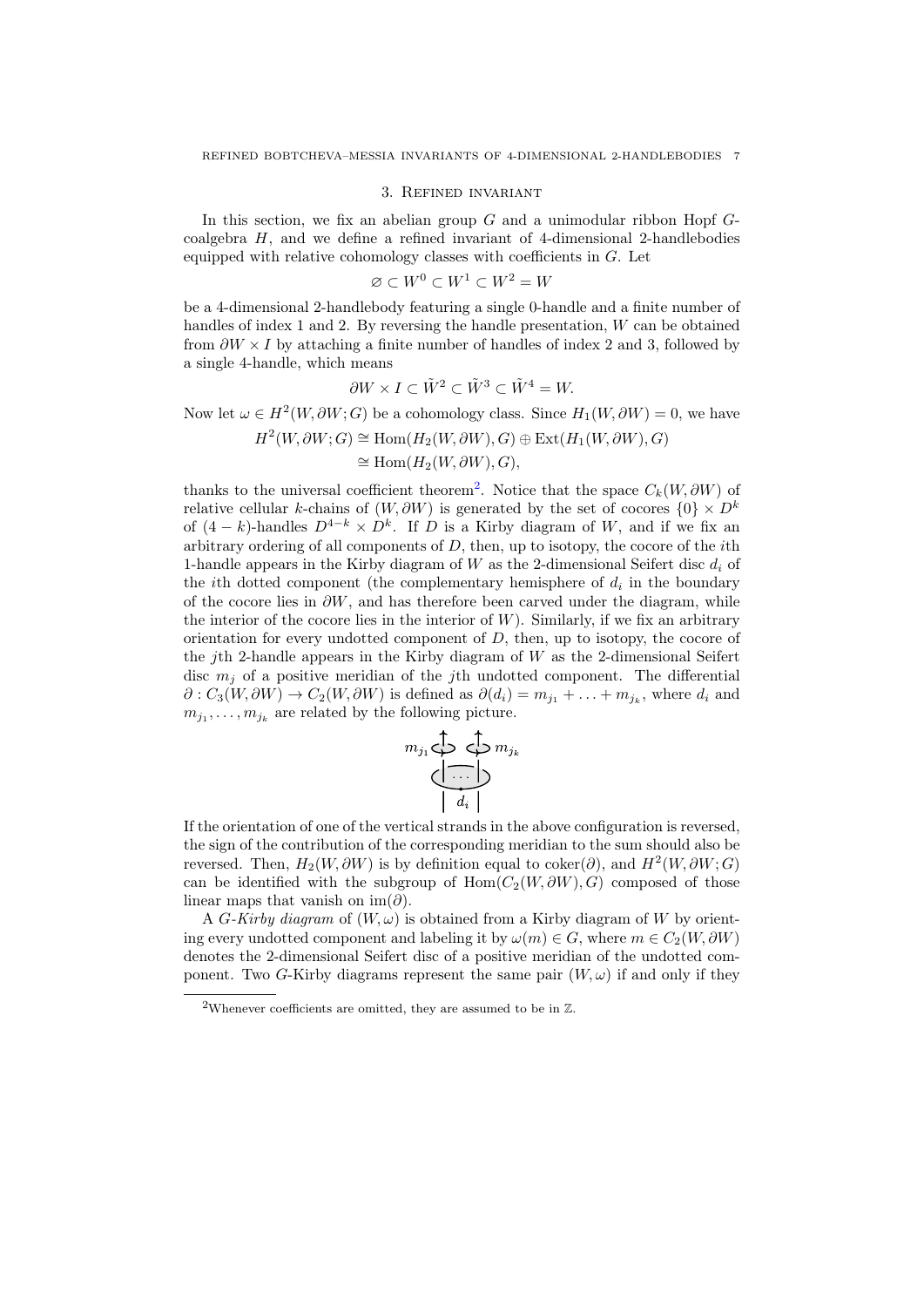are related by a finite sequence of G-Kirby moves:

<span id="page-7-2"></span><span id="page-7-1"></span><span id="page-7-0"></span>

Pictures [\(GK1\)](#page-7-0)–[\(GK3\)](#page-7-1) represent operations performed inside 3-dimensional 1-handlebodies embedded into  $S^3$ , and they leave G-Kirby diagrams unchanged in the complement.

In order to define an invariant of the pair  $(X, \omega)$ , let us consider a G-Kirby diagram D representing  $(X, \omega)$ . First of all, we insert beads labeled by components of the R-matrix around crossings as shown:

$$
\begin{array}{ccc}\n\bullet & \bullet & \bullet & \bullet \\
\hline\n\phi & \beta & \beta' & \beta' \\
\beta & \beta & \beta' & \beta''\n\end{array}\n\qquad\n\begin{array}{ccc}\n\bullet & \bullet & \bullet & \bullet \\
\bullet & \beta & \beta' & \beta' \\
\gamma & \delta & \beta' & \gamma\n\end{array}\n\qquad\n\begin{array}{ccc}\n\bullet & \bullet & \bullet & \bullet \\
\bullet & \bullet & \bullet & \beta' & \gamma\n\end{array}
$$

If a crossing is obtained from the ones above by reversing the orientation of a strand, the label of the corresponding bead is evaluated against the antipode. For instance, if the orientation of the strand labeled by  $\alpha$  in the left-most crossing above is reversed, the corresponding bead changes from  $R'_\n\alpha$  to  $S_{-\alpha}(R'_{-\alpha})$ . Next, we insert beads labeled by the pivotal element around right-oriented extrema as shown:

$$
\bigcap_{\alpha \in \Lambda} \alpha \mapsto g_{\alpha} \bigcap_{\alpha \in \Lambda} \alpha \qquad \qquad \bigcup_{\alpha \in \Lambda} g_{\alpha}^{-1}
$$

This operation leaves left-oriented extrema untouched. Then, we remove dotted components, while also inserting beads labeled by coproducts of the cointegral as shown:

$$
\left(\begin{matrix} \cdot & \cdot & \cdot \\ \cdot & \cdot & \cdot \\ \cdot & \cdot & \cdot \\ \alpha_1 & \alpha_k & \cdot \end{matrix}\right) \mapsto (\Lambda_0)_{(1,\alpha_1)} \left(\begin{matrix} \cdot & \cdot & \cdot \\ \cdot & \cdot & \cdot \\ \cdot & \cdot & \cdot \\ \cdot & \cdot & \cdot \end{matrix}\right)_{(k,\alpha_k)}
$$

If the orientation of one of the strands piercing a Seifert disc for the dotted unknot is reversed, the label of the corresponding bead is evaluated against the antipode. For instance, if the orientation of the strand labeled by  $\alpha_i$  above is reversed, the corresponding bead changes from  $(\Lambda_0)_{(i,\alpha_i)}$  to  $S_{-\alpha_i}((\Lambda_0)_{i,-\alpha_i})$ . When  $k=0$ , removing a dotted component costs a multiplicative factor of  $\varepsilon_0(\Lambda_0)$  in front of D. Next, we collect all beads sitting on the same component in one place, and we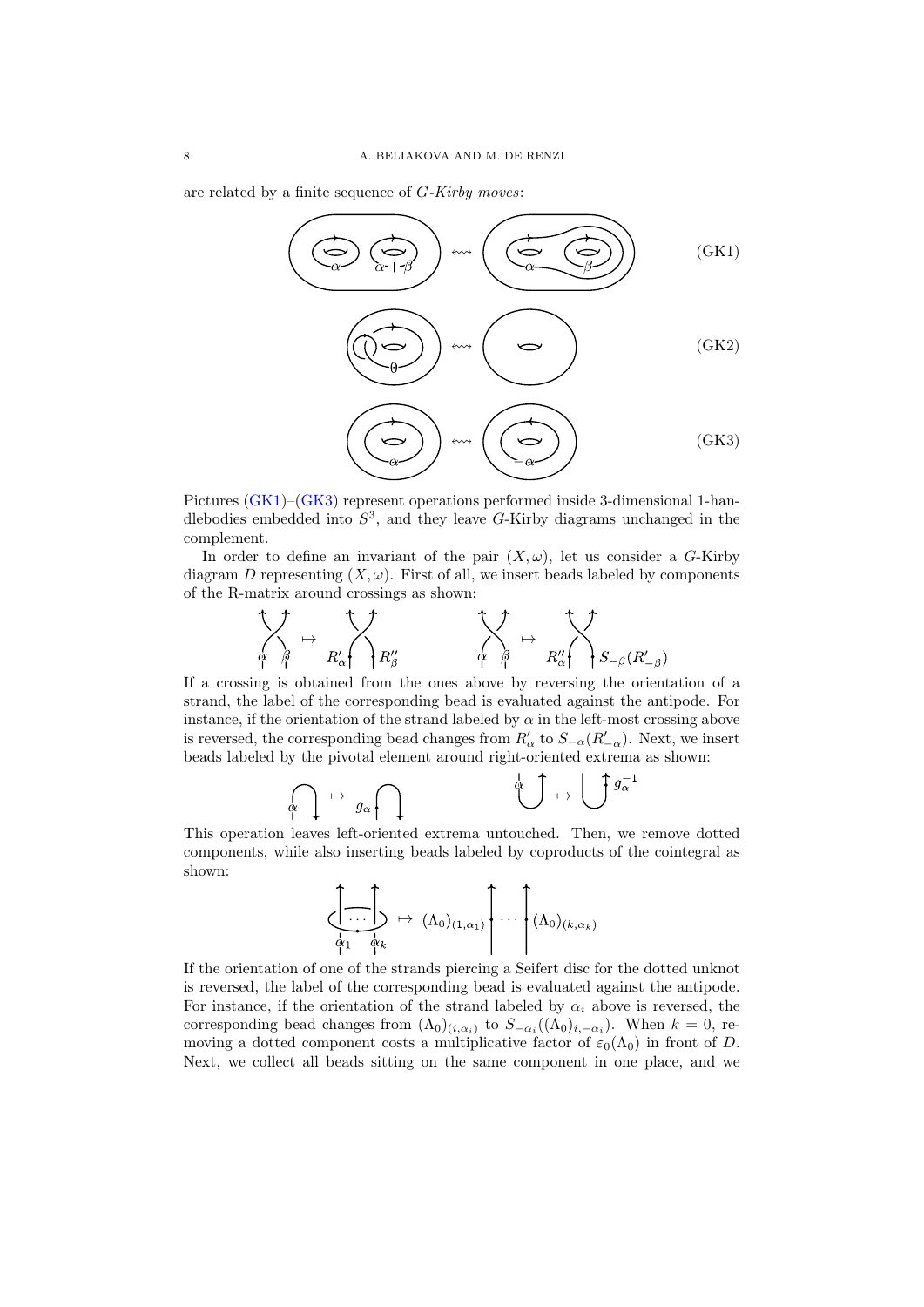multiply everything together according to the rule

$$
\begin{bmatrix} x \\ y \\ \end{bmatrix} = \begin{bmatrix} xy \\ xy \end{bmatrix}
$$

In the end, we are left with a decorated diagram of the form

$$
B(D) = x_1 \overbrace{\alpha_1} \cdots x_k \overbrace{\alpha_k}
$$

We say a label

$$
x_1 \otimes \ldots \otimes x_k \in H_{\alpha_1} \otimes \ldots \otimes H_{\alpha_k}
$$

obtained this way is a bead presentation of D.

<span id="page-8-0"></span>**Theorem 3.1.** If W is a 4-dimensional 2-handlebody equipped with a relative cohomology class  $\omega \in H^2(W, \partial W; G)$ , if D is a G-Kirby diagram representing  $(W, \omega)$ , and if  $x_1 \otimes \ldots \otimes x_k \in H_{\alpha_1} \otimes \ldots \otimes H_{\alpha_k}$  is a bead presentation of D, then the scalar

$$
J_H(W, \omega) = \prod_{i=1}^k \lambda_{\alpha_i}(x_i g_{\alpha_i}^{-1})
$$

is a topological invariant of the pair  $(W, \omega)$ .

*Proof.* We need to check that  $J_H(W, \omega)$  is invariant under G-Kirby moves. For what concerns move  $(GK1)$ , we have



Then the claim follows from

$$
\lambda_{\beta}(x_{(2,\beta)}g_{\beta}^{-1})x_{(1,\alpha)}g_{\alpha}^{-1} = \lambda_{\alpha+\beta}(xg_{\alpha+\beta}^{-1})1_{\alpha}.
$$

Similarly, for what concerns move [\(GK2\)](#page-7-2), we have

$$
\begin{pmatrix}\n\frac{1}{\sqrt{2}} & & & & \\
\frac{1}{\sqrt{2}} & & & & \\
\frac{1}{\sqrt{2}} & & & & \\
\frac{1}{\sqrt{2}} & & & & \\
\frac{1}{\sqrt{2}} & & & & \\
\frac{1}{\sqrt{2}} & & & & \\
\frac{1}{\sqrt{2}} & & & & \\
\frac{1}{\sqrt{2}} & & & & \\
\frac{1}{\sqrt{2}} & & & & \\
\frac{1}{\sqrt{2}} & & & & \\
\frac{1}{\sqrt{2}} & & & & \\
\frac{1}{\sqrt{2}} & & & & \\
\frac{1}{\sqrt{2}} & & & & \\
\frac{1}{\sqrt{2}} & & & & \\
\frac{1}{\sqrt{2}} & & & & \\
\frac{1}{\sqrt{2}} & & & & \\
\frac{1}{\sqrt{2}} & & & & \\
\frac{1}{\sqrt{2}} & & & & \\
\frac{1}{\sqrt{2}} & & & & \\
\frac{1}{\sqrt{2}} & & & & \\
\frac{1}{\sqrt{2}} & & & & \\
\frac{1}{\sqrt{2}} & & & & \\
\frac{1}{\sqrt{2}} & & & & \\
\frac{1}{\sqrt{2}} & & & & \\
\frac{1}{\sqrt{2}} & & & & \\
\frac{1}{\sqrt{2}} & & & & \\
\frac{1}{\sqrt{2}} & & & & \\
\frac{1}{\sqrt{2}} & & & & \\
\frac{1}{\sqrt{2}} & & & & \\
\frac{1}{\sqrt{2}} & & & & \\
\frac{1}{\sqrt{2}} & & & & \\
\frac{1}{\sqrt{2}} & & & & \\
\frac{1}{\sqrt{2}} & & & & \\
\frac{1}{\sqrt{2}} & & & & \\
\frac{1}{\sqrt{2}} & & & & \\
\frac{1}{\sqrt{2}} & & & & \\
\frac{1}{\sqrt{2}} & & & & & \\
\frac{1}{\sqrt{2}} & & & & & \\
\frac{1}{\sqrt{2}} & & & & & \\
\frac{1}{\sqrt{2}} & & & & & \\
\frac{1}{\sqrt{2}} & & & & & \\
\frac{1}{\sqrt{2}} & & & & & \\
\frac{1}{\sqrt{2}} & & & & & \\
\frac{1}{\sqrt{2}} & & & & & \\
\frac{1}{\sqrt{2}} & & & & & \\
\frac{1}{\sqrt{2}} & & & & & \\
\frac{1}{\sqrt{2}} & & & & & \\
\frac{1}{\sqrt{2}} & & & & & \\
\frac{1}{\sqrt{2}} & & & & & \\
\frac{1}{
$$

Then the claim follows from

$$
\lambda_0(\Lambda_0 x) = \varepsilon_0(x),
$$

together with the fact that

$$
\varepsilon_0(R'_0)R''_{\alpha} = 1_{\alpha} = \varepsilon_0(R''_0)R'_{\alpha}, \quad \varepsilon_0(g_0) = 1, \quad \varepsilon(x_{(1,0)})x_{(2,\alpha)} = x = \varepsilon_0(x_{(2,0)})x_{(1,\alpha)}.
$$
  
Finally, for what concerns move (GK3), we have

$$
\int_{x} \left( \begin{array}{cc} \alpha & \leadsto & \\ \alpha & \beta_{\alpha}(x) \end{array} \right) \left( \begin{array}{cc} -\alpha & & \\ & -\alpha & \\ & & \end{array} \right)
$$

In order to see this, it is useful to represent the component as the closure of a braid. Then the claim follows from

$$
\lambda_{-\alpha}(S_{\alpha}(x)g_{-\alpha}^{-1}) = \lambda_{-\alpha}(S_{\alpha}(g_{\alpha}x)) = \lambda_{\alpha}(g_{\alpha}^{-1}x) = \lambda_{\alpha}(xg_{\alpha}^{-1}),
$$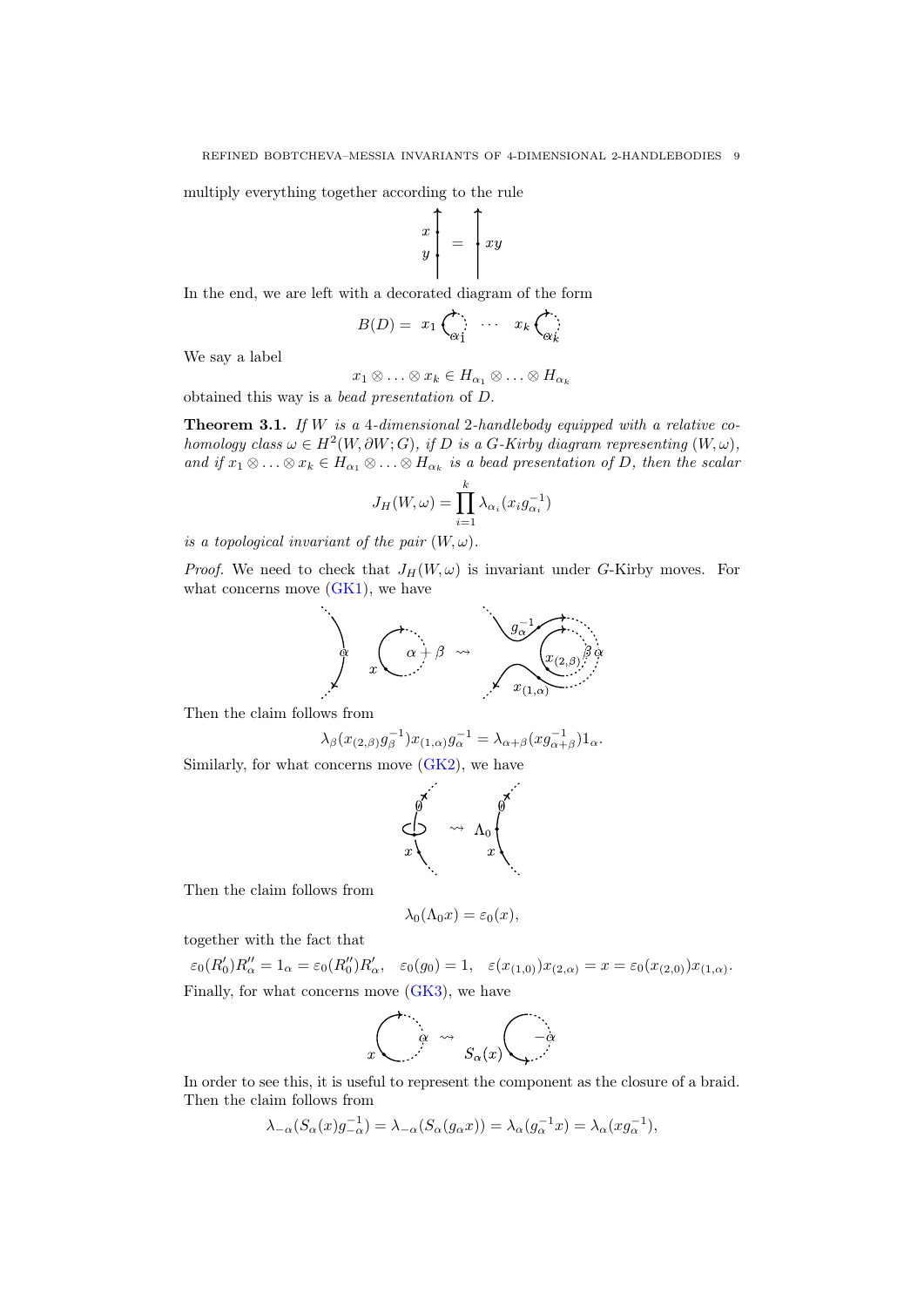#### 10 A. BELIAKOVA AND M. DE RENZI

where the second and third equalities are a consequence of [\[Vi00,](#page-32-10) Theorem 4.2], which implies that

$$
\lambda_{-\alpha}(S_{\alpha}(x)) = \lambda_{\alpha}(g_{\alpha}^{-2}x), \qquad \lambda_{\alpha}(xy) = \lambda_{\alpha}(yS_{-\alpha}(S_{\alpha}(x)))
$$

for all  $x, y \in H_\alpha$ . Indeed, the distinguished group-like element is  $g_\alpha^2 \in H_\alpha$  in our notation, and we are considering a left integral instead of a right integral.  $\square$ 

Remark 3.2. When  $G = \mathbb{Z}/2\mathbb{Z}$ , then  $\alpha = -\alpha$  for all  $\alpha \in G$ , and the orientations can be dropped. In this case, the algorithm given above, which follows the oriented approach of Hennings [\[He96\]](#page-32-12), has to be replaced with the equivalent algorithm adapted from the unoriented approach of Kauffman and Radford [\[KR94\]](#page-32-13), which is the one followed in [\[BD21,](#page-32-0) Section 8.1].

# 4. General decomposition formulas

We say a 4-dimensional 2-handlebody is *geometrically simply connected* if it admits a handle decomposition without 1-handles and k-handles for  $k > 2$ . We will show that, if  $G$  is a finite abelian group, and  $H$  is a factorizable ribbon Hopf G-coalgebra, then both the refined and the non-refined invariants can be computed as sums of invariants of geometrically simply connected 4-dimensional 2-handlebodies. In other words, we can always trade 1-handles for 2-handles. In order to do this, let us consider a connected 4-dimensional 2-handlebody W with boundary  $\partial W = M$ , let D be a Kirby diagram for W, let L be the framed link obtained from  $D$  by trading 1-handles for 2-handles (that is, by erasing dots), and let  $E$  be the geometrically simply connected 4-dimensional 2-handlebody represented by L. Notice that

$$
\partial E \cong \partial W = M,
$$

that  $L$  provides a surgery presentation for  $M$ . We stress the fact that both  $L$  and  $E$  depend crucially on  $D$ , and that a different choice of diagram representing  $W$ would yield different results.

Notice that we have a natural inclusion  $\iota : C_2(W, M) \hookrightarrow C_2(E, M)$ . Furthermore, as we explained before, relative cohomology classes in  $H^2(W, M)$  can be identified with linear maps in  $Hom(C_2(W, M), G)$  vanishing of the image of the differential  $\partial: C_3(W, M) \to C_2(W, M)$ , and similarly relative cohomology classes in  $H^2(E, M)$ can be identified with linear maps in  $Hom(C_2(E, M), G)$ , since  $C_3(E, M) = 0$ . Then, let us set

$$
\mathcal{E}(E) := H^2(E, M; G),
$$
  

$$
\mathcal{E}(E, \omega) := \{ \psi \in \mathcal{E}(E) \mid \psi \circ \iota = \omega \}.
$$

<span id="page-9-2"></span>**Proposition 4.1.** If G is a finite abelian group, and H is a factorizable ribbon Hopf G-coalgebra, let W be a connected 4-dimensional 2-handlebody with boundary  $\partial W = M$ , let D be a Kirby diagram for W, let L be the framed link obtained from  $D$  by trading 1-handles for 2-handles, and let  $E$  be the 4-dimensional 2-handlebody represented by L. Then, for every relative cohomology class  $\omega \in H^2(W, M; G)$  we have

$$
J_H(W,\omega) = \sum_{\psi \in \mathcal{E}(E,\omega)} J_H(E,\psi),\tag{4.1}
$$

and for the non-refined invariant we have

<span id="page-9-1"></span><span id="page-9-0"></span>
$$
J_H(W) = \sum_{\psi \in \mathcal{E}(E)} J_H(E, \psi). \tag{4.2}
$$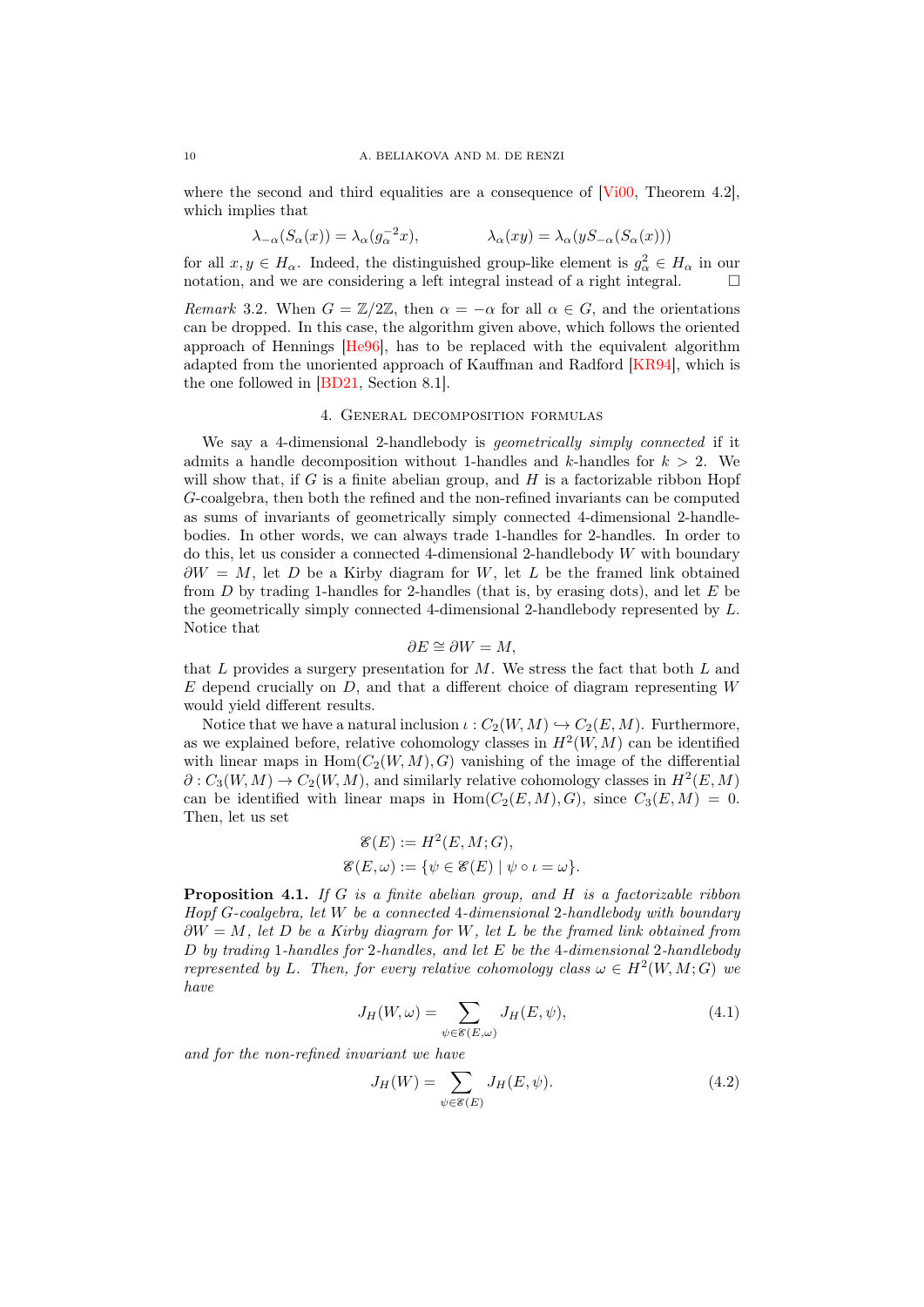*Proof.* Let us start by proving Equation  $(4.1)$ . To this end, let us show that every 1-handle can be traded for a 2-handle, provided we take into account all possible ways of extending  $\omega$  to the newly created 2-handle. This amounts to showing that, if  $\alpha_1, \ldots, \alpha_k \in G$  satisfy

$$
\sum_{j=1}^{k} \alpha_j = 0,
$$

then a local replacement in the G-Kirby diagram D of the form

$$
\left\{\begin{array}{c}\n\cdot & \cdot & \cdot \\
\cdot & \cdot & \cdot \\
\downarrow & \downarrow & \downarrow \\
\phi_1 & \phi_k & \phi_1 & \phi_1\n\end{array}\right\} \rightsquigarrow \sum_{\beta \in G} \left\{\begin{array}{c}\n\cdot & \cdot & \cdot \\
\cdot & \cdot & \cdot \\
\phi_1 & \phi_k & \phi_k\n\end{array}\right.
$$

does not change the invariant (provided we extend it linearly to linear combinations of G-Kirby diagrams). In order to prove this, it is sufficient to notice that factorizability of  $H$  implies

$$
\sum_{\beta \in G} \lambda(S(M'_+1_\beta))(M''_+)_{{(1)}}1_{\alpha_1} \otimes \ldots \otimes (M''_+)_{{(k)}}1_{\alpha_k}
$$
  
=  $\lambda(S(M'_+))(M''_+)_{{(1)}}1_{\alpha_1} \otimes \ldots \otimes (M''_+)_{{(k)}}1_{\alpha_k}$   
=  $\Lambda_{(1)}1_{\alpha_1} \otimes \ldots \otimes \Lambda_{(k)}1_{\alpha_k}$ ,

where  $M_+ = M'_+ \otimes M''_+ = (R'' \otimes R')(R' \otimes R'') \in H \otimes H$  denotes the M-matrix of H.

In order to prove Equation  $(4.2)$ , it is sufficient to notice that

$$
J_H(W) = \sum_{\omega \in H^2(W, M; G)} J_H(W, \omega).
$$

Remark 4.2. Notice that, if  $G$  is a finite abelian group and  $H$  is a factorizable ribbon Hopf G-coalgebra, then

$$
\sum_{\alpha \in G} \lambda_{\alpha} (v_{\alpha}^{-1}) \lambda_{-\alpha} (v_{-\alpha}) = 1.
$$

Indeed, thanks to Proposition [4.1,](#page-9-2) the invariant of

$$
\left(\begin{matrix}\begin{matrix}0\\0\end{matrix}\end{matrix}\right)\circ
$$

coincides with the invariant of

$$
\sum_{\alpha \in G} \left( \overrightarrow{a} \right)_{\alpha} = \sum_{\alpha \in G} \left( \overrightarrow{a} \right)_{\alpha} - \overrightarrow{a}
$$

This means that, if  $\lambda(v_\alpha^{-1})$  is an invertible scalar for a single  $\alpha \in G$ , then we can understand the invariant appearing on the right-hand side of Equations  $(4.1)$  & [\(4.2\)](#page-9-1) as the invariant of a 3-manifold equipped with a G-structure that assigns the degree  $\alpha$  to stabilizations by  $\partial \mathbb{C}P^2$  and the degree  $-\alpha$  to stabilizations by  $\partial \overline{\mathbb{C}P^2}$ . This will be the case in Section [8,](#page-19-0) where we will decompose the refined and the non-refined invariants associated with the restricted quantum group  $U$  in terms of 3-dimensional invariants depending on spin and cohomological structures.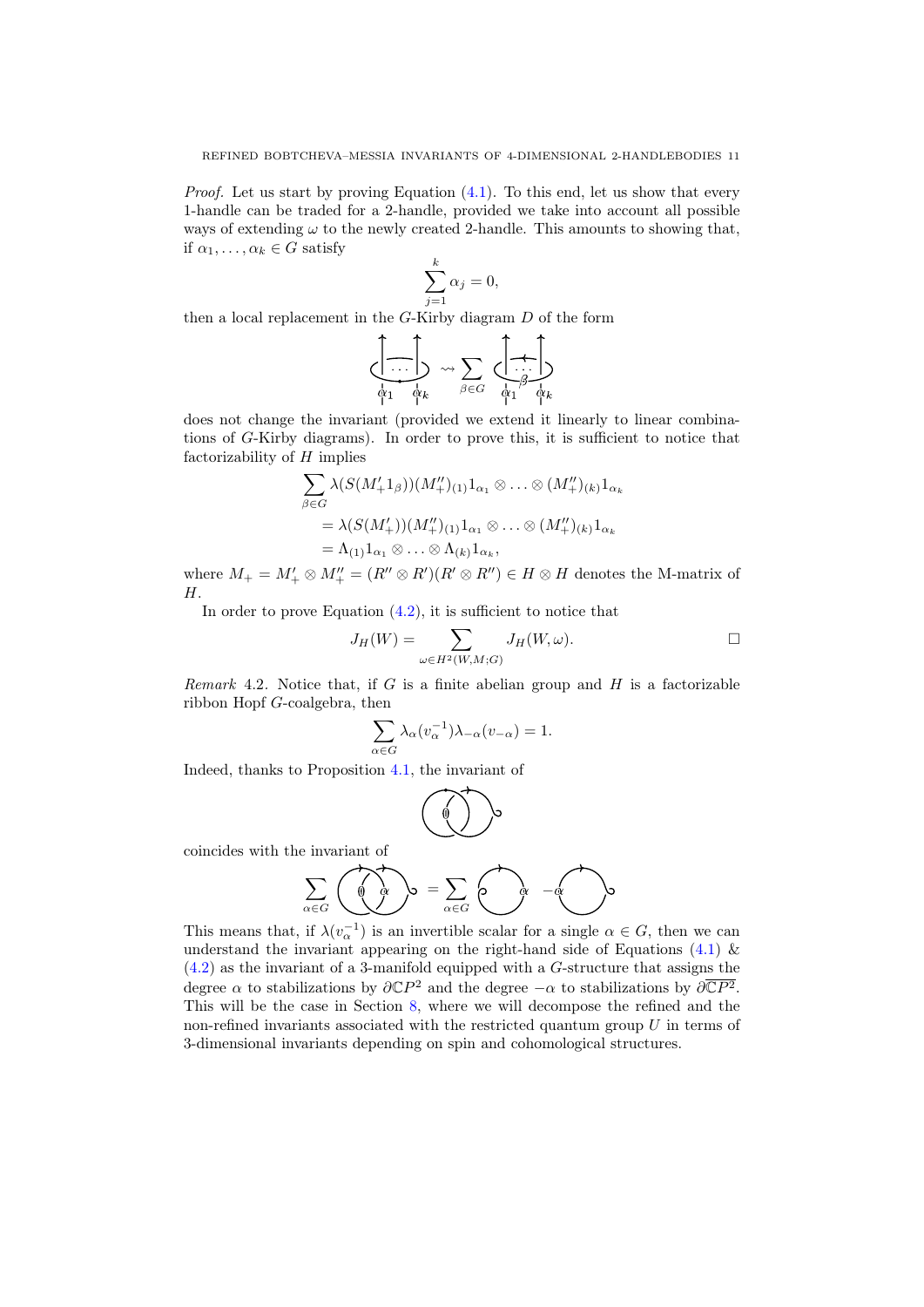## 12 A. BELIAKOVA AND M. DE RENZI

## 5. RESTRICTED QUANTUM  $5l_2$

In this section, we recall the definition of our main examples of Hopf  $\mathbb{Z}/2\mathbb{Z}$ coalgebras, the restricted quantum group of  $\mathfrak{sl}_2$  and its ribbon extension. Let  $q = e^{\frac{\pi i}{p}}$  be a root of unity of order 2p for an integer  $p \geq 2$ . For every integer  $n \geq 0$ we recall the notation

$$
\{n\}:=q^n-q^{-n}, \hspace{10mm} [n]:=\frac{\{n\}}{\{1\}}, \hspace{10mm} [n] := \prod_{k=1}^n [k].
$$

The restricted quantum group  $U = U<sub>q</sub> \mathfrak{sl}_2$  is defined as the algebra over  $\mathbb C$  with generators  $\{E, F, K\}$  and relations

$$
E^{p} = 0, \t F^{p} = 0, \t K^{2p} = 1,
$$
  

$$
KEK^{-1} = q^{2}E, \t KFK^{-1} = q^{-2}F, \t [E, F] = \frac{K - K^{-1}}{q - q^{-1}}.
$$

A Hopf algebra structure on U is obtained by setting

$$
\Delta(E) = E \otimes K + 1 \otimes E, \qquad \varepsilon(E) = 0, \qquad S(E) = -EK^{-1}
$$
  
\n
$$
\Delta(F) = F \otimes 1 + K^{-1} \otimes F, \qquad \varepsilon(F) = 0, \qquad S(F) = -KF
$$
  
\n
$$
\Delta(K) = K \otimes K, \qquad \varepsilon(K) = 1, \qquad S(K) = K^{-1}.
$$

The restricted quantum group  $U$  is not quasitriangular, because it does not admit an R-matrix. However, it admits a quasitriangular extension  $\tilde{U} = \tilde{U}_q \mathfrak{sl}_2$ , which is the algebra over  $\mathbb C$  with generators  $\{\tilde{E}, \tilde{F}, \tilde{K}\}\$  and relations

$$
\tilde{E}^{p} = 0 \qquad \qquad \tilde{F}^{p} = 0, \qquad \qquad \tilde{K}^{4p} = 1,
$$
  

$$
\tilde{K}\tilde{E}\tilde{K}^{-1} = q\tilde{E}, \qquad \tilde{K}\tilde{F}\tilde{K}^{-1} = q^{-1}\tilde{F}, \qquad [\tilde{E}, \tilde{F}] = \frac{\tilde{K}^{2} - \tilde{K}^{-2}}{q - q^{-1}}.
$$

A Hopf algebra structure on  $\tilde{U}$  is obtained by setting

$$
\Delta(\tilde{E}) = \tilde{E} \otimes \tilde{K}^2 + 1 \otimes \tilde{E}, \qquad \varepsilon(\tilde{E}) = 0, \qquad S(\tilde{E}) = -\tilde{E}\tilde{K}^{-2},
$$
  
\n
$$
\Delta(\tilde{F}) = \tilde{F} \otimes 1 + \tilde{K}^{-2} \otimes \tilde{F}, \qquad \varepsilon(\tilde{F}) = 0, \qquad S(\tilde{F}) = -\tilde{K}^2 \tilde{F}
$$
  
\n
$$
\Delta(\tilde{K}) = \tilde{K} \otimes \tilde{K}, \qquad \varepsilon(\tilde{K}) = 1, \qquad S(\tilde{K}) = \tilde{K}^{-1},
$$

and we identify U with a Hopf subalgebra of  $\tilde{U}$  by setting

$$
E = \tilde{E}, \qquad \qquad F = \tilde{F}, \qquad \qquad K = \tilde{K}^2.
$$

The R-matrix  $\tilde{R} \in \tilde{U} \otimes \tilde{U}$  is given by the product  $\tilde{R} = \tilde{D}\Theta$ , where the quasi-R-matrix  $\Theta = \Theta' \otimes \Theta'' \in U \otimes U$  is given by

$$
\Theta = \sum_{a=0}^{p-1} \frac{\{1\}^a}{[a]!} q^{\frac{a(a-1)}{2}} E^a \otimes F^a, \tag{5.1}
$$

,

while the diagonal Cartan part  $\tilde{D} = \tilde{D}' \otimes \tilde{D}'' \in \tilde{U} \otimes \tilde{U}$  is given by

$$
\tilde{D} = \frac{1}{4p} \sum_{a,b=0}^{4p-1} t^{-ab} \tilde{K}^a \otimes \tilde{K}^b,
$$
\n(5.2)

where  $t := e^{\frac{\pi i}{2p}}$ . Notice that it is only the diagonal Cartan part  $\tilde{D}$  that cannot be defined in U, while the quasi-R-matrix  $\Theta$  poses no problem.

Although  $\tilde{R} \notin U \otimes U$ , the rest of the ribbon structure of  $\tilde{U}$  is actually contained in U. Indeed, the pivotal element  $q \in U$  can be defined as

$$
g = K^{p+1}.\tag{5.3}
$$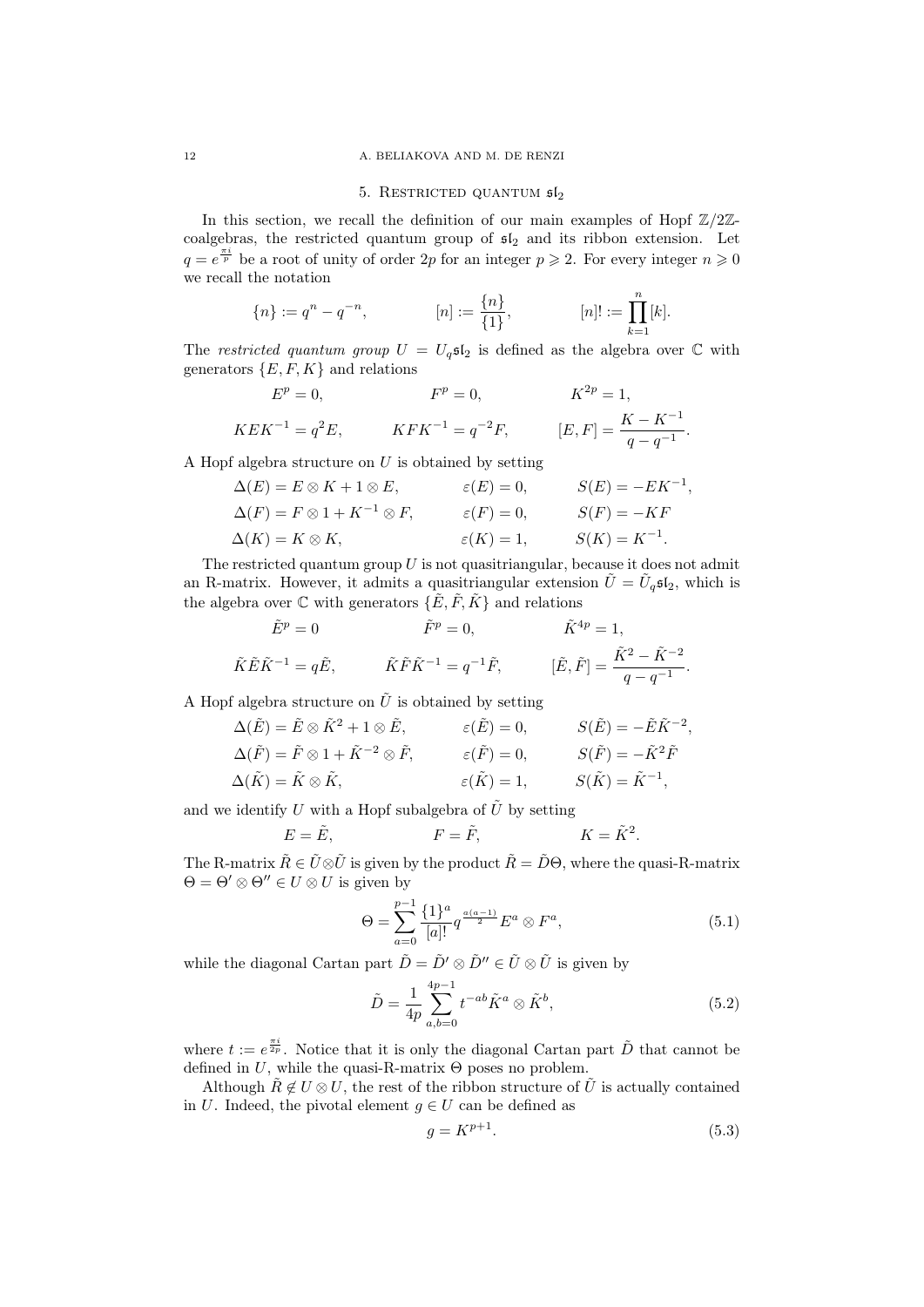This means that the ribbon element and its inverse  $v_+, v_- \in U$  are given by

<span id="page-12-0"></span>
$$
v_{+} = \frac{1-i}{2\sqrt{p}} \sum_{a=0}^{p-1} \sum_{b=0}^{2p-1} \frac{\{-1\}^a}{[a]!} q^{-\frac{(a+3)a}{2}} t^{(b+p+1)^2} F^a E^a K^{-a+b}, \tag{5.4}
$$

<span id="page-12-1"></span>
$$
v_{-} = \frac{1+i}{2\sqrt{p}} \sum_{a=0}^{p-1} \sum_{b=0}^{2p-1} \frac{\{1\}^a}{[a]!} q^{\frac{(a+3)a}{2}} t^{-(b+p-1)^2} F^a E^a K^{a+b}, \tag{5.5}
$$

as shown in Lemma [B.1,](#page-25-0) and that the M-matrix and its inverse  $M_+ = M'_+ \otimes M''_+$ ,  $M_-=M'_- \otimes M''_-\in U\otimes U$  are given by

$$
M_{+} = \frac{1}{2p} \sum_{a,b=0}^{p-1} \sum_{c,d=0}^{2p-1} \frac{\{1\}^{a+b}}{[a]![b]!} q^{\frac{a(a-1)+b(b-1)}{2} - 2b^2 - cd} K^{-b+c} F^b E^a \otimes K^{b+d} E^b F^a, \tag{5.6}
$$

$$
M_{-} = \frac{1}{2p} \sum_{a,b=0}^{p-1} \sum_{c,d=0}^{2p-1} \frac{\{-1\}^{a+b}}{[a]![b]!} q^{-\frac{a(a-1)+b(b-1)}{2}+2b^2+cd} E^a F^b K^{-b+c} \otimes F^a E^b K^{b+d},
$$
 (5.7)

as shown in Lemma [B.2.](#page-26-0)

A PBW basis of  $U$  is given by

$$
\{E^a F^b K^c \mid 0 \leq a, b \leq p-1, 0 \leq c \leq 2p-1\},\
$$

and our preferred non-zero left integral  $\lambda$  of U is given by

<span id="page-12-2"></span>
$$
\lambda \left( E^a F^b K^c \right) = \frac{\sqrt{2p}[p-1]!}{i^{p-1} \{1\}^{p-1}} \delta_{a, p-1} \delta_{b, p-1} \delta_{c, p-1}, \tag{5.8}
$$

while our preferred non-zero two-sided cointegral  $\Lambda$  of U satisfying  $\lambda(\Lambda) = 1$  is given by

<span id="page-12-3"></span>
$$
\Lambda := \frac{i^{p-1} \{1\}^{p-1}}{\sqrt{2p}[p-1]!} \sum_{a=0}^{2p-1} E^{p-1} F^{p-1} K^a.
$$
\n(5.9)

Similarly, a PBW basis of  $\hat{U}$  is given by

$$
\left\{ E^a F^b \tilde{K}^c \mid 0 \leqslant a, b \leqslant p-1, 0 \leqslant c \leqslant 4p-1 \right\},\
$$

and our preferred non-zero left integral  $\tilde{\lambda}$  of  $\tilde{U}$  is given by

$$
\tilde{\lambda}\left(E^a F^b \tilde{K}^c\right) = \frac{\sqrt{2p}[p-1]!}{i^{p-1}\{1\}^{p-1}} \delta_{a,p-1} \delta_{b,p-1} \delta_{c,2p-2},
$$

while our preferred non-zero two-sided cointegral  $\tilde{\Lambda}$  of  $\tilde{U}$  satisfying  $\tilde{\lambda}(\tilde{\Lambda}) = 1$  is given by

$$
\tilde{\Lambda}:=\frac{i^{p-1}\{1\}^{p-1}}{\sqrt{2p}[p-1]!}\sum_{a=0}^{4p-1}E^{p-1}F^{p-1}\tilde{K}^a.
$$

Both U and  $\tilde{U}$  are thus unimodular Hopf algebras.

Now let us consider the central orthogonal idempotents

$$
1_0 = \frac{1 + K^p}{2}, \qquad \qquad 1_1 = \frac{1 - K^p}{2}.
$$

We have:

$$
1 = 1_0 + 1_1,
$$
  
\n
$$
\Delta(1_0) = 1_0 \otimes 1_0 + 1_1 \otimes 1_1,
$$
  
\n
$$
\epsilon(1_0) = 1,
$$
  
\n
$$
S(1_0) = 1_0,
$$
  
\n
$$
S(1_1) = 0,
$$
  
\n
$$
S(1_1) = 1_1.
$$
  
\n
$$
S(1_1) = 1_1.
$$

Therefore, U is a unimodular Hopf  $\mathbb{Z}/2\mathbb{Z}$ -coalgebra, while  $\tilde{U}$  is a ribbon one.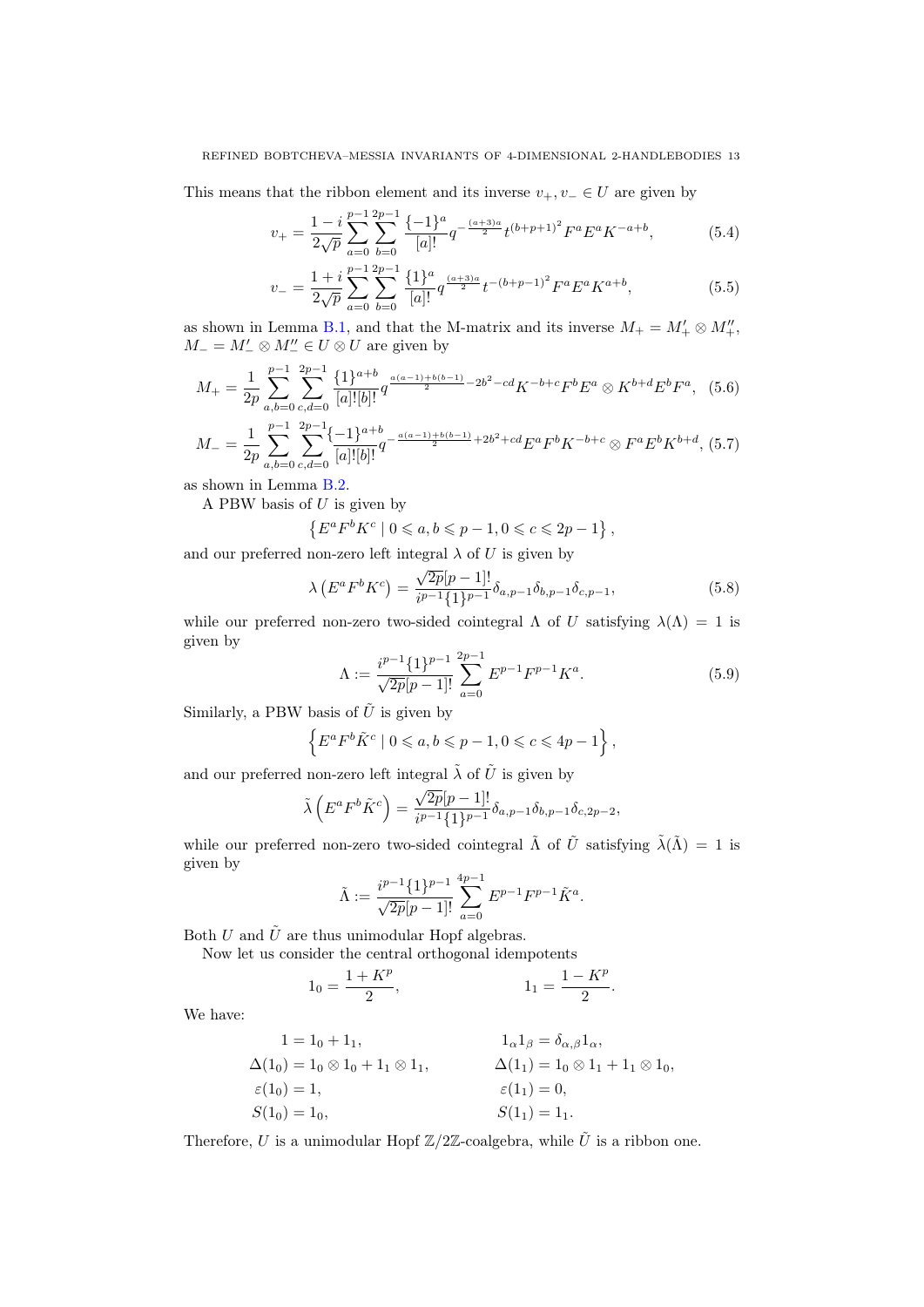Recall that, if  $H$  is a finite-dimensional Hopf algebra, its *adjoint representation* is the vector space  $H$  equipped with the adjoint left  $H$ -action

$$
x \triangleright y := x_{(1)} y S(x_{(2)})
$$

for all  $x, y \in H$ .

A grading

$$
U = \bigoplus_{n=-p+1}^{p-1} \Gamma_n(U)
$$

is obtained by setting  $\Gamma_n(U)$  to be the linear subspace of U with basis

$$
\{E^a F^b K^c \mid 0 \leq a, b \leq p-1, 0 \leq c \leq 2p-1, a-b=n\},\
$$

for every  $-p+1 \leq n \leq p-1$ . If  $x \in \Gamma_n(U)$ , then we say x is homogeneous of degree *n*, and we write  $|x| = n$ .

**Lemma 5.1.** The linear subspace U of  $\tilde{U}$  is closed under the adjoint left action of  $\tilde{U}$ .

*Proof.* For every homogeneous  $x \in U$  we have

$$
\tilde{K} \triangleright x = \tilde{K} x \tilde{K}^{-1} = q^{|x|} x.
$$

<span id="page-13-2"></span>**Lemma 5.2.** For all homogeneous  $x, y \in U$  we have

<span id="page-13-1"></span><span id="page-13-0"></span>
$$
(\tilde{D}' \triangleright x) \otimes \tilde{D}'' = x \otimes K^{|x|}, \tag{5.10}
$$

$$
(\tilde{D}' \triangleright x) \otimes (\tilde{D}'' \triangleright y) = q^{2|x||y|} x \otimes y.
$$
\n(5.11)

Proof. The first equality follows from

$$
(\tilde{D}' \triangleright x) \otimes \tilde{D}'' = \frac{1}{4p} \sum_{a,b=0}^{4p-1} t^{-ab} \tilde{K}^a x \tilde{K}^{-a} \otimes \tilde{K}^b = \frac{1}{4p} \sum_{a,b=0}^{4p-1} t^{2a|x| - ab} x \otimes \tilde{K}^b
$$

$$
= \sum_{b=0}^{4p-1} \left( \frac{1}{4p} \sum_{a=0}^{4p-1} t^{a(2|x| - b)} \right) x \otimes \tilde{K}^b = \sum_{b=0}^{4p-1} \delta_{b,2|x|} x \otimes \tilde{K}^b
$$

$$
= x \otimes \tilde{K}^{2|x|} = x \otimes K^{|x|}.
$$

Similarly, the second equality follows from

$$
(\tilde{D}' \triangleright x) \otimes (\tilde{D}'' \triangleright y) = \frac{1}{4p} \sum_{a,b=0}^{4p-1} t^{-ab} \tilde{K}^a x \tilde{K}^{-a} \otimes \tilde{K}^b y \tilde{K}^{-b}
$$
  

$$
= \frac{1}{4p} \sum_{a,b=0}^{4p-1} t^{2a|x|+2b|y|-ab} x \otimes y
$$
  

$$
= \sum_{b=0}^{4p-1} \left( \frac{1}{4p} \sum_{a=0}^{4p-1} t^{a(2|x|-b)} \right) t^{2b|y|} x \otimes y
$$
  

$$
= \sum_{b=0}^{4p-1} \delta_{b,2|x|} t^{2b|y|} x \otimes y = t^{4|x||y|} x \otimes y = q^{2|x||y|} x \otimes y.
$$

We denote by  $U \in \tilde{U}$ -mod the vector space U equipped with the adjoint left action of  $\tilde{U}$ , and with  $\tilde{U} \in \tilde{U}$ -mod the adjoint representation of  $\tilde{U}$ .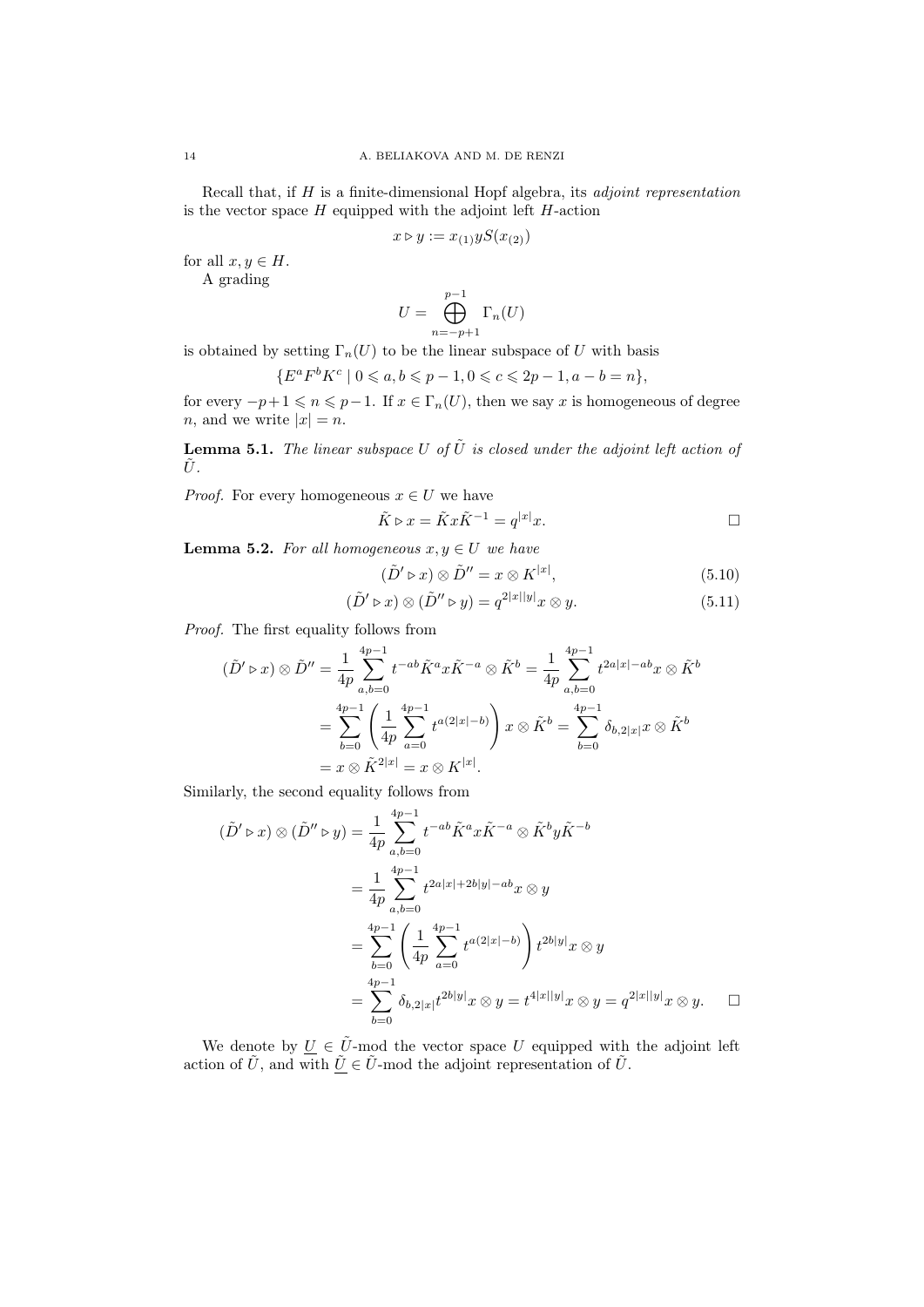<span id="page-14-0"></span>**Proposition 5.3.** U is a 3-modular Hopf algebra in  $\tilde{U}$ -mod, with structure morphisms given, for all  $x, y \in U$ , by

$$
\begin{aligned}\n\underline{\mu}(x \otimes y) &= xy, & \underline{\eta}(1) &= 1, \\
\underline{\Delta}(x) &= x_{(1)}S(\Theta'')K^{-|\Theta'\triangleright x_{(2)}|} \otimes (\Theta'\triangleright x_{(2)}), & \underline{\varepsilon}(x) &= \varepsilon(x), \\
\underline{S}(x) &= K^{|\Theta'\triangleright x|} \Theta'' S(\Theta'\triangleright x), & \underline{S^{-1}}(x) &= S^{-1}(\Theta'\triangleright x)K^{|\Theta'\triangleright x|} \Theta'', \\
\underline{v}_{+}(1) &= v_{+}, & \underline{v}_{-}(1) &= v_{-}, \\
\underline{w}_{+}(1) &= S(M'_{+}) \otimes M''_{+}, & \underline{w}_{-}(1) &= S(M'_{-}) \otimes M''_{-}, \\
\underline{\lambda}(x) &= \lambda(x), & \underline{\Lambda}(1) &= \Lambda.\n\end{aligned}
$$

*Proof.* Since  $\tilde{U}$  is a unimodular ribbon Hopf algebra, [\[BD21,](#page-32-0) Proposition 7.3] implies that  $\tilde{U} \in \tilde{U}$ -mod is a 4-modular braided Hopf algebra. Structure morphisms of  $\tilde{U}$  are given, for all  $x, y \in \tilde{U}$ , by

$$
\tilde{\underline{\mu}}(x \otimes y) = xy, \qquad \tilde{\underline{\eta}}(1) = 1,
$$
\n
$$
\underline{\tilde{\Delta}}(x) = x_{(1)}S(\tilde{D}''\Theta'') \otimes ((\tilde{D}'\Theta') \triangleright x_{(2)}), \qquad \underline{\tilde{\varepsilon}}(x) = \varepsilon(x),
$$
\n
$$
\underline{\tilde{S}}(x) = \tilde{D}''\Theta''S((\tilde{D}'\Theta') \triangleright x), \qquad \qquad \underline{\tilde{S}^{-1}}(x) = S^{-1}((\tilde{D}'\Theta') \triangleright x)\tilde{D}''\Theta'',
$$
\n
$$
\underline{\tilde{v}}_{\pm}(1) = v_+, \qquad \qquad \underline{\tilde{v}}_{\pm}(1) = S(M'_+) \otimes M''_+, \qquad \qquad \underline{\tilde{w}}_{\pm}(1) = S(M'_+) \otimes M''',
$$
\n
$$
\underline{\tilde{\Lambda}}(x) = \tilde{\lambda}(x), \qquad \qquad \underline{\tilde{\Lambda}}(1) = \tilde{\Lambda}.
$$

Since U is a Hopf subalgebra of U it, the unit  $\tilde{\eta}: \mathbb{C} \to U$  factors through a unit  $\eta: \mathbb{C} \to U$ , while the product  $\tilde{\mu}: \tilde{U} \otimes \tilde{U} \to \tilde{U}$  and the counit  $\tilde{\varepsilon}: \tilde{U} \to \mathbb{C}$  restrict to a product  $\mu: U \otimes U \to U$  and a counit  $\underline{\varepsilon}: U \to \mathbb{C}$ . Equations [\(5.4\)](#page-12-0) & [\(5.5\)](#page-12-1) imply that the ribbon element  $\tilde{v}_+:\mathbb{C}\to \tilde{U}$  and its inverse  $\tilde{v}_-:\mathbb{C}\to \tilde{U}$  factor through a ribbon element  $\underline{v_+}$  :  $\mathbb{C} \to \underline{U}$  with inverse  $\underline{v_-}$  :  $\mathbb{C} \to \underline{U}$ , and Equation [\(5.8\)](#page-12-2) implies that the integral  $\tilde{\lambda}: U \to \mathbb{C}$  restricts to an integral  $\lambda: U \to \mathbb{C}$ . However, it should be noted that the cointegral  $\tilde{\Lambda}: \mathbb{C} \to \tilde{U}$  is different from the cointegral  $\Lambda: \mathbb{C} \to U$ , as witnessed by Equation [\(5.9\)](#page-12-3). The braiding  $c_{\tilde{U}, \tilde{U}} : \underline{\tilde{U}} \otimes \underline{\tilde{U}} \to \underline{\tilde{U}} \otimes \underline{\tilde{U}}$  restricts to a braiding  $c_{U,U} : U \otimes U \to U \otimes U$ , because  $\tilde{U}$ -mod is a ribbon category, although a direct proof follows from Equation  $(5.11)$ . Therefore, we need to show that the coproduct  $\underline{\tilde{\Delta}} : \underline{\tilde{U}} \to \underline{\tilde{U}} \otimes \underline{\tilde{U}}$ , the antipode  $\underline{\tilde{S}} : \underline{\tilde{U}} \to \underline{\tilde{U}}$ , and its inverse  $\underline{\tilde{S}}^{-1} : \underline{\tilde{U}} \to \underline{\tilde{U}}$ restrict to a coproduct  $\Delta: U \to U \otimes U$  and an antipode  $\underline{S}: U \to U$  with inverse  $S^{-1}: U \to U$ . Notice that

$$
\underline{\tilde{\Delta}}(x) = x_{(1)}S(\tilde{D}''\Theta'') \otimes (\tilde{D}' \triangleright (\Theta' \triangleright x_{(2)})),
$$

$$
\underline{\tilde{S}}(x) = \tilde{D}''\Theta''S(\tilde{D}' \triangleright (\Theta' \triangleright x)),
$$

$$
\underline{\tilde{S}^{-1}}(x) = S^{-1}(\tilde{D}' \triangleright (\Theta' \triangleright x))\tilde{D}''\Theta''.
$$

Then the claim follows directly from Equation  $(5.10)$ .

Next, we need to check that these structure morphisms satisfy the defining conditions of [\[BD21,](#page-32-0) Definitions 5.1–6.4]. For what concerns [\[BD21,](#page-32-0) Definition 5.1], Equation  $(i)$  is clearly satisfied because U is an associative unital algebra, while Equations  $(ii)-(iv)$  are satisfied because  $\Delta$ ,  $\varepsilon$ ,  $S$ , and  $S^{-1}$  are restrictions of  $\tilde{\Delta}$ ,  $\tilde{\varepsilon}$ ,  $S$ , and  $\widetilde{S}^{-1}$  respectively, which also satisfy Equations (ii)–(iv). For what concerns [\[BD21,](#page-32-0) Definition 6.1], Equations (i)–(iii) are satisfied because  $\underline{\tilde{v}}_{+}$ ,  $\underline{\tilde{v}}_{-}$ ,  $\underline{\tilde{w}}_{+}$ ,  $\underline{\tilde{w}}_{-}$ , and  $\tilde{\eta}$  factor through  $v_+$ ,  $v_-$ ,  $w_+$ ,  $w_-$ , and  $\eta$ , while  $\mu$ ,  $\Delta$ ,  $\varepsilon$ ,  $S$ ,  $S^{-1}$ , and  $c_{U,U}$ are restrictions of  $\tilde{\mu}$ ,  $\tilde{\Delta}$ ,  $\tilde{\varepsilon}$ ,  $\tilde{S}$ ,  $\tilde{S}^{-1}$ , and  $c_{\tilde{U}, \tilde{U}}$  respectively, which also satisfy Equations  $(i)-(iii)$ . For what concerns [\[BD21,](#page-32-0) Definition 6.2], Equation  $(i)$  is satisfied because  $\lambda$ ,  $\Delta$ , and S are restrictions of  $\tilde{\lambda}$ ,  $\tilde{\Delta}$ , and  $\tilde{S}$  respectively, which also satisfy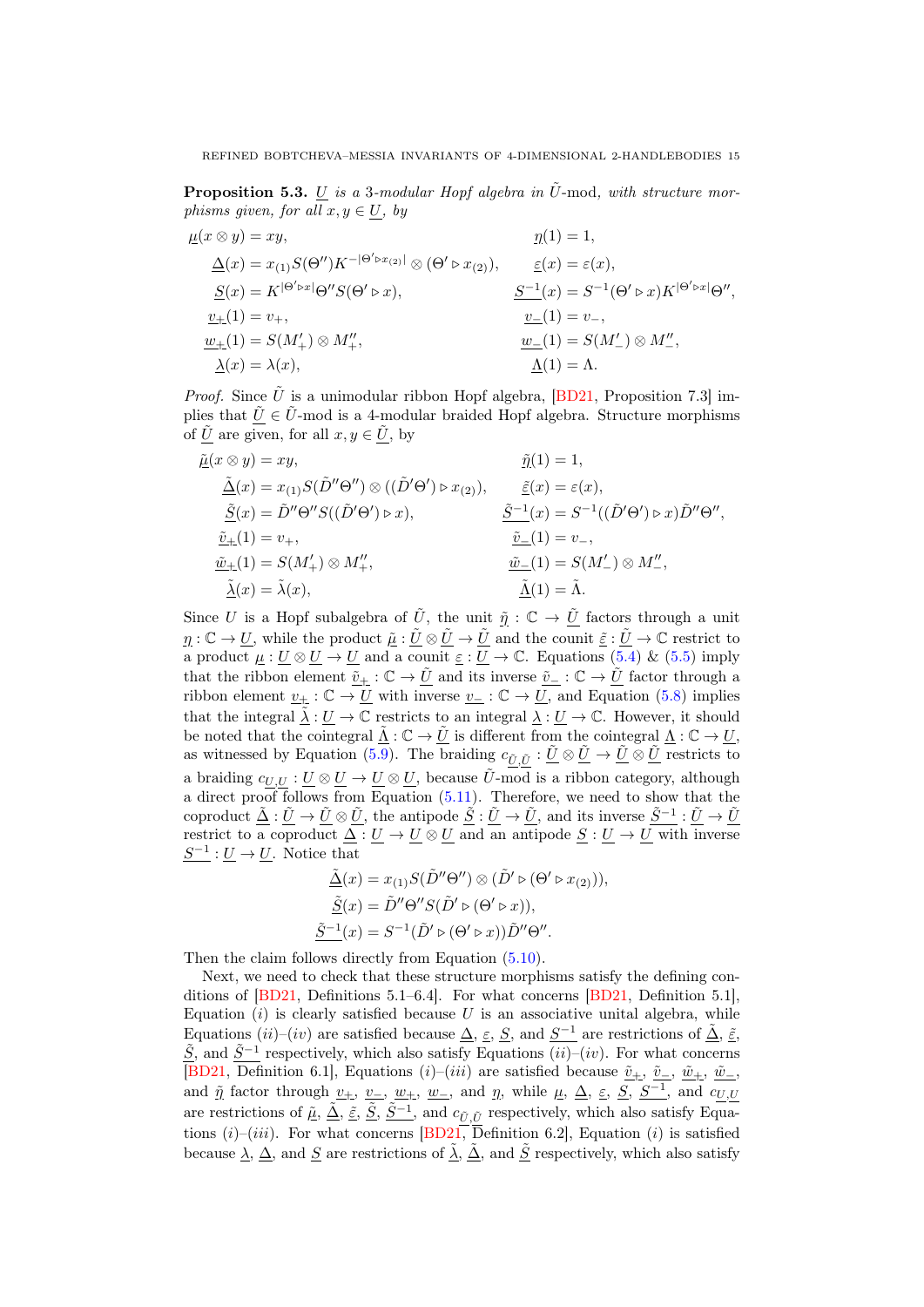Equation (*i*). Therefore, we need to check by hand Equations (*ii*) & (*iii*), which are the only ones involving  $\Lambda$ . The first part of Equation (ii) follows from the fact that  $\Lambda$  is a left cointegral of U, while the second part is established by computing

$$
\underline{S}(\underline{\Lambda}) = K^{|\Theta' \triangleright \Lambda|} \Theta'' S(\Theta' \triangleright \Lambda) = S(\Lambda) = \Lambda = \underline{\Lambda}.
$$

Equation (iii) follows from our choice of normalizations for  $\lambda$  and  $Λ$ . Finally, for what concerns [\[BD21,](#page-32-0) Definition 6.4], we compute

$$
(\mathrm{id}_{\underline{U}} \otimes \underline{\lambda}) \circ \underline{w}_{+} = \lambda(M_{+}^{\prime\prime})S(M_{+}^{\prime})
$$
\n
$$
= \frac{1}{2p} \sum_{a,b=0}^{p-1} \sum_{c,d=0}^{2p-1} \frac{\{1\}^{a+b}}{[a]![b]!} q^{\frac{a(a-1)+b(b-1)}{2} - 2b^{2} - cd} \lambda(K^{b+d}E^{b}F^{a})S(K^{-b+c}F^{b}E^{a})
$$
\n
$$
= \frac{1}{\sqrt{2p}} \sum_{c=0}^{2p-1} \frac{\{1\}^{p-1}}{i^{p-1}[p-1]!} q^{(p-1)(p-2)-2(p-1)^{2}} S(K^{c-p+1}F^{p-1}E^{p-1})
$$
\n
$$
= \frac{q^{-p(p-1)}}{i^{p-1}\sqrt{2p}} \frac{\{1\}^{p-1}}{[p-1]!} \sum_{c=0}^{2p-1} E^{p-1}F^{p-1}K^{-c+p-1}
$$
\n
$$
= \frac{(-1)^{p-1}}{i^{p-1}\sqrt{2p}} \frac{\{1\}^{p-1}}{[p-1]!} \sum_{a=0}^{2p-1} E^{p-1}F^{p-1}K^{a} = \Lambda = \underline{\Lambda}.
$$

As a direct consequence of [\[BD21,](#page-32-0) Theorem 1.6] and of Proposition [5.3,](#page-14-0) we immediately obtain the following result.

<span id="page-15-0"></span>Corollary 5.4. There exists a unique 3-dimensional braided TFT

$$
J_3^{\sigma}: \mathrm{3Cob}^{\sigma} \to \tilde{U} \text{-mod}
$$

sending  $1 \in 3\text{Cob}^{\sigma}$  to  $\underline{U} \in \tilde{U}$ -mod.

## 6. REFINED INVARIANT FOR RESTRICTED QUANTUM  $\mathfrak{sl}_2$

In this section, we prove that the refined invariant associated with the ribbon extension  $\tilde{U}$  of  $U$  can be actually computed entirely inside  $U$ .

<span id="page-15-1"></span>**Proposition 6.1.** If D is a  $\mathbb{Z}/2\mathbb{Z}$ -Kirby diagram, and if

$$
x_1 \otimes \ldots \otimes x_k \in \tilde{U}_{\alpha_1} \otimes \ldots \otimes \tilde{U}_{\alpha_k}
$$

is a bead presentation of D, then

$$
x_1 \otimes \ldots \otimes x_k \in U_{\alpha_1} \otimes \ldots \otimes U_{\alpha_k}.
$$

Proof. The claim follows from [\[BP11,](#page-32-1) Theorem 4.7.5] and Proposition [5.3.](#page-14-0) Indeed, every Kirby diagram can be realized as the composition of tensor products of generating morphisms appearing in the definition of the Kirby tangle presentation functor  $K: 4\text{Alg} \to \text{KTan}$  of [\[BD21,](#page-32-0) Section 6.3]. Then, it is sufficient to check that, for each of these generating morphisms, the algorithm defining  $J_4 : KTan \rightarrow \tilde{U}$ -mod determines elements of U. This corresponds to the computations of Proposition [5.3,](#page-14-0) and these formulas can be established like in the proofs of [\[BD21,](#page-32-0) Lemmas 8.1 &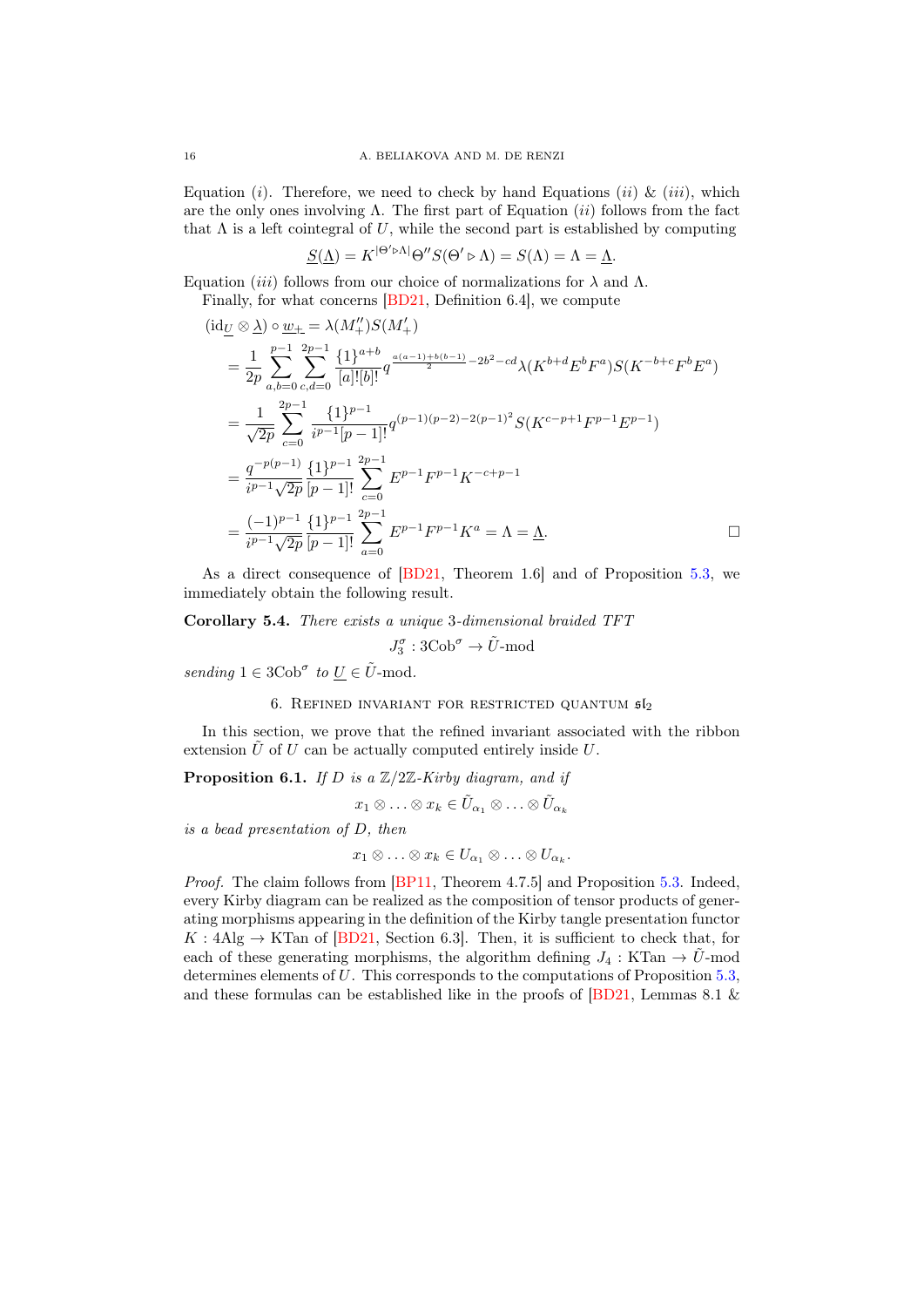8.3]. For instance, the coproduct gives



Then the claim follows from the chain of equalities

$$
\lambda(S^{-1}(\Lambda_{(1)})x1_{\alpha+\beta})\Lambda_{(2)}S(\tilde{D}''\Theta'')1_{\alpha}\otimes((\tilde{D}'\Theta')\triangleright\Lambda_{(3)})1_{\beta}
$$
  
=  $\lambda(x1_{\alpha+\beta}S(\Lambda_{(1)}))\Lambda_{(2)}S(\tilde{D}''\Theta'')1_{\alpha}\otimes((\tilde{D}'\Theta')\triangleright\Lambda_{(3)})1_{\beta}$   
=  $(x1_{\alpha+\beta})_{(1)}S(\tilde{D}''\Theta'')1_{\alpha}\otimes((\tilde{D}'\Theta')\triangleright(x1_{\alpha+\beta})_{(2)})1_{\beta}$   
=  $x_{(1)}S(\Theta'')K^{-|\Theta'\triangleright x_{(2)}|1_{\alpha}\otimes(\Theta'\triangleright x_{(2)})1_{\beta}.$ 

where the first equality follows from  $[Ra12, Theorem 10.5.4. (e)],$  $[Ra12, Theorem 10.5.4. (e)],$  while the second one follows from [\[Ra12,](#page-32-14) Theorem 10.2.2.(c)]. Similarly, the antipode gives



Then the claim follows from the chain of equalities

$$
\lambda(S^{-1}(\Lambda_{(1)})x1_\alpha)\tilde{D}''\Theta''S((\tilde{D}'\Theta') \triangleright \Lambda_{(2)})1_\alpha
$$
  
=  $\lambda(x1_\alpha S(\Lambda_{(1)}))\tilde{D}''\Theta''S((\tilde{D}'\Theta') \triangleright \Lambda_{(2)})1_\alpha$   
=  $\tilde{D}''\Theta''S((\tilde{D}'\Theta') \triangleright (x1_\alpha))1_\alpha$   
=  $K^{|\Theta'\triangleright x|}\Theta''S(\Theta' \triangleright x)1_\alpha$ .

Because of Proposition [6.1,](#page-15-1) we will use the notation  $J_U$  for the invariant given by Theorem [3.1](#page-8-0) with  $H = \tilde{U}$ .

# 7. RELATION BETWEEN INVARIANTS FOR RESTRICTED AND SMALL QUANTUM  $\mathfrak{sl}_2$

In this section, we prove that the non-refined invariant associated with the small quantum group of  $5l_2$  coincides with the refined invariant associated with the restricted quantum group of  $\mathfrak{sl}_2$  for the trivial cohomology class. In order to do this, let us set

$$
p':=\frac{p}{\gcd(p,2)}.
$$

The small quantum group  $\bar{U} = \bar{U}_q \mathfrak{sl}_2$  is defined as the algebra over  $\mathbb C$  with generators  $\{\bar{E}, \bar{F}, \bar{K}\}$  and relations

$$
\bar{E}^p = 0, \qquad \qquad \bar{F}^p = 0, \qquad \qquad \bar{K}^p = 1,
$$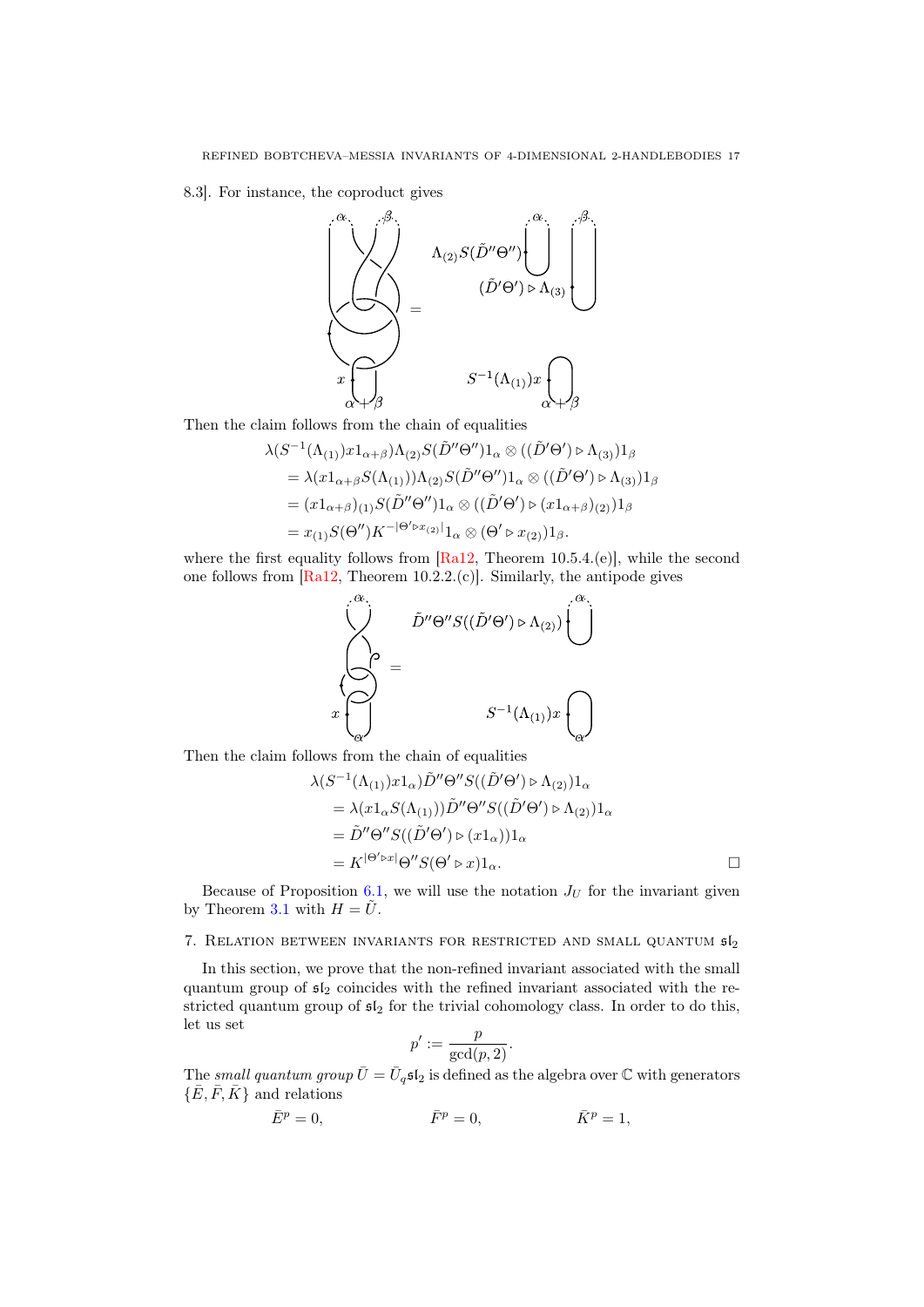#### 18 A. BELIAKOVA AND M. DE RENZI

$$
\bar{K}\bar{E}\bar{K}^{-1} = q^2\bar{E}, \qquad \bar{K}\bar{F}\bar{K}^{-1} = q^{-2}\bar{F}, \qquad [\bar{E}, \bar{F}] = \frac{\bar{K} - \bar{K}^{-1}}{q - q^{-1}}.
$$

We identify  $\bar{U}$  with a Hopf subalgebra of U by setting

$$
\bar{E} = E1_0,
$$
  $\bar{F} = F1_0,$   $\bar{K} = K1_0.$ 

As explained in [\[BD21,](#page-32-0) Section 9.2],  $\overline{U}$  is a unimodular ribbon Hopf algebra, and it is factorizable if and only if  $p \neq 0 \pmod{2}$ . Notice that the R-matrix  $\overline{R} \in \overline{U} \otimes \overline{U}$ is given by the product  $\bar{R}=\bar{D}\bar{\Theta}$ , where the quasi-R-matrix  $\bar{\Theta}=\bar{\Theta}'\otimes\bar{\Theta}''\in\bar{U}\otimes\bar{U}$ is given by

<span id="page-17-0"></span>
$$
\bar{\Theta} = \Theta' 1_0 \otimes \Theta'' 1_0, \tag{7.1}
$$

while the diagonal Cartan part  $\bar{D} = \bar{D}' \otimes \bar{D}'' \in \bar{U} \otimes \bar{U}$  is given by

<span id="page-17-1"></span>
$$
\bar{D} = \frac{1}{p} \sum_{a,b=0}^{p-1} q^{-2ab} \bar{K}^a \otimes \bar{K}^b.
$$
 (7.2)

Let us now restrict our attention to the case  $p \equiv 0 \pmod{2}$ . The ribbon element and its inverse  $\bar{v}_+$ ,  $\bar{v}_- \in \bar{U}$  are given for  $p \equiv 2 \pmod{2}$  by

$$
\bar{v}_{+} = \frac{i^{\frac{p'-1}{2}}}{\sqrt{p'}} \sum_{a=0}^{p-1} \sum_{b=0}^{p'-1} \frac{\{-1\}^{a}}{[a]!} q^{-\frac{(a+3)a}{2} + \frac{(p'+1)^{3}}{2}(2b-1)^{2}} \bar{F}^{a} \bar{E}^{a} \bar{K}^{-a-2b},\tag{7.3}
$$

$$
\bar{v}_{-} = \frac{i^{-\frac{p'-1}{2}}}{\sqrt{p'}} \sum_{a=0}^{p-1} \sum_{b=0}^{p'-1} \frac{\{1\}^a}{[a]!} q^{\frac{(a+3)a}{2} - \frac{(p'+1)^3}{2}(2b-1)^2} \bar{F}^a \bar{E}^a \bar{K}^{a+2b},\tag{7.4}
$$

and for  $p \equiv 0 \pmod{4}$  by

$$
\bar{v}_{+} = \frac{1-i}{\sqrt{p}} \sum_{a=0}^{p-1} \sum_{b=0}^{p'-1} \frac{\{-1\}^a}{[a]!} q^{-\frac{(a+3)a}{2} + 2b^2} \bar{F}^a \bar{E}^a \bar{K}^{-a-2b-1},\tag{7.5}
$$

$$
\bar{v}_{-} = \frac{1+i}{\sqrt{p}} \sum_{a=0}^{p-1} \sum_{b=0}^{p'-1} \frac{\{1\}^a}{[a]!} q^{\frac{(a+3)a}{2} - 2b^2} \bar{F}^a \bar{E}^a \bar{K}^{a+2b+1},\tag{7.6}
$$

as shown in [\[BD21,](#page-32-0) Lemma B.2, Equations (B.10)–(B.13)]. Similarly, the M-matrix and its inverse  $\bar{M}_+ = \bar{M}'_+ \otimes \bar{M}''_+, \, \bar{M}_- = \bar{M}'_- \otimes \bar{M}''_- \in \bar{U} \otimes \bar{U}$  are given by

$$
\bar{M} = \frac{1}{p'} \sum_{a,b=0}^{p-1} \sum_{c,d=0}^{p'-1} \frac{\{1\}^{a+b}}{[a]![b]!} \n q^{\frac{a(a-1)+b(b-1)}{2} - 2b^2 - 4cd} \bar{K}^{-b+2c} \bar{F}^b \bar{E}^a \otimes \bar{K}^{b+2d} \bar{E}^b \bar{F}^a, \n\tag{7.7}
$$
\n
$$
\bar{A}^{-1} = \frac{1}{p} \sum_{a=0}^{p-1} \sum_{c=0}^{p'-1} \frac{\{-1\}^{a+b}}{2}
$$

$$
\bar{M}^{-1} = \frac{1}{p'} \sum_{a,b=0}^{n} \sum_{c,d=0}^{n} \frac{\{-1\}^{a+v}}{[a]![b]!} \frac{\{a\}^{-1}}{[a]![b]!} \frac{\{a\}^{-1}}{[a]! \{b\}!} \frac{\{a\}^{-1}}{[a]! \{b\}!} \frac{\{a\}^{-1}}{[a]! \{b\}!} \bar{K}^{-b+2c} \otimes \bar{F}^a \bar{E}^b \bar{K}^{b+2d}.
$$
 (7.8)

as shown in [\[BD21,](#page-32-0) Lemma B.3, Equations (B.31)–(B.32)]. We slightly change our conventions with respect to those of [\[BD21,](#page-32-0) Section 9.2], and fix our preferred non-zero left integral  $\bar{\lambda}$  of  $\bar{U}_q \mathfrak{sl}_2$  to be

<span id="page-17-2"></span>
$$
\bar{\lambda} \left( \bar{E}^a \bar{F}^b \bar{K}^c \right) = \frac{\sqrt{p'}[p-1]!}{i^{p-1} \{1\}^{p-1}} \delta_{a,p-1} \delta_{b,p-1} \delta_{c,p-1},\tag{7.9}
$$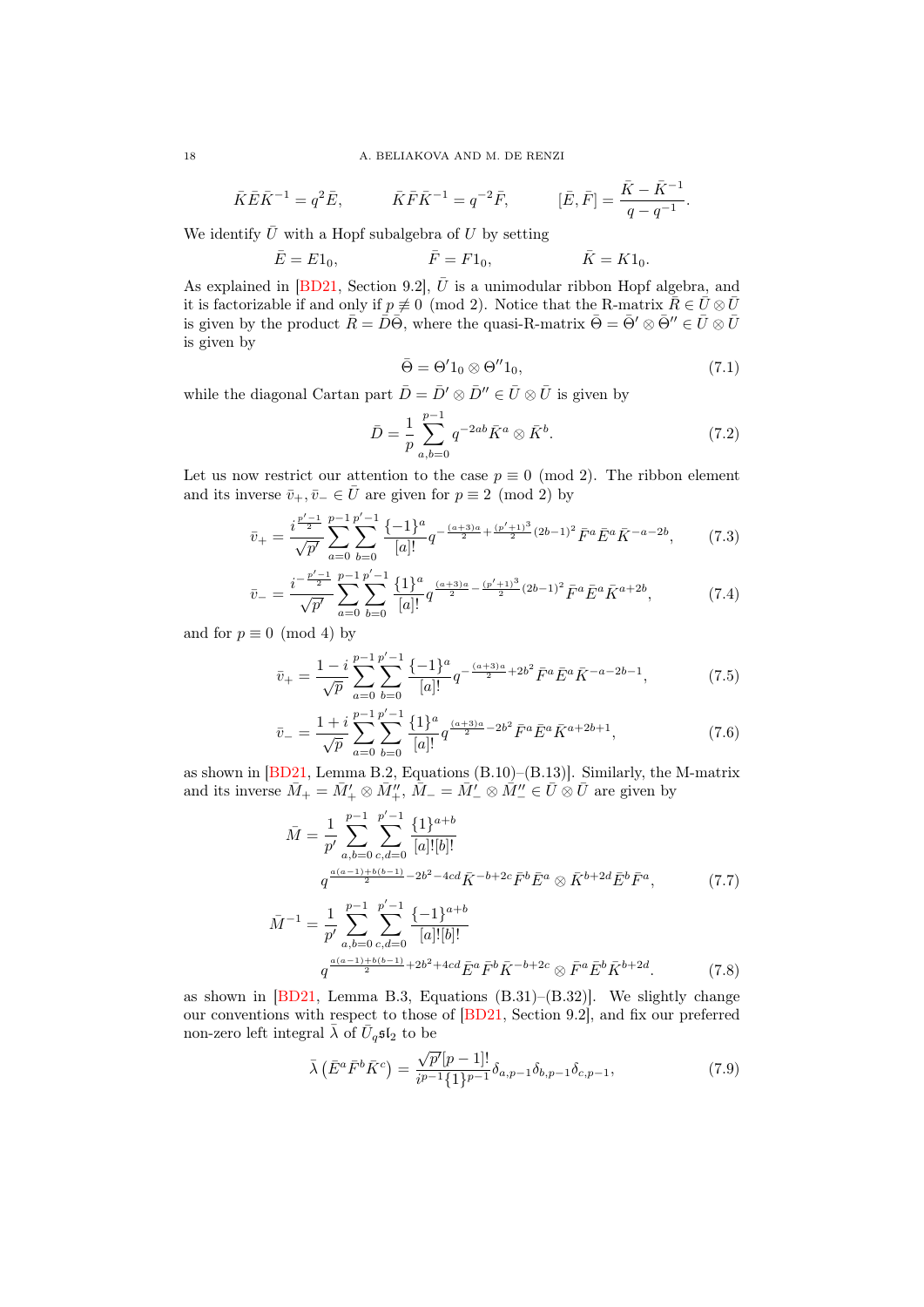while our preferred non-zero two-sided cointegral  $\bar{\Lambda}$  of  $\bar{U}_q\mathfrak{sl}_2$  satisfying  $\lambda(\Lambda) = 1$  is

<span id="page-18-1"></span>
$$
\bar{\Lambda} := \frac{i^{p-1} \{ 1 \}^{p-1}}{\sqrt{p'} [p-1]!} \sum_{a=0}^{p-1} \bar{E}^{p-1} \bar{F}^{p-1} \bar{K}^a.
$$
\n(7.10)

See Appendix [A](#page-24-0) for an explanation of the effect of this change of conventions, and for why the current ones are more natural than the ones of [\[BD21\]](#page-32-0).

<span id="page-18-0"></span>**Proposition 7.1.** For the zero cohomology class, the refined invariant  $J_U$  satisfies

 $J_U(W, 0) = J_{\bar{U}}(W)$ ,

where  $J_{\bar{U}}$  denotes the invariant associated with the small quantum group  $\bar{U}$ .

*Proof.* Since  $\overline{U}$  is a unimodular ribbon Hopf algebra, [\[BD21,](#page-32-0) Proposition 7.3] implies that  $\overline{U} \in \overline{U}$ -mod is a 4-modular braided Hopf algebra. Structure morphisms of  $\bar{U}$  are given, for all  $x, y \in \bar{U}$ , by

$$
\begin{aligned}\n\bar{\mu}(x \otimes y) &= xy, & \bar{\eta}(1) &= 1, \\
\bar{\Delta}(x) &= x_{(1)}S(\bar{D}''\bar{\Theta}'') \otimes ((\bar{D}'\bar{\Theta}') \rhd x_{(2)}), & \bar{\underline{\underline{\xi}}}(x) &= \varepsilon(x), \\
\bar{\underline{S}}(x) &= \bar{D}''\bar{\Theta}''S((\bar{D}'\bar{\Theta}') \rhd x), & \bar{\underline{S}}^{-1}(x) &= S^{-1}((\bar{D}'\bar{\Theta}') \rhd x)\bar{D}''\bar{\Theta}'', \\
\bar{\underline{v}}_{\pm}(1) &= \bar{v}_{+}, & \bar{\underline{v}}_{-}(1) &= \bar{v}_{-}, \\
\bar{\underline{w}}_{\pm}(1) &= S(\bar{M}'_{+}) \otimes \bar{M}''_{+}, & \bar{\underline{w}}_{-}(1) &= S(\bar{M}'_{-}) \otimes \bar{M}''_{-}, \\
\bar{\underline{\lambda}}(x) &= \bar{\lambda}(x), & \bar{\underline{\Lambda}}(1) &= \bar{\Lambda}.\n\end{aligned}
$$

First of all, we claim that

$$
\underline{\bar{\Delta}}(x1_0) = \underline{\Delta}(x)(1_0 \otimes 1_0), \qquad \qquad \underline{\bar{S}}(x1_0) = \underline{S}(x)1_0
$$

for every  $x \in U$ . Indeed, just like for the restricted quantum group, a grading

$$
\bar{U} = \bigoplus_{n=-p+1}^{p-1} \Gamma_n(\bar{U})
$$

is obtained by setting  $\Gamma_n(\bar{U})$  to be the linear subspace of  $\bar{U}$  with basis

$$
\{\bar{E}^a \bar{F}^b \bar{K}^c \mid 0 \leq a, b, c \leq p-1, a-b = n\},\
$$

for every  $-p+1 \leq n \leq p-1$ . As usual, if  $x \in \Gamma_n(\overline{U})$ , then we say x is homogeneous of degree n, and we write  $|x| = n$ . Then, for all homogeneous  $x, y \in \overline{U}$ , we have

$$
(\bar{D}' \triangleright x) \otimes \bar{D}'' = x \otimes \bar{K}^{|x|},
$$
  

$$
(\bar{D}' \triangleright x) \otimes (\bar{D}'' \triangleright y) = q^{2|x||y|} x \otimes y.
$$

This can be shown exactly like Lemma [5.2,](#page-13-2) and gives a proof of the claim.

Next, we we claim that

$$
\bar{v}_+ = v_+ 1_0, \qquad \qquad \bar{w}_+ = w_+ (1_0 \otimes 1_0).
$$

Indeed, on the one hand, the equality for the ribbon element is obtained by com-paring Equations [\(7.3\)](#page-17-0) & [\(7.5\)](#page-17-1) with Equations [\(B.1\)](#page-29-0) & [\(B.5\)](#page-29-1). For  $p \equiv 2 \pmod{4}$ we have

$$
i=q^{p'}, \hspace{1.5cm} q^{\frac{(p'+1)^3}{2}}=q^{-\frac{p'^2-1}{2}}, \hspace{1.5cm} \frac{1-i}{\sqrt{2}}=t^{-p'}.
$$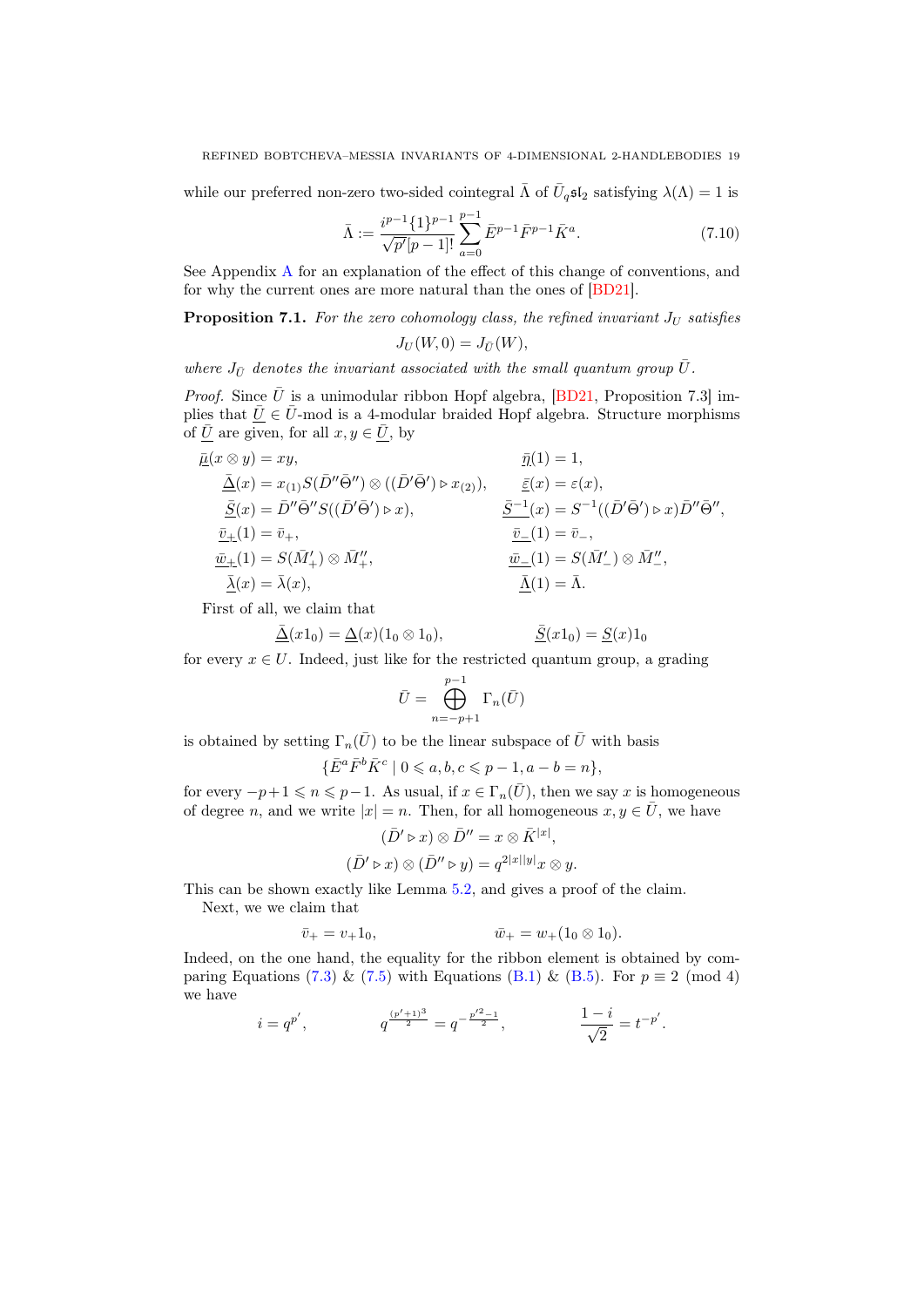Therefore, the equality follows from

$$
i^{\frac{p'-1}{2}} q^{\frac{(p'+1)^3}{2}(2b-1)^2} = q^{\frac{p'(p'-1)}{2} - \frac{p'^2-1}{2}(2b-1)^2}
$$
  
=  $t^{p'^2-p'-(p'^2-1)(2b-1)^2}$   
=  $t^{(1-(2b-1)^2)p'^2-p'+(2b-1)^2}$   
=  $t^{-4b(b-1)p'^2} t^{-p'} t^{(2b-1)^2}$   
=  $\frac{1-i}{\sqrt{2}} t^{(2b-1)^2}.$ 

For  $p \equiv 0 \pmod{4}$ , the equality is clear. On the other hand, the equality for the copairing is obtained by computing

$$
w_{+} = \frac{1}{p'} \sum_{a,b=0}^{p'-1} \sum_{c,d=0}^{p'-1} \frac{\{1\}^{a+b} q^{\frac{a(a-1)+b(b-1)}{2} - 2b^{2} - 4cd} S(K^{-b+2c} F^{b} E^{a}) \otimes K^{b+2d} E^{b} F^{a}
$$
  
\n
$$
= \frac{1}{p'} \sum_{a,b=0}^{p-1} \sum_{c,d=0}^{p'-1} \frac{\{-1\}^{a+b} q^{\frac{a(a-1)+b(b-1)}{2} - (a-b)(a-b-1) - 2b^{2} - 4cd}}{[a]![b]!} G^{\frac{a(a-1)+b(b-1)}{2} - (a-b)(a-b-1) - 2b^{2} - 4cd}
$$
  
\n
$$
= \frac{1}{p'} \sum_{a,b=0}^{p-1} \sum_{c,d=0}^{p'-1} \frac{\{-1\}^{a+b} q^{\frac{a(a-1)+b(b-1)}{2} - (a-b)(a-b-1) - 2(a-b)(b+2d) - 2b^{2} - 4cd}}{[a]![b]!} G^{\frac{a(a-1)+b(b-1)}{2} - (a-b)(a-b-1) - 2(a-b)(b+2d) - 2b^{2} + 4(a-b+c)d}
$$
  
\n
$$
= \frac{1}{p'} \sum_{a,b=0}^{p-1} \sum_{c,d=0}^{p'-1} \frac{\{-1\}^{a+b} q^{\frac{a(a-1)+b(b-1)}{2} - (a-b)(a-b-1) - 2(a-b)(b+2d) - 2b^{2} + 4(a-b+c)d}}{[a]![b]!} G^{\frac{a(a-1)+b(b-1)}{2} - (a-b)(a-b-1) - 2(a-b)(b+2d) - 2b^{2} + 4(a-b+c)d}
$$
  
\n
$$
= \frac{1}{p'} \sum_{a,b=0}^{p-1} \sum_{c,d=0}^{p'-1} \frac{\{-1\}^{a+b} q^{-\frac{a(a-1)+b(b-1)}{2} - 2b + 4cd \, E^{a} F^{b} K^{a+2c} \otimes E^{b} F^{a} K^{b+2d}}{[a]![b]!} G^{\frac{a(a-1)+b(b-1)}{2} - 2b + 4cd \, E^{a}
$$

and comparing with Equation [\(B.9\)](#page-30-0).

Finally, we have

$$
\bar{\lambda}(x1_0) = \lambda(x1_0), \qquad \bar{\Lambda} = \Lambda 1_0
$$

for every  $x \in U$ . Indeed, we have

$$
\bar{\lambda}(E^a F^b K^c 1_0) = \frac{\sqrt{p'}[p-1]!}{i^{p-1} \{1\}^{p-1}} \delta_{a,p-1} \delta_{b,p-1} (\delta_{c,p-1} + \delta_{c,2p-1}),
$$
  

$$
\lambda(E^a F^b K^c 1_0) = \frac{\sqrt{2p}[p-1]!}{i^{p-1} \{1\}^{p-1}} \delta_{a,p-1} \delta_{b,p-1} \left(\frac{\delta_{c,p-1} + \delta_{c,2p-1}}{2}\right)
$$

<span id="page-19-0"></span>for all integers  $0 \le a, b \le p - 1$  and  $0 \le c \le 2p - 1$ .

# 8. Spin and cohomological decomposition formulas

In this section, we derive a decomposition formula for both the refined and the non-refined invariants associated with the restricted quantum group  $U$  in terms of refined invariants of 3-dimensional boundaries equipped with additional structures. Recall that a *spin structure* on a connected *n*-dimensional  $k$ -handlebody

$$
D^n = X_0 \subset X_1 \subset X_2 \subset \ldots \subset X_k = X
$$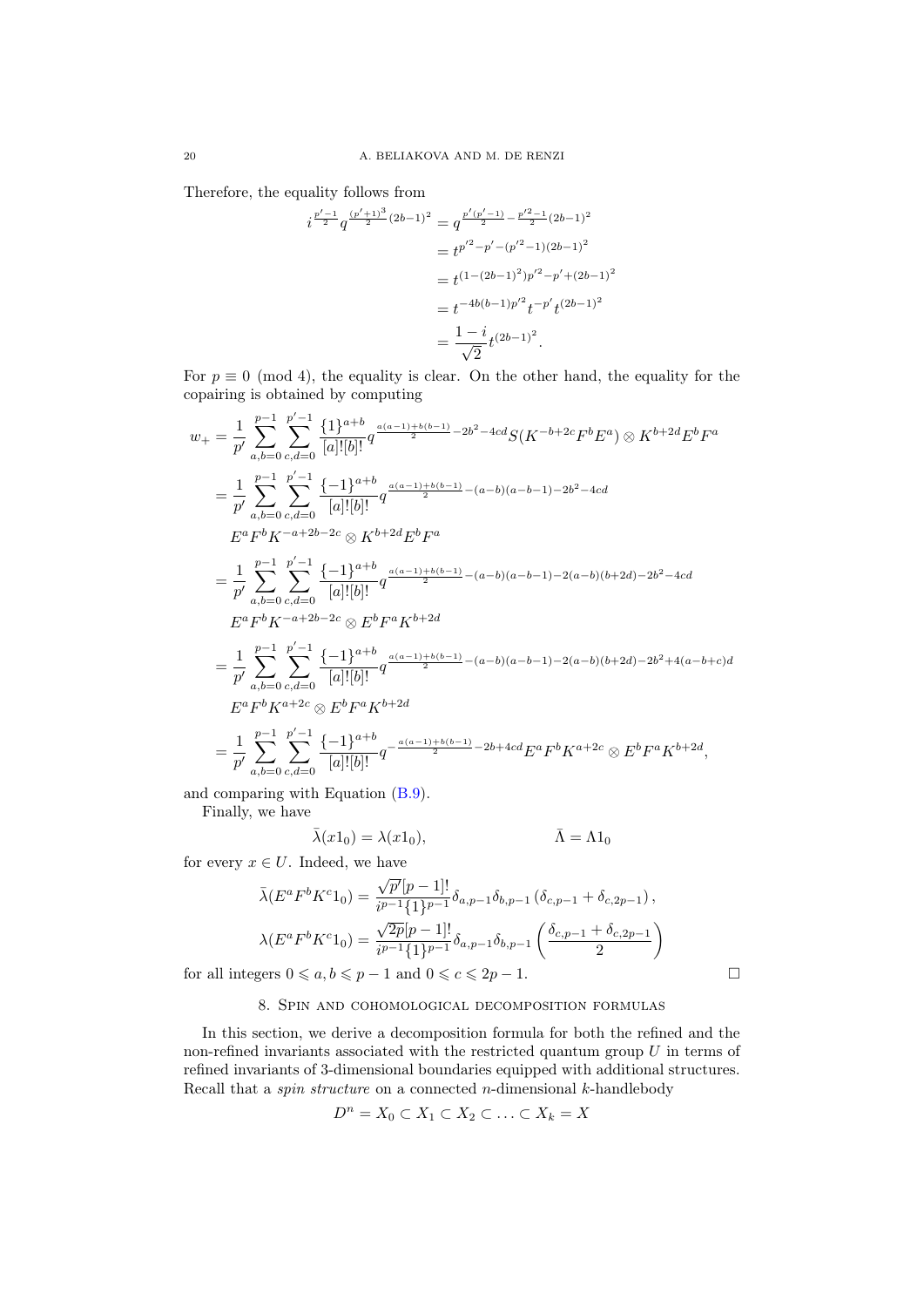can be defined as the fiber-homotopy class of a trivialization of the tangent bundle  $TX_2$  of the 2-handlebody  $X_2$ . A spin structure on X exists if and only if the second Stiefel–Whitney class  $w_2(X) \in H^2(X; \mathbb{Z}/2\mathbb{Z})$  vanishes. By definition,  $w_2(X)$  is the cohomology class of a cocycle  $c(\tau)$  that is constructed as follows: first, we pick an arbitrary trivialization  $\tau$  of the tangent bundle  $TX_1$  of the 1-handlebody  $X_1$ , which exists because X is oriented; next, for every 2-handle in  $X_2$ , we use the corresponding attaching map in order to compare  $\tau$  with the unique trivialization of the tangent bundle of  $D^2 \times D^{n-2}$  up to fiber-homotopy; this allows us to associate with every 2-handle in  $X_2$  the obstruction to extending  $\tau$ , which is an element in  $\pi_1(SO(n)) \cong \mathbb{Z}/2\mathbb{Z}$  (for  $n > 2$ ). Therefore, X admits a spin structure if and only if  $c(\tau)$  is a coboundary for some choice of  $\tau$ , in which case it is a coboundary for all possible choices of  $\tau$ , see [\[GS99,](#page-32-15) Section 5.6] for more details. If  $w_2(X) = 0$ , then the set  $\mathcal{S}(X)$  of spin structures on X is affinely isomorphic to the vector space

$$
\mathcal{H}(X) := H^1(X; \mathbb{Z}/2\mathbb{Z}),
$$

since every pair  $s, s' \in \mathcal{S}(X)$  of spin structures on X determines a *difference class*  $\Delta(s, s') \in \mathcal{H}(X)$ . Indeed, up to fiber-homotopy, we can suppose that s and s' coincide on the 0-handlebody  $D^n = X_0$ , and we obtain a difference cochain  $d(s, s')$ inside  $C^1(X; \pi_1(SO(n))) \cong C^1(X; \mathbb{Z}/2\mathbb{Z})$  by comparing the two restrictions to the 1-handlebody  $X_1$ . This is a cocycle because both s and s' extend to  $X_2$ , and a different choice for the fiber-homotopy ensuring that s and s' coincide on  $X_0$  only affects  $d(s, s')$  by a coboundary, see [\[GS99,](#page-32-15) Section 5.6].

If Y is a  $(n-1)$ -manifold with a spin structure  $s \in \mathcal{S}(Y)$ , then a relative n-dimensional k-handlebody

$$
Y \times I = X_0 \subset X_1 \subset X_2 \subset \ldots \subset X_k = X
$$

admits a spin structure extending  $s$  if and only if the second relative Stiefel–Whitney class  $w_2(X, s) \in H^2(X, Y; \mathbb{Z}/2\mathbb{Z})$  vanishes. The definition of  $w_2(X, s)$  is analogous to that of  $w_2(X)$ , although this time the trivialization  $\tau$  of the tangent bundle  $TX_1$ of the 1-handlebody  $X_1$  is required to extend s.

Every 3-manifold admits a spin structure, because every 3-manifold is parallelizable, see for instance [\[BL18\]](#page-32-16). Notice however that there exist 4-manifolds that do not admit any spin structure.

Let W be a connected 4-dimensional 2-handlebody with boundary  $\partial W = M$ . For every relative cohomology class  $\omega \in H^2(W, M; \mathbb{Z}/2\mathbb{Z})$ , we set

$$
\mathcal{S}(M,\omega) := \{ s \in \mathcal{S}(M) \mid w_2(W,s) = \omega \}
$$

$$
\mathcal{H}(M,\omega) := \{ \varphi \in \mathcal{H}(M) \mid \delta^*(\varphi) = \omega \}
$$

where  $\delta^* : \mathcal{H}(M) \to H^2(W, M; \mathbb{Z}/2\mathbb{Z})$  denotes the coboundary homomorphism coming from the long exact sequence of the pair  $(W, M)$  in cohomology with  $\mathbb{Z}/2\mathbb{Z}$ coefficients.

Let W be a geometrically simple connected 4-dimensional 2-handlebody with boundary  $\partial W = M$ , let  $L = L_1 \cup \ldots \cup L_n$  denote a Kirby diagram for W featuring only 2-handles, which yields a surgery presentation of  $M$ . Then, every cohomology class in  $\omega \in H^2(W, M; \mathbb{Z}/2\mathbb{Z})$  can be identified with (the indicator function of) a sublink of L. Indeed, if  $m_i \in H_2(W, M)$  denotes the relative homology class of disc providing a meridian for the tubular neighborhood of a component  $L_i \subset L$ , then let us set

$$
\omega_i := \langle \omega, m_i \rangle \in \mathbb{Z}/2\mathbb{Z}.
$$

A sublink  $\omega \in H^2(W, M; \mathbb{Z}/2\mathbb{Z})$  is said to be *characteristic* if it satisfies the equation

$$
lk(L_i, \omega) := \sum_{j=1}^n \omega_j lk(L_i, L_j) \equiv lk(L_i, L_i) \pmod{2}
$$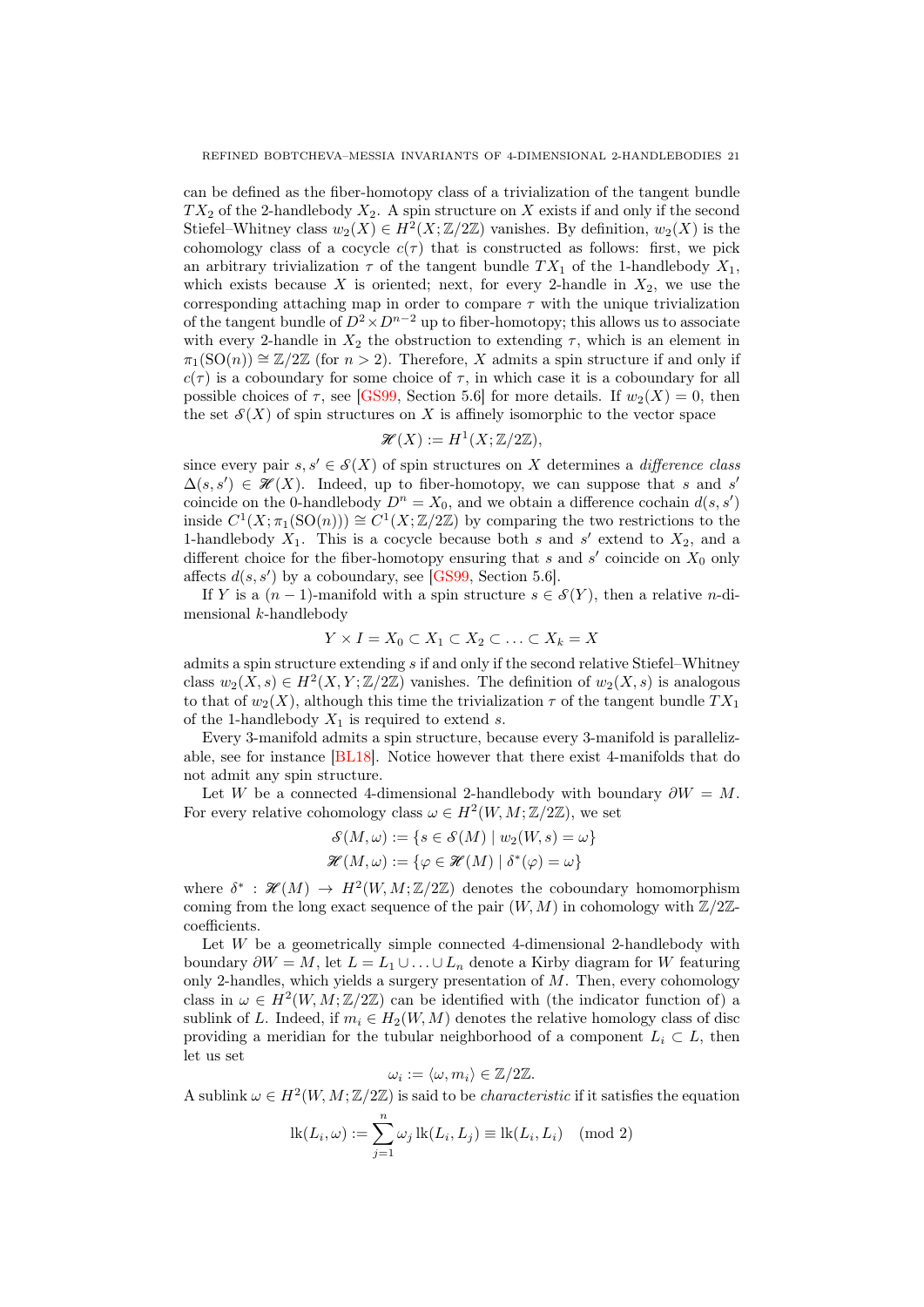for every  $1 \leq i \leq n$ , while it is said to be *even* if it satisfies the equation

$$
lk(L_i, \omega) := \sum_{j=1}^n \omega_j lk(L_i, L_j) \equiv 0 \pmod{2}
$$

for every  $1 \leq i \leq n$ . On the one hand, the map

$$
\mathcal{S}(M) \to H^2(W, M; \mathbb{Z}/2\mathbb{Z})
$$

$$
s \mapsto w_2(W, s)
$$

defines a bijection between  $\mathcal{S}(M)$  and the set of characteristic sublinks of L, as explained in [\[GS99,](#page-32-15) Section 5.7.11]. In other words, for every characteristic sublink  $\omega \in H^2(W, M; \mathbb{Z}/2\mathbb{Z})$  there exists a unique spin structure  $s \in \mathcal{S}(M)$  such that  $w_2(W, s) = \omega$ . As explained above, the characteristic class  $w_2(W, s)$  measures the obstruction to extending s from  $M$  to  $W$ . In particular, we have that  $W$  is a spin 4-manifold if and only if the empty sublink  $0 \in H^2(W, M; \mathbb{Z}/2\mathbb{Z})$  is a characteristic sublink. On the other hand, the coboundary homomorphism

$$
\mathcal{H}(M) \to H^2(W, M; \mathbb{Z}/2\mathbb{Z})
$$

$$
\varphi \mapsto \delta^*(\varphi)
$$

coming from the long exact sequence of the pair  $(W, M)$  in cohomology with  $\mathbb{Z}/2\mathbb{Z}$ coefficients defines a bijection between  $\mathcal{H}(M)$  and the set of even sublinks of L. Notice that, when  $W$  is not geometrically simply connected, then neither of these maps is injective in general. For instance, if  $W = S^1 \times D^3$  and  $M = S^1 \times S^2$ , then  $H^2(W, M; \mathbb{Z}/2\mathbb{Z}) = 0$  while  $H^1(M; \mathbb{Z}/2\mathbb{Z}) \cong \mathbb{Z}/2\mathbb{Z}$ .

<span id="page-21-0"></span>Theorem 8.1. Let W be a connected 4-dimensional 2-handlebody with boundary  $\partial W = M$ , let D be a Kirby diagram for W, let L be the framed link obtained from D by trading 1-handles for 2-handles, let  $\sigma$  be its signature, and let E be the 4-dimensional 2-handlebody represented by L.

(1) If  $p \equiv 0 \pmod{4}$ , then for every spin structure  $s \in \mathcal{S}(M)$  the scalar

$$
J_U(M, s) := \lambda(v_+ 1_1)^\sigma J_U(E, w_2(E, s))
$$
\n(8.1)

is a topological invariant of the pair  $(M, s)$ , for every relative cohomology class  $\omega \in H^2(W, M; \mathbb{Z}/2\mathbb{Z})$  we have

$$
J_U(W,\omega) = \lambda(v_{-1})^{\sigma} \sum_{s \in \mathcal{S}(M,\omega)} J_U(M,s), \qquad (8.2)
$$

and for the non-refined invariant we have

<span id="page-21-2"></span><span id="page-21-1"></span>
$$
J_U(W) = \lambda (v_- 1_1)^\sigma \sum_{s \in \mathcal{S}(M)} J_U(M, s); \tag{8.3}
$$

(2) If  $p \equiv 2 \pmod{4}$ , then for every cohomology class  $\varphi \in \mathcal{H}(M)$  the scalar

$$
J_U(M,\varphi) := \lambda (v_+ 1_0)^\sigma J_U(E, \delta^*(\varphi))
$$
\n(8.4)

is a topological invariant of the pair  $(M, \varphi)$ , for every relative cohomology class  $\omega \in H^2(W, M; \mathbb{Z}/2\mathbb{Z})$  we have

$$
J_U(W,\omega) = \lambda(v_{-}1_0)^{\sigma} \sum_{\varphi \in \mathcal{H}(M,\omega)} J_U(M,\varphi), \qquad (8.5)
$$

and for the non-refined invariant we have

$$
J_U(W) = \lambda (v_- 1_0)^{\sigma} \sum_{\varphi \in \mathcal{H}(M)} J_U(M, \varphi).
$$
 (8.6)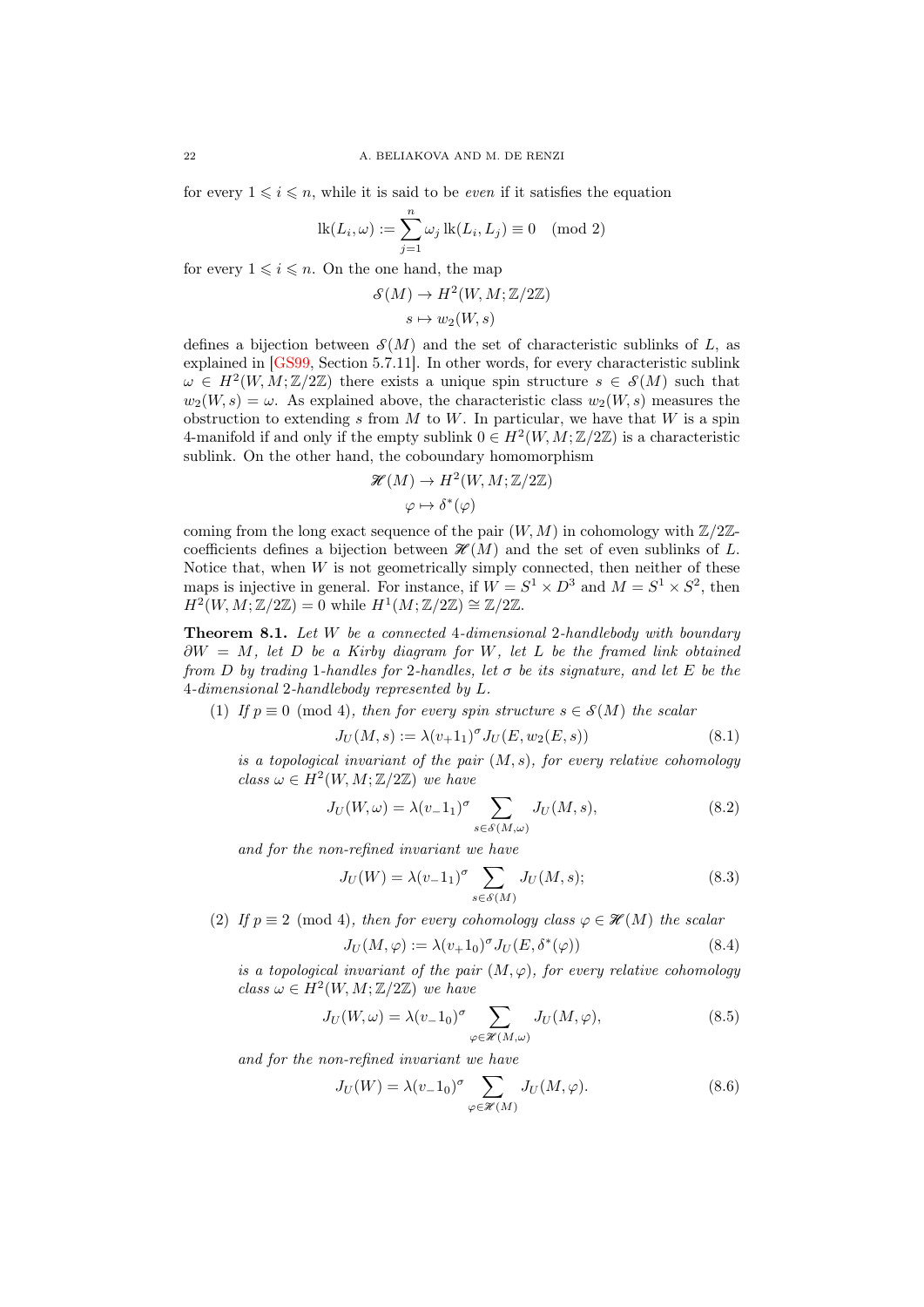<span id="page-22-0"></span>Remark 8.2. Let us point out a few formal differences between the statement of Theorem [8.1](#page-21-0) and the one given in the Introduction. First of all, the signature  $\sigma$ appearing here is the signature of the framed link  $L$ , so it coincides by definition with  $\sigma(E)$ , instead of  $\sigma(W)$ . Of course, this makes no difference, since trading 1-handles for 2-handles does not affect the signature. Indeed, every handle trade on a 4-manifold can be implemented by a 5-dimensional cobordism, as explained in [\[KL01,](#page-32-17) Remark 3.1.3], and the signature is a cobordism invariant. Furthermore, the signature renormalization appearing here involves the scalar  $\lambda(v_1, 1_1)$ , if  $p \equiv 0$ (mod 4), or  $\lambda(v_1, 1_0)$ , if  $p \equiv 2 \pmod{4}$ , while in the Introduction we simply used  $\lambda(v_{-})$ . However, we have  $\lambda(v_{-}) = \lambda(v_{-}1_0) + \lambda(v_{-}1_1)$ , and in both cases we are simply highlighting here the only non-vanishing summand.

*Proof of Theorem [8.1.](#page-21-0)* Let us begin with point (1), so let us assume  $p \equiv 0 \pmod{4}$ , and let us show that  $J_U(M, s)$  is independent of the framed link L. Since by definition it is already invariant under Kirby II moves, meaning 2-handle slides, we only need to show that it is also invariant under Kirby I moves, meaning stabilization by  $\partial \mathbb{C}P^2$  and  $\partial \overline{\mathbb{C}P^2}$ . In order to prove this, it is sufficient to notice that

$$
\lambda(v+1_1)\lambda(v-1_1) = 1.
$$

This follows from Equation  $(5.8)$ , which combines with Equation  $(B.6)$  to give

$$
\lambda(v+1_1) = -\frac{\sqrt{2p}[p-1]!}{i^{p-1}\{1\}^{p-1}} \frac{1-i}{\sqrt{p}} \frac{\{-1\}^{p-1} q^{-\frac{(p+2)(p-1)}{2}t}}{[p-1]!} = \frac{1-i}{\sqrt{2}} t^3,
$$

and with Equation  $(B.8)$  to give

$$
\lambda(v_{-}1_{1}) = -\frac{\sqrt{2p}[p-1]!}{i^{p-1}\{1\}^{p-1}} \frac{1+i}{\sqrt{p}} \frac{\{1\}^{p-1} q^{\frac{(p+2)(p-1)}{2}} t^{-1}}{2} = \frac{1+i}{\sqrt{2}} t^{-3}.
$$

This establishes the first claim, because the signature of a Kirby diagram for  $E \natural (\mathbb{C}P^2 \setminus \mathring{D}^4)$  is  $\sigma + 1$ , while the signature of a Kirby diagram for  $E \natural (\overline{\mathbb{C}P^2} \setminus \mathring{D}^4)$ is  $\sigma - 1$ .

Now, thanks to Proposition [4.1,](#page-9-2) since  $U$  is factorizable, in order to conclude the proof of point  $(1)$ , we simply need to assume that W is geometrically simply connected, and to show that

$$
J_U(W,\omega)=0
$$

for every  $\omega \in H^2(W, M; \mathbb{Z}/2\mathbb{Z})$  which is not of the form  $\omega = w_2(W, s)$  for some spin structure  $s \in \mathcal{S}(M)$ . In other words, we need to show that

$$
J_U(W,\omega)=0
$$

whenever  $\omega$  is not a characteristic sublink of L. Indeed, since for every other  $\omega \in H^2(W, M; \mathbb{Z}/2\mathbb{Z})$  there exists exactly one spin structure  $s \in \mathcal{S}(M)$  satisfying  $w_2(W, s) = \omega$ , this would imply Equation [\(8.2\)](#page-21-1), and Equation [\(8.3\)](#page-21-2) would follow from

$$
J_U(W)=\sum_{\omega\in H^2(W,M;\mathbb{Z}/2\mathbb{Z})}J_U(W,\omega).
$$

Therefore, let us follow the structure of the proof of [\[Bl92,](#page-32-6) Theorem III.3], and let us fix an  $\omega$  that is not a characteristic sublink. This means there exists a component  $L_i \subset L$  such that

$$
lk(L_i, \omega) \not\equiv lk(L_i, L_i) \pmod{2}.
$$

First of all, we claim that we can suppose that  $L_i$  is unknotted. Indeed, by performing Kirby II moves every self crossing of  $L<sub>i</sub>$  can be changed as follows, without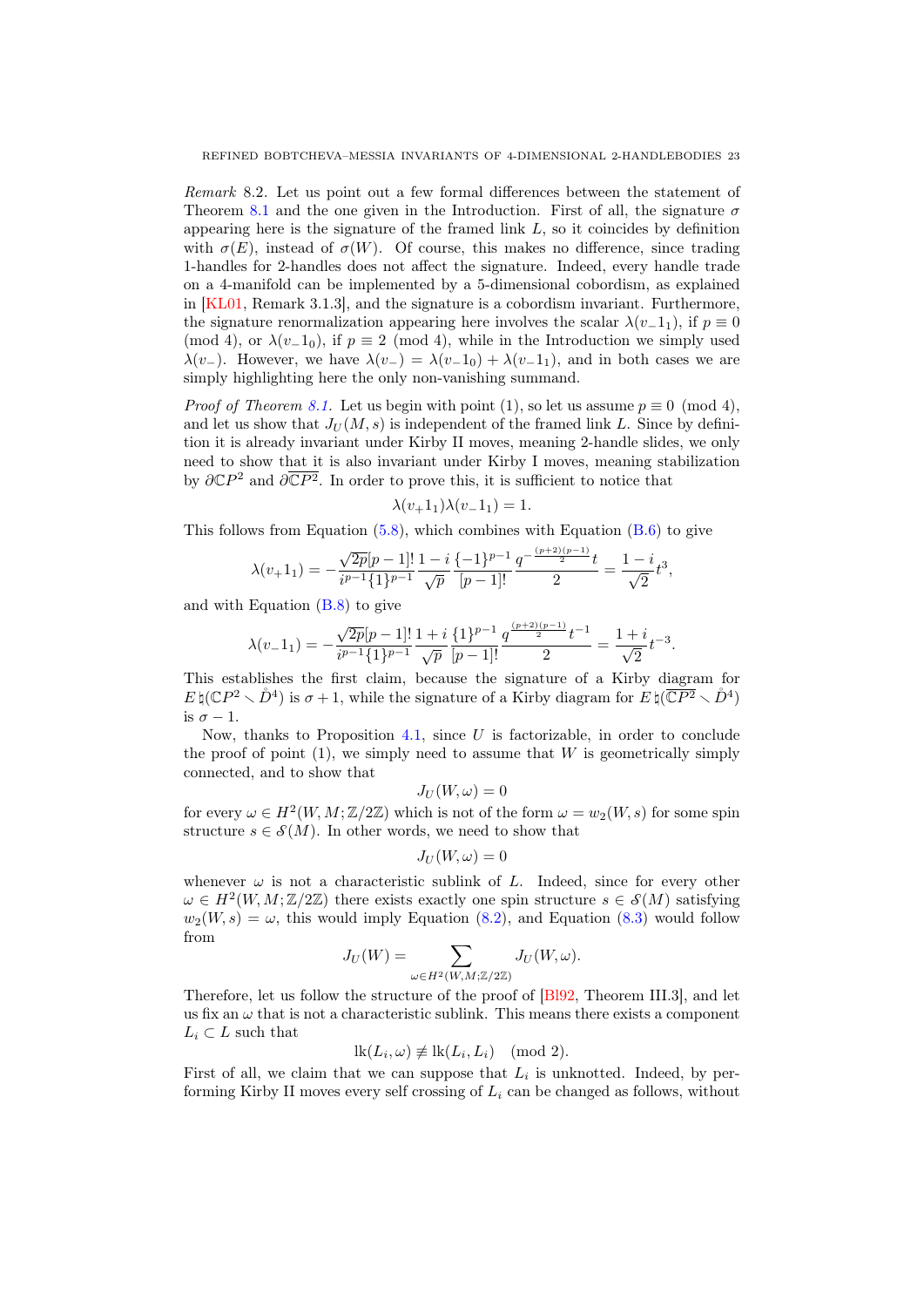changing the invariant:



Therefore, we have the following configuration:



In particular, we have two cases:

- (1) If  $L_i$  does not belong to the characteristic sublink, then  $\omega_i = 0$ . This means we have two further sub-cases:
	- (a) If  $\text{lk}(L_i, L_i) \equiv 0 \pmod{2}$ , then  $\omega_{j_1} + \ldots + \omega_{j_k} = 1$ .
	- (b) If  $\text{lk}(L_i, L_i) \equiv 1 \pmod{2}$ , then  $\omega_{j_1} + \ldots + \omega_{j_k} = 0$ .
- (2) If  $L_i$  belongs to the characteristic sublink, then  $\omega_i = 1$ , and therefore  $\omega_{j_1} + \ldots + \omega_{j_k} = 1.$

Let us define a  $\mathbb{Z}/2\mathbb{Z}$ -grading on U given by the algebra morphism

$$
deg: U \to \mathbb{Z}/2\mathbb{Z}
$$

determined by

$$
\deg(E) = 1, \qquad \deg(F) = 0, \qquad \deg(K) = 1.
$$

Notice that this is well-defined because all the relations of  $U$  are homogeneous. Notice also that

$$
\deg(x) = 1 \Rightarrow \lambda(x) = 0,
$$

thanks to Equation  $(5.8)$ . However

- (1) deg $(v+1<sub>0</sub>) = 1$ , thanks to Equation [\(B.5\)](#page-29-1);
- (2) deg( $v+1_1$ ) = 0, thanks to Equation [\(B.6\)](#page-29-2);
- (3)  $(\deg(S(M'_+)1_0), \deg(M''_+1_1)) = (1, 0)$ , thanks to Equation [\(B.10\)](#page-30-1);
- (4)  $(\deg(S(M'_+)1_0), \deg(M''_+1_0)) = (0,0)$ , thanks to Equation [\(B.9\)](#page-30-0);
- (5)  $(\deg(S(M'_+)1_1), \deg(M''_+1_1)) = (1, 1)$ , thanks to Equation [\(B.12\)](#page-30-2).

This implies immediately that

$$
\lambda(S(M'_+)1_0v_+^{2n}1_0)M''_+1_1 = 0,
$$
  
\n
$$
\lambda(S(M'_+)1_0v_+^{2n+1}1_0)M''_+1_0 = 0,
$$
  
\n
$$
\lambda(S(M'_+)1_1v_+^{n}1_1)M''_+1_1 = 0,
$$

which in particular means that

$$
\lambda(S(M'_+)v_+^{2n}1_0)(M''_+)_{(1)}1_{\omega_{j_1}} \otimes \ldots \otimes (M''_+)_{(k)}1_{\omega_{j_k}} = 0,
$$
  

$$
\lambda(S(M'_+)v_+^{2n+1}1_0)(M''_+)_{(1)}1_{\omega_{j_1}} \otimes \ldots \otimes (M''_+)_{(k)}1_{\omega_{j_k}} = 0,
$$
  

$$
\lambda(S(M'_+)v_+^{n}1_1)(M''_+)_{(1)}1_{\omega_{j_1}} \otimes \ldots \otimes (M''_+)_{(k)}1_{\omega_{j_k}} = 0.
$$

This concludes the proof of point (1).

The proof of point (2) is completely analogous, but we will briefly explain what should be adapted from the previous one, so let us assume  $p \equiv 2 \pmod{4}$ . This time, we have

$$
\lambda(v_+1_0)\lambda(v_-1_0) = 1.
$$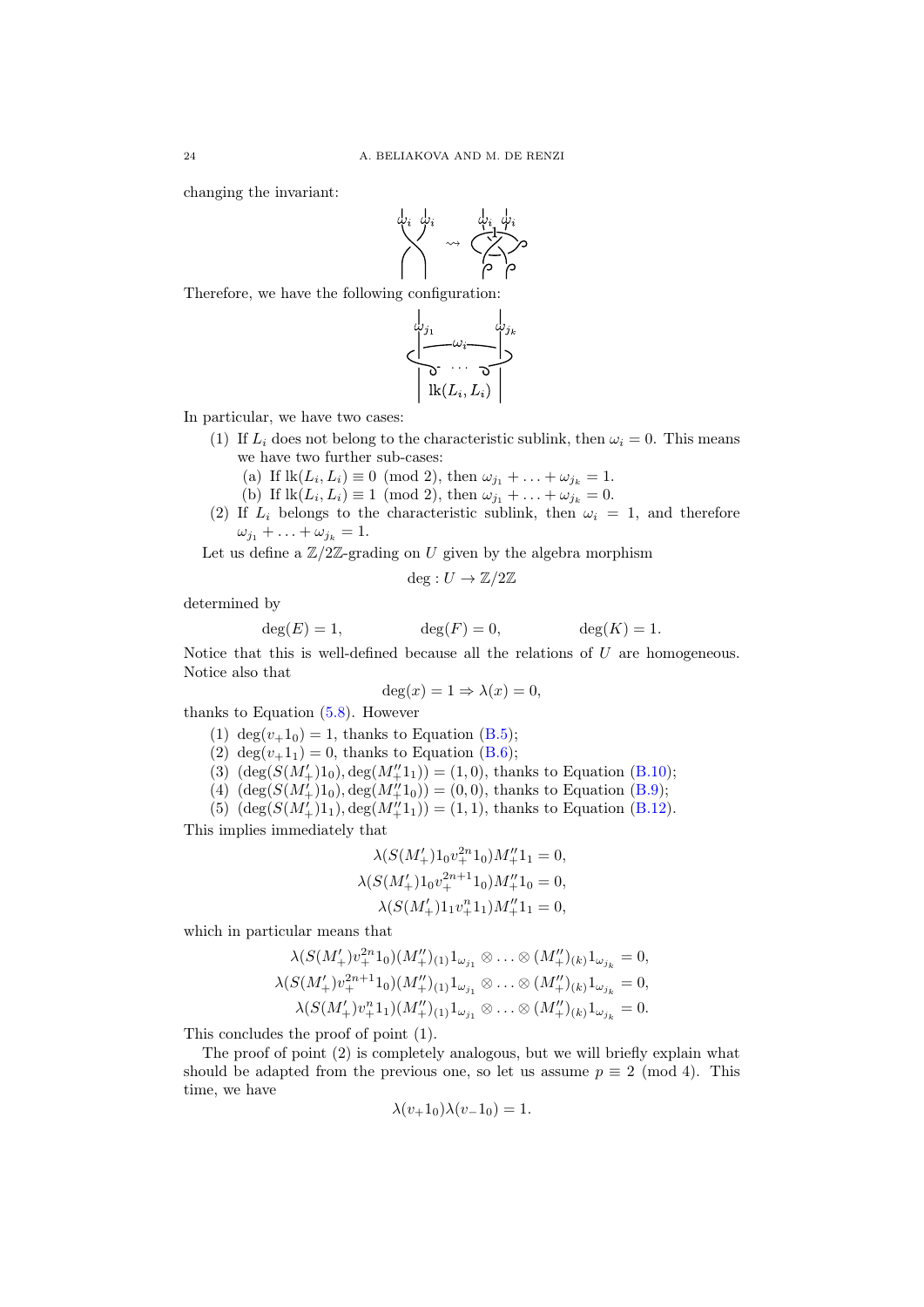This follows from Equation  $(5.8)$ , which combines with Equation  $(B.1)$  to give

$$
\lambda(v+1_0) = \frac{\sqrt{2p}[p-1]!}{i^{p-1}\{1\}^{p-1}} \frac{1-i}{\sqrt{p}} \frac{\{-1\}^{p-1}}{[p-1]!} \frac{q^{-\frac{(p+2)(p-1)}{2}}t}{2} = -\frac{1-i}{\sqrt{2}}t^3,
$$

and with Equation  $(B.3)$  to give

$$
\lambda(v_{-}1_{0}) = \frac{\sqrt{2p}[p-1]!}{i^{p-1}\{1\}^{p-1}} \frac{1+i}{\sqrt{p}} \frac{\{1\}^{p-1}}{[p-1]!} \frac{q^{\frac{(p+2)(p-1)}{2}}t^{-1}}{2} = -\frac{1+i}{\sqrt{2}}t^{-3}.
$$

This establishes the first claim.

Now, in order to conclude, we need to assume that  $W$  is geometrically simply connected, and to show that

$$
J_U(W,\omega)=0
$$

for every  $\omega \in H^2(W, M; \mathbb{Z}/2\mathbb{Z})$  which is not an even sublink of L. For such an  $\omega$ , there exists a component  $L_i \subset L$  such that

$$
lk(L_i, \omega) \not\equiv 0 \pmod{2},
$$

and again we can suppose that  $L_i$  is unknotted. In particular, we have two cases:

- (1) If  $L_i$  does not belong to the even sublink, then  $\omega_i = 0$ , and therefore  $\omega_{j_1} + \ldots + \omega_{j_k} = 1.$ 
	- (2) If  $L_i$  belongs to the even sublink, then  $\omega_i = 1$ . This means we have two further sub-cases:
		- (a) If  $\text{lk}(L_i, L_i) \equiv 0 \pmod{2}$ , then  $\omega_{j_1} + \ldots + \omega_{j_k} = 1$ .

(b) If 
$$
\text{lk}(L_i, L_i) \equiv 1 \pmod{2}
$$
, then  $\omega_{j_1} + \ldots + \omega_{j_k} = 0$ .

However

- (1) deg $(v+1<sub>0</sub>) = 0$ , thanks to Equation [\(B.1\)](#page-29-0);
- (2) deg $(v+1<sub>1</sub>) = 1$ , thanks to Equation [\(B.2\)](#page-29-5);
- (3)  $(\deg(S(M'_+)1_0), \deg(M''_+1_1)) = (1, 0)$ , thanks to Equation [\(B.10\)](#page-30-1);
- (4)  $(\deg(S(M'_+)1_1), \deg(M''_+1_1)) = (1, 1)$ , thanks to Equation [\(B.12\)](#page-30-2);
- (5)  $(\deg(S(M'_+)1_1), \deg(M''_+1_0)) = (0, 1)$ , thanks to Equation [\(B.11\)](#page-30-3).

This implies immediately that

$$
\begin{aligned} \lambda(S(M'_+)1_0v_+^n1_0)M''_+1_1&=0,\\ \lambda(S(M'_+)1_1v_+^{2n}1_1)M''_+1_1&=0,\\ \lambda(S(M'_+)1_1v_+^{2n+1}1_1)M''_+1_0&=0, \end{aligned}
$$

which in particular means that

$$
\lambda(S(M'_+)v_+^n 1_0)(M''_+)_{(1)}1_{\omega_{j_1}} \otimes \ldots \otimes (M''_+)_{(k)}1_{\omega_{j_k}} = 0,
$$
  

$$
\lambda(S(M'_+v_+^{2n}1_1)(M''_+)_{(1)}1_{\omega_{j_1}} \otimes \ldots \otimes (M''_+)_{(k)}1_{\omega_{j_k}} = 0,
$$
  

$$
\lambda(S(M'_+v_+^{2n+1}1_1)(M''_+)_{(1)}1_{\omega_{j_1}} \otimes \ldots \otimes (M''_+)_{(k)}1_{\omega_{j_k}} = 0.
$$

# Appendix A. Rescaling the invariant

<span id="page-24-0"></span>In this appendix, we explain the behavior of the invariant of [\[BD21\]](#page-32-0) under the operation of rescaling the integral and the cointegral. In order to do this, let us consider a unimodular ribbon category  $\mathscr C$  with end

$$
\mathscr{E} = \int_{X \in \mathscr{C}} X \otimes X^*,
$$

as in [\[BD21,](#page-32-0) Section 5.1] (for instance, we could consider  $\mathcal{C} = H$ -mod for a unimodular ribbon Hopf algebra H, in which case  $\mathcal{E} = \underline{H}$  would be the adjoint representation). Suppose that  $\lambda : \mathscr{E} \to \mathbb{I}$  is a two-sided integral, and that  $\Lambda : \mathbb{I} \to \mathscr{E}$  is a two-sided cointegral satisfying  $\lambda \circ \Lambda = 1$ . Let us denote by  $J_{\mathscr{C}}$  the associated scalar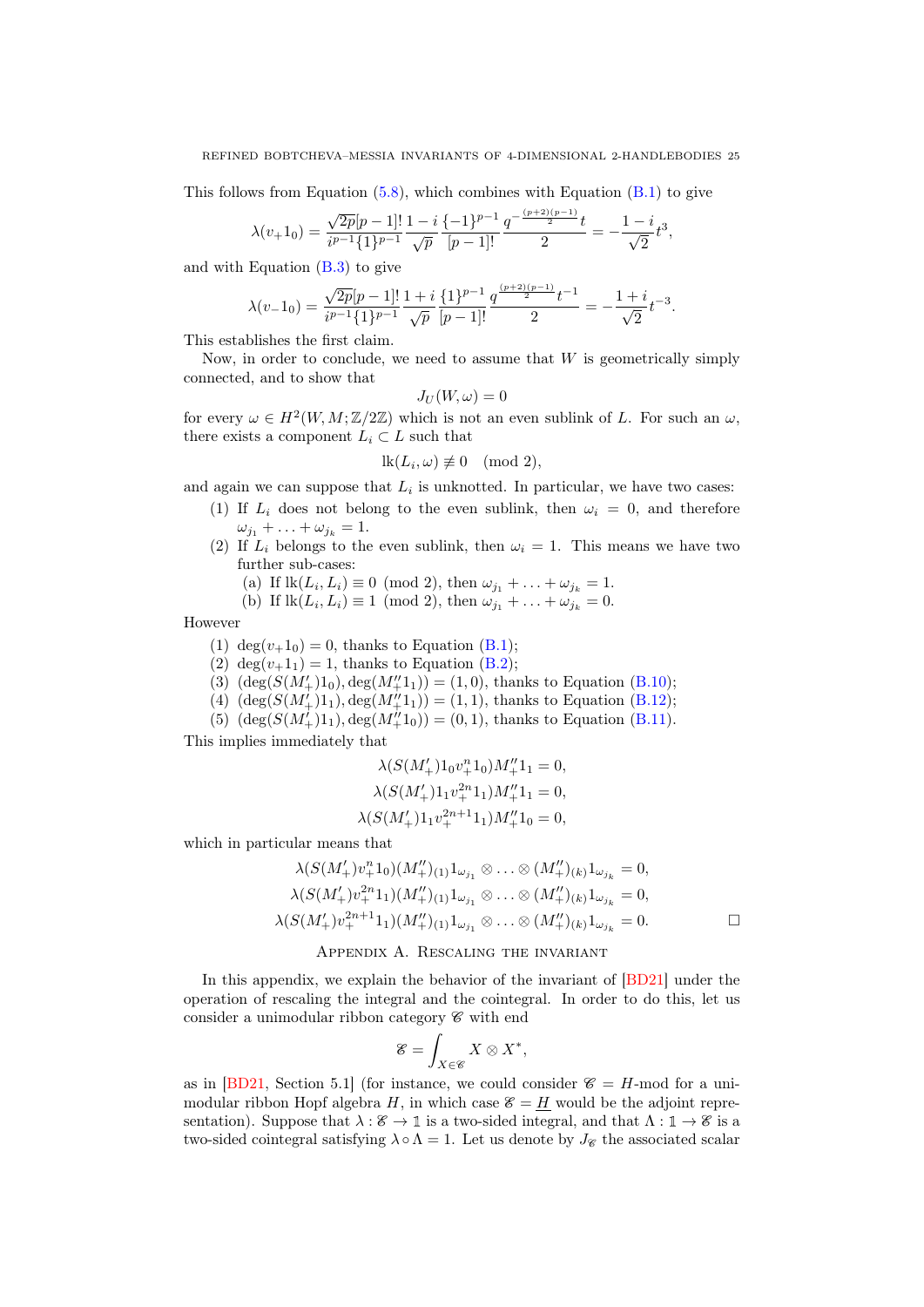invariant of 4-dimensional 2-handlebodies, given by the restriction of the functor of [\[BD21,](#page-32-0) Theorem 1.1] to endomorphisms of the tensor unit of 4HB. Let us also denote by  $J_{\mathscr{C},\xi}$  the scalar invariant obtained from  $J_{\mathscr{C}}$  by replacing  $\lambda$  and  $\Lambda$  with  $\xi\lambda$ and  $\xi^{-1}\Lambda$  respectively, for some invertible scalar  $\xi \in \mathbb{k}^{\times}$ .

<span id="page-25-2"></span>Lemma A.1. For every 4-dimensional 2-handlebody W we have

<span id="page-25-1"></span>
$$
J_{\mathcal{C},\xi}(W) = \xi^{\chi(W)-1} J_{\mathcal{C}}(W),\tag{A.1}
$$

where  $\chi(W)$  is the Euler characteristic of W.

*Proof.* Notice that the space  $C_k(W)$  of cellular k-chains of W is generated by the set of cores  $D^k \times \{0\}$  of k-handles  $D^k \times D^{4-k}$ . In particular, we have

$$
\begin{array}{ccc}\n0 & & \mathbb{Z} \\
\parallel & & \parallel \\
C_3(W) & \xrightarrow{\mathbf{0}} C_2(W) & \xrightarrow{\partial} C_1(W) & \xrightarrow{\mathbf{0}} C_0(W)\n\end{array}
$$

Therefore

$$
H_2(W) = \ker(\partial), \qquad H_1(W) = \text{coker}(\partial).
$$

This implies that

 $rank(C_2(W)) - rank(C_1(W)) = rank(ker(\partial)) - rank(coker(\partial)) = \chi(W) - 1.$ 

Since

$$
J_{\mathscr{C},\xi}(W) = \xi^{\text{rank}(C_2(W)) - \text{rank}(C_1(W))} J_{\mathscr{C}}(W),
$$

we proved the claim.  $\Box$ 

Notice that Equation  $(A.1)$  behaves well under boundary connected sum, since

$$
\chi(W \, \natural \, W') = \chi(W) + \chi(W') - \chi(D^4) = \chi(W) + \chi(W') - 1.
$$

Thanks to Lemma [A.1,](#page-25-2) the normalization of Equations [\(7.9\)](#page-17-2) & [\(7.10\)](#page-18-1) simply amounts to multiplying the invariant of W computed in [\[BD21,](#page-32-0) Corollary 9.3] by  $i^{(p-1)(\chi(W)-1)}$  (notice that  $r=2p$  in our current notation). We point out however that there is a sign mistake in the computation of the invariant of  $(S^2 \tilde{\times} S^2) \times D^4$ for  $r \equiv 4 \pmod{8}$ . This can be traced back to a sign mistake in the computation of  $\lambda(v_{-})$  for  $r \equiv 4 \pmod{8}$  in [\[BD21,](#page-32-0) Lemma 9.1]. Therefore, let us give here the correct formulas, at least in the non-factorizable case (the factorizable one is already correct). Under the normalization of Equations  $(7.9) \& (7.10)$  $(7.9) \& (7.10)$  $(7.9) \& (7.10)$ , we have

$$
J_{\tilde{U}}((S^2 \times S^2) \times \mathring{D}^4) = 1,
$$
  

$$
J_{\tilde{U}}((S^2 \tilde{\times} S^2) \times \mathring{D}^4) = \begin{cases} 1 & \text{if } p \equiv 2 \pmod{4}, \\ 0 & \text{if } p \equiv 0 \pmod{4}. \end{cases}
$$

Appendix B. Ribbon element and copairing

Let us compute the ribbon element  $v_+ \in U$ .

<span id="page-25-0"></span>Lemma B.1. The ribbon element and its inverse are given by

$$
v_{+} = \frac{1-i}{2\sqrt{p}} \sum_{a=0}^{p-1} \sum_{b=0}^{2p-1} \frac{\{-1\}^{a}}{[a]!} q^{-\frac{(a+3)a}{2}} t^{(b+p+1)^{2}} F^{a} E^{a} K^{-a+b},
$$
  

$$
v_{-} = \frac{1+i}{2\sqrt{p}} \sum_{a=0}^{p-1} \sum_{b=0}^{2p-1} \frac{\{1\}^{a}}{[a]!} q^{\frac{(a+3)a}{2}} t^{-(b+p-1)^{2}} F^{a} E^{a} K^{a+b}.
$$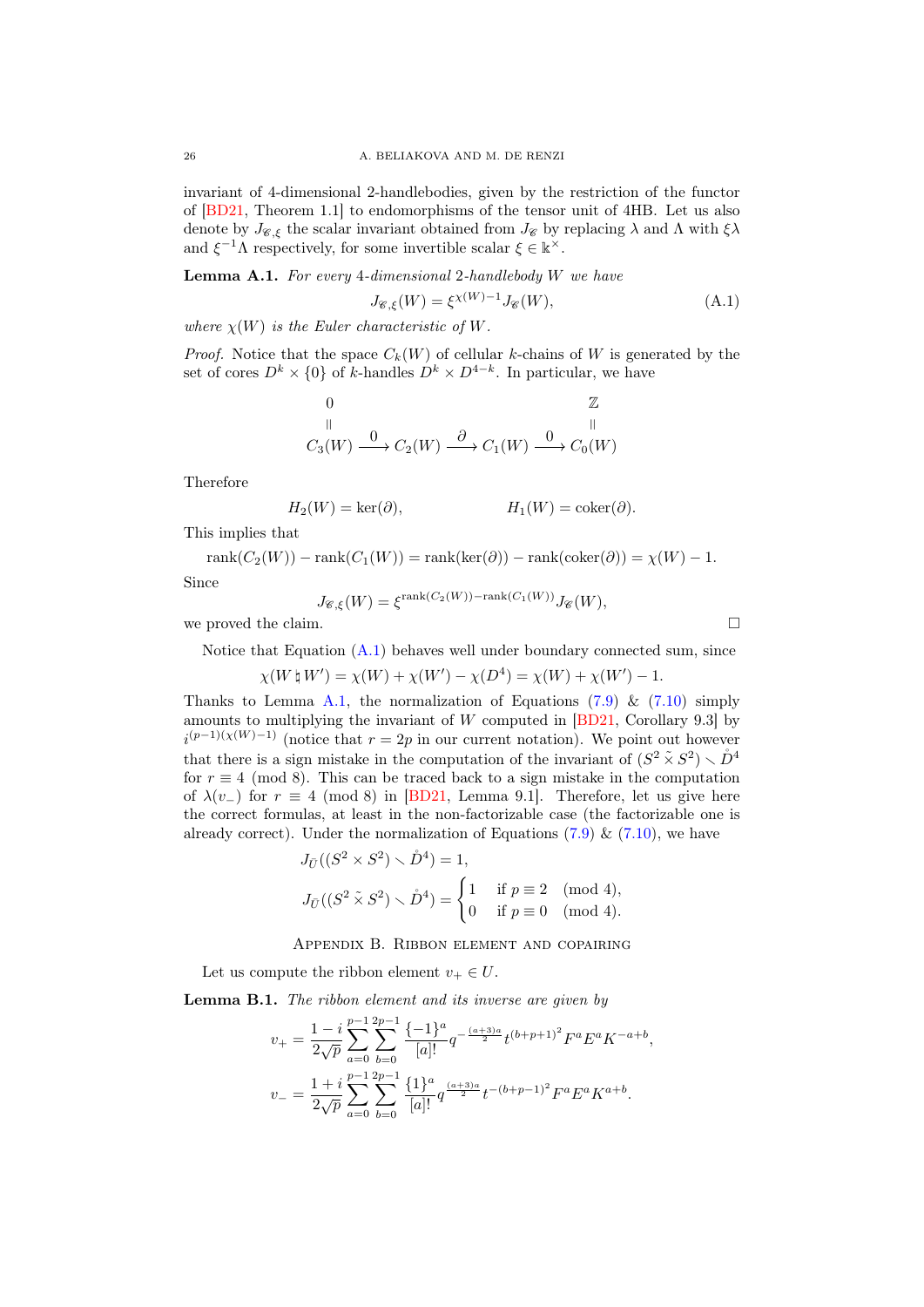Proof. These formulas can be obtained by computing the Drinfeld element

$$
u = \frac{1}{4p} \sum_{a=0}^{p-1} \sum_{b,c=0}^{4p-1} \frac{\{1\}^a}{[a]!} q^{\frac{a(a-1)}{2}} t^{-bc} S(k^c F^a) k^b E^a
$$
  
= 
$$
\frac{1}{4p} \sum_{a=0}^{p-1} \sum_{b,c=0}^{4p-1} (-1)^a \frac{\{1\}^a}{[a]!} q^{-\frac{(a+3)a}{2}} t^{-bc} F^a k^{2a+b-c} E^a
$$
  
= 
$$
\frac{1}{4p} \sum_{a=0}^{p-1} \sum_{b,c=0}^{4p-1} (-1)^a \frac{\{1\}^a}{[a]!} q^{-\frac{(a+3)a}{2}} t^{2a(2a+b-c)-bc} F^a E^a k^{2a+b-c}
$$

and its inverse

$$
u^{-1} = \frac{1}{4p} \sum_{a=0}^{p-1} \sum_{b,c=0}^{4p-1} \frac{\{1\}^a}{[a]!} q^{\frac{a(a-1)}{2}} t^{-bc} k^c F^a S^2(k^b E^a)
$$
  

$$
= \frac{1}{4p} \sum_{a=0}^{p-1} \sum_{b,c=0}^{4p-1} \frac{\{1\}^a}{[a]!} q^{\frac{(a+3)a}{2}} t^{-bc} k^c F^a k^b E^a
$$
  

$$
= \frac{1}{4p} \sum_{a=0}^{p-1} \sum_{b,c=0}^{4p-1} \frac{\{1\}^a}{[a]!} q^{\frac{(a+3)a}{2}} t^{2ab - bc} F^a E^a k^{b+c}.
$$

For what concerns u, if we set  $d = 4a + b - c$  and  $n = 2a + b$ , we obtain

$$
u = \frac{1}{4p} \sum_{a=0}^{p-1} \sum_{b,c=0}^{4p-1} \left( \sum_{n=0}^{4p-1} t^{-n^2+dn} \right) \frac{\{-1\}^a}{[a]!} q^{-\frac{(a+3)a}{2}} F^a E^a k^{-2a+d}.
$$

Similarly, for what concerns  $u^{-1}$ , if we set  $d = -2a + b + c$  and  $n = b$ , we obtain

$$
u^{-1} = \frac{1}{4p} \sum_{a=0}^{p-1} \left( \sum_{n=0}^{4p-1} t^{n^2+dn} \right) \frac{\{1\}^a}{[a]!} q^{\frac{(a+3)a}{2}} F^a E^a k^{2a+d}.
$$

Since

$$
\sum_{n=0}^{4p-1} t^{\pm n^2 + dn} = \begin{cases} 2\sqrt{p}(1 \pm i)t^{\mp \frac{d^2}{4}} & \text{if } d \equiv 0 \pmod{2}, \\ 0 & \text{if } d \equiv 1 \pmod{2}, \end{cases}
$$

this implies

$$
u = \frac{1 - i}{2\sqrt{p}} \sum_{a=0}^{p-1} \sum_{b=0}^{2p-1} \frac{\{-1\}^a}{[a]!} q^{-\frac{(a+3)a}{2}} t^{b^2} F^a E^a k^{-2a+2b},
$$

and similarly

$$
u^{-1} = \frac{1+i}{2\sqrt{p}} \sum_{a=0}^{p-1} \sum_{b=0}^{2p-1} \frac{\{1\}^a}{[a]!} q^{\frac{(a+3)a}{2}} t^{-b^2} F^a E^a k^{2a+2b}.
$$

The claim now follows from  $v_+ = uK^{p-1}$  and  $v_- = u^{-1}K^{p+1}$ .

Let us compute the M-matrix  $M_+ \in U \otimes U$ .

<span id="page-26-0"></span>Lemma B.2. The M-matrix and its inverse are given by

$$
M_{+} = \frac{1}{2p} \sum_{a,b=0}^{p-1} \sum_{c,d=0}^{2p-1} \frac{\{1\}^{a+b}}{[a]![b]!} q^{\frac{a(a-1)+b(b-1)}{2} - 2b^{2} - cd} K^{-b+c} F^{b} E^{a} \otimes K^{b+d} E^{b} F^{a},
$$
  

$$
M_{-} = \frac{1}{2p} \sum_{a,b=0}^{p-1} \sum_{c,d=0}^{2p-1} \frac{\{-1\}^{a+b}}{[a]![b]!} q^{-\frac{a(a-1)+b(b-1)}{2} + 2b^{2} + cd} E^{a} F^{b} K^{-b+c} \otimes F^{a} E^{b} K^{b+d}.
$$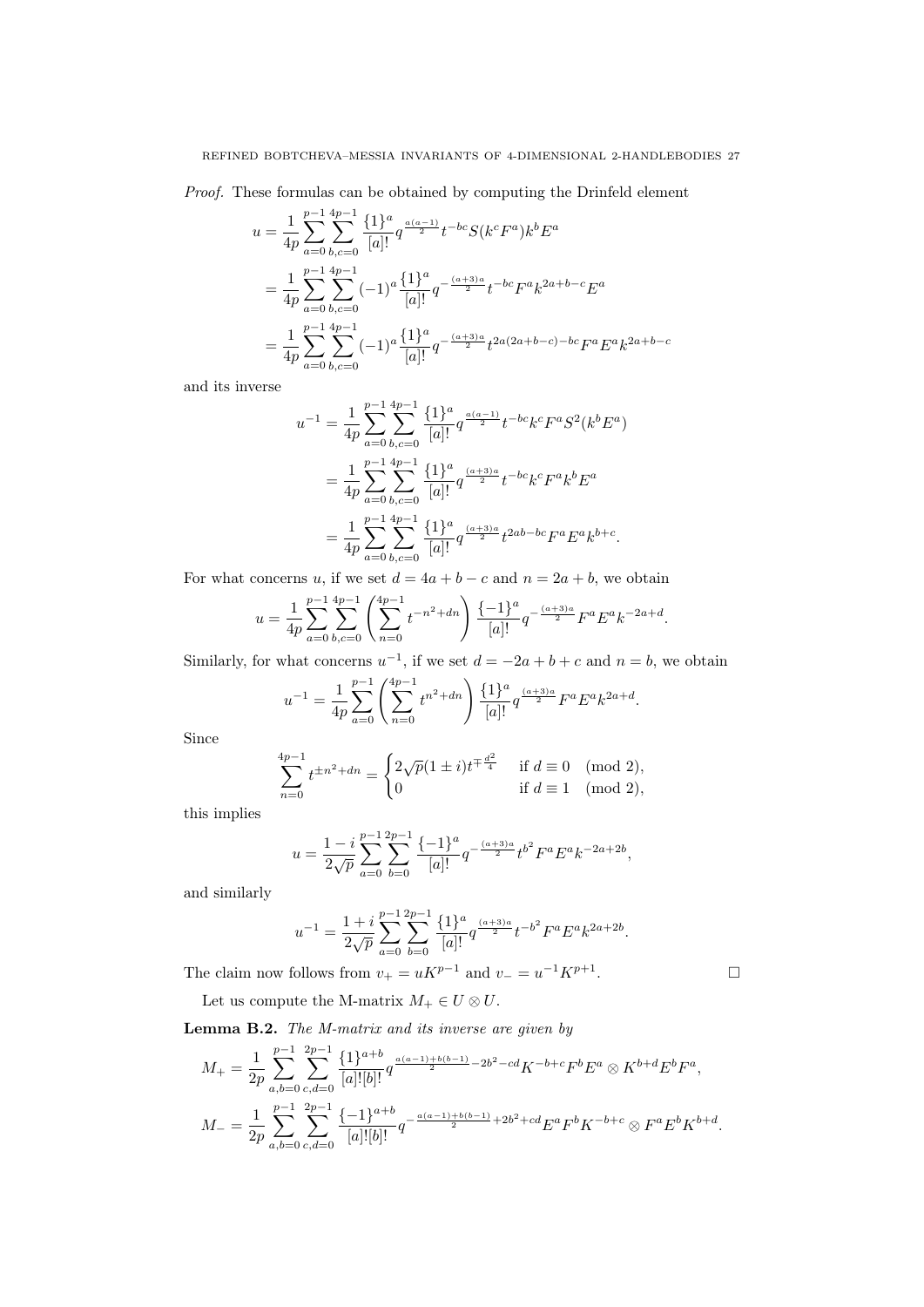Proof. We have

$$
M_{+} = \frac{1}{16p^{2}} \sum_{a,b=0}^{p-1} \sum_{c,d,e,f=0}^{4p-1} \frac{\{1\}^{a+b}}{[a]![b]!}
$$
  
\n
$$
q^{\frac{a(a-1)+b(b-1)}{2}} t^{-cd-ef} k^{f} F^{b} k^{c} E^{a} \otimes k^{e} E^{b} k^{d} F^{a}
$$
  
\n
$$
= \frac{1}{16p^{2}} \sum_{a,b=0}^{p-1} \sum_{c,d,e,f=0}^{4p-1} \frac{\{1\}^{a+b}}{[a]![b]!}
$$
  
\n
$$
q^{\frac{a(a-1)+b(b-1)}{2}} t^{-cd-ef+2b(c-d)} k^{c+f} F^{b} E^{a} \otimes k^{d+e} E^{b} F^{a}
$$
  
\n
$$
= \frac{1}{16p^{2}} \sum_{a,b=0}^{p-1} \sum_{e,f,g,h=0}^{4p-1} \frac{\{1\}^{a+b}}{[a]![b]!}
$$
  
\n
$$
q^{\frac{a(a-1)+b(b-1)}{2}} t^{-(f-g)(e-h)-ef-2b(f-g-e+h)} k^{g} F^{b} E^{a} \otimes k^{h} E^{b} F^{a}
$$
  
\n
$$
= \frac{1}{4p} \sum_{a,b=0}^{p-1} \sum_{e,g,h=0}^{4p-1} \left( \frac{1}{4p} \sum_{f=0}^{4p-1} t^{-f(2b+2e-h)} \right) \frac{\{1\}^{a+b}}{[a][b]!}
$$
  
\n
$$
q^{\frac{a(a-1)+b(b-1)}{2}} t^{(2b+g)(e-h)+2b} g_{k}^{g} F^{b} E^{a} \otimes k^{h} E^{b} F^{a}
$$
  
\n
$$
= \frac{1}{4p} \sum_{a,b=0}^{p-1} \sum_{e,g=0}^{4p-1} \frac{\{1\}^{a+b}}{[a][b]!}
$$
  
\n
$$
q^{\frac{a(a-1)+b(b-1)}{2}} t^{-(2b+g)(2b+e)+2bg} k^{g} F^{b} E^{a} \otimes k^{2b+2e} E^{b} F^{a}
$$
  
\n
$$
= \frac{1
$$

Similarly

$$
M_{-} = \frac{1}{16p^{2}} \sum_{a,b=0}^{p-1} \sum_{c,d,e,f=0}^{4p-1} \frac{\{-1\}^{a+b}}{[a]![b]!}
$$
  
\n
$$
q^{-\frac{a(a-1)+b(b-1)}{2}} t^{cd+ef} E^{a} k^{c} F^{b} k^{f} \otimes F^{a} k^{d} E^{b} k^{e}
$$
  
\n
$$
= \frac{1}{16p^{2}} \sum_{a,b=0}^{p-1} \sum_{c,d,e,f=0}^{4p-1} \frac{\{-1\}^{a+b}}{[a]![b]!}
$$
  
\n
$$
q^{-\frac{a(a-1)+b(b-1)}{2}} t^{cd+ef-2b(c-d)} E^{a} F^{b} k^{c+f} \otimes F^{a} E^{b} k^{d+e}
$$
  
\n
$$
= \frac{1}{16p^{2}} \sum_{a,b=0}^{p-1} \sum_{e,f,g,h=0}^{4p-1} \frac{\{-1\}^{a+b}}{[a]![b]!}
$$
  
\n
$$
q^{-\frac{a(a-1)+b(b-1)}{2}} t^{(f-g)(e-h)+ef+2b(f-g-e+h)} E^{a} F^{b} k^{g} \otimes F^{a} E^{b} k^{h}
$$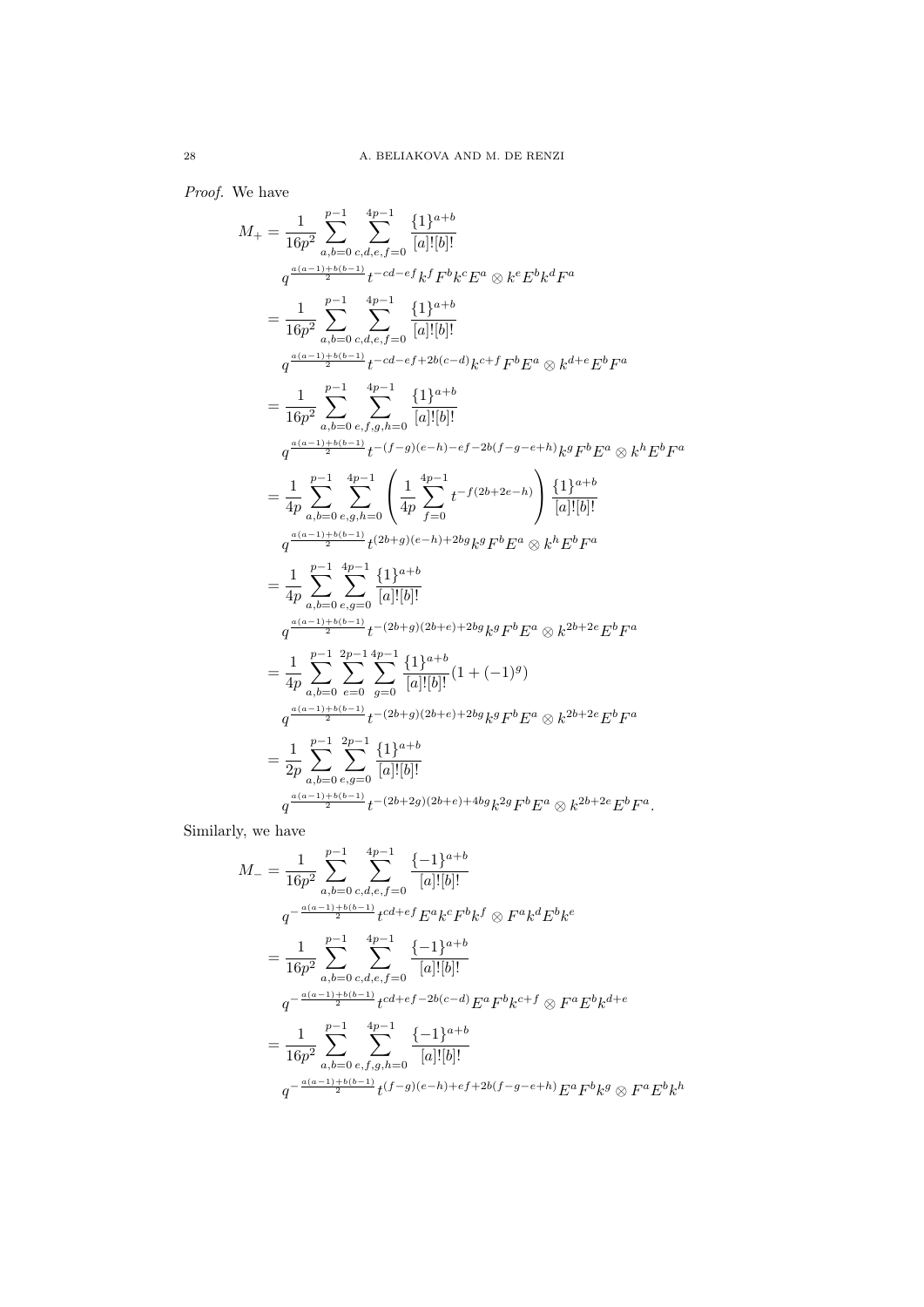$$
= \frac{1}{4p} \sum_{a,b=0}^{p-1} \sum_{e,g,h=0}^{4p-1} \left( \frac{1}{4p} \sum_{f=0}^{4p-1} t^{f(2b+2e-h)} \right) \frac{\{-1\}^{a+b}}{[a]![b]!}
$$
  
\n
$$
q^{-\frac{a(a-1)+b(b-1)}{4p}} t^{-(2b+g)(e-h)-2bg} E^a F^b k^g \otimes F^a E^b k^h
$$
  
\n
$$
= \frac{1}{4p} \sum_{a,b=0}^{p-1} \sum_{e,g=0}^{4p-1} \frac{\{-1\}^{a+b}}{[a]![b]!}
$$
  
\n
$$
q^{-\frac{a(a-1)+b(b-1)}{2}} t^{(2b+g)(2b+e)-2bg} E^a F^b k^g \otimes F^a E^b k^{2b+2e}
$$
  
\n
$$
= \frac{1}{4p} \sum_{a,b=0}^{p-1} \sum_{e=0}^{2p-1} \sum_{g=0}^{4p-1} \frac{\{-1\}^{a+b}}{[a]![b]!} (1 + (-1)^g)
$$
  
\n
$$
q^{-\frac{a(a-1)+b(b-1)}{2}} t^{(2b+g)(2b+e)-2bg} E^a F^b k^g \otimes F^a E^b k^{2b+2e}
$$
  
\n
$$
= \frac{1}{2p} \sum_{a,b=0}^{p-1} \sum_{e,g=0}^{2p-1} \frac{\{-1\}^{a+b}}{[a]![b]!}
$$
  
\n
$$
q^{-\frac{a(a-1)+b(b-1)}{2}} t^{(2b+2g)(2b+e)-4bg} E^a F^b k^{2g} \otimes F^a E^b k^{2b+2e}.
$$

The claim now follows by setting  $g = -b + c$  and  $e = d$ .

Let us compute the copairing

$$
w_+:=\underline{w}_+(1)\in U\otimes U.
$$

Lemma B.3. The copairing is given by

$$
w_{+} = \frac{1}{2p} \sum_{a,b=0}^{p-1} \sum_{c,d=0}^{2p-1} \frac{\{-1\}^{a+b}}{[a]![b]!} q^{-\frac{a(a-1)+b(b-1)}{2} - 2b + cd} E^{a} F^{b} K^{a+c} \otimes E^{b} F^{a} K^{b+d}.
$$

Proof. We have

$$
w_{+} = \frac{1}{2p} \sum_{a,b=0}^{p-1} \sum_{c,d=0}^{2p-1} \frac{\{1\}^{a+b}}{[a]![b]!} q^{\frac{a(a-1)+b(b-1)}{2} - 2b^{2} - cd} S(K^{-b+c}F^{b}E^{a}) \otimes K^{b+d}E^{b}F^{a}
$$
  
\n
$$
= \frac{1}{2p} \sum_{a,b=0}^{p-1} \sum_{c,d=0}^{2p-1} \frac{\{-1\}^{a+b}}{[a]![b]!} q^{\frac{a(a-1)+b(b-1)}{2} - (a-b)(a-b-1) - 2b^{2} - cd}
$$
  
\n
$$
E^{a}F^{b}K^{-a+2b-c} \otimes K^{b+d}E^{b}F^{a}
$$
  
\n
$$
= \frac{1}{2p} \sum_{a,b=0}^{p-1} \sum_{c,d=0}^{2p-1} \frac{\{-1\}^{a+b}}{[a]![b]!} q^{\frac{a(a-1)+b(b-1)}{2} - (a-b)(a-b-1) - 2(a-b)(b+d) - 2b^{2} - cd}
$$
  
\n
$$
E^{a}F^{b}K^{-a+2b-c} \otimes E^{b}F^{a}K^{b+d}
$$
  
\n
$$
= \frac{1}{2p} \sum_{a,b=0}^{p-1} \sum_{c,d=0}^{2p-1} \frac{\{-1\}^{a+b}}{[a]![b]!} q^{\frac{a(a-1)+b(b-1)}{2} - (a-b)(a-b-1) - 2(a-b)(b+d) - 2b^{2} + (2a-2b+c)d}
$$
  
\n
$$
E^{a}F^{b}K^{a+c} \otimes E^{b}F^{a}K^{b+d}
$$
  
\n
$$
= \frac{1}{2p} \sum_{a,b=0}^{p-1} \sum_{c,d=0}^{2p-1} \frac{\{-1\}^{a+b}}{[a]![b]!} q^{-\frac{a(a-1)+b(b-1)}{2} - 2b+c d} E^{a}F^{b}K^{a+c} \otimes E^{b}F^{a}K^{b+d}.
$$

From now on, let us focus on the case  $p \equiv 0 \pmod{2}$ . Let us compute the graded ribbon and inverse ribbon elements

$$
v_{\alpha} := v_{+} 1_{\alpha} \in U 1_{\alpha}, \qquad v_{\alpha}^{-1} := v_{-} 1_{\alpha} \in U 1_{\alpha}.
$$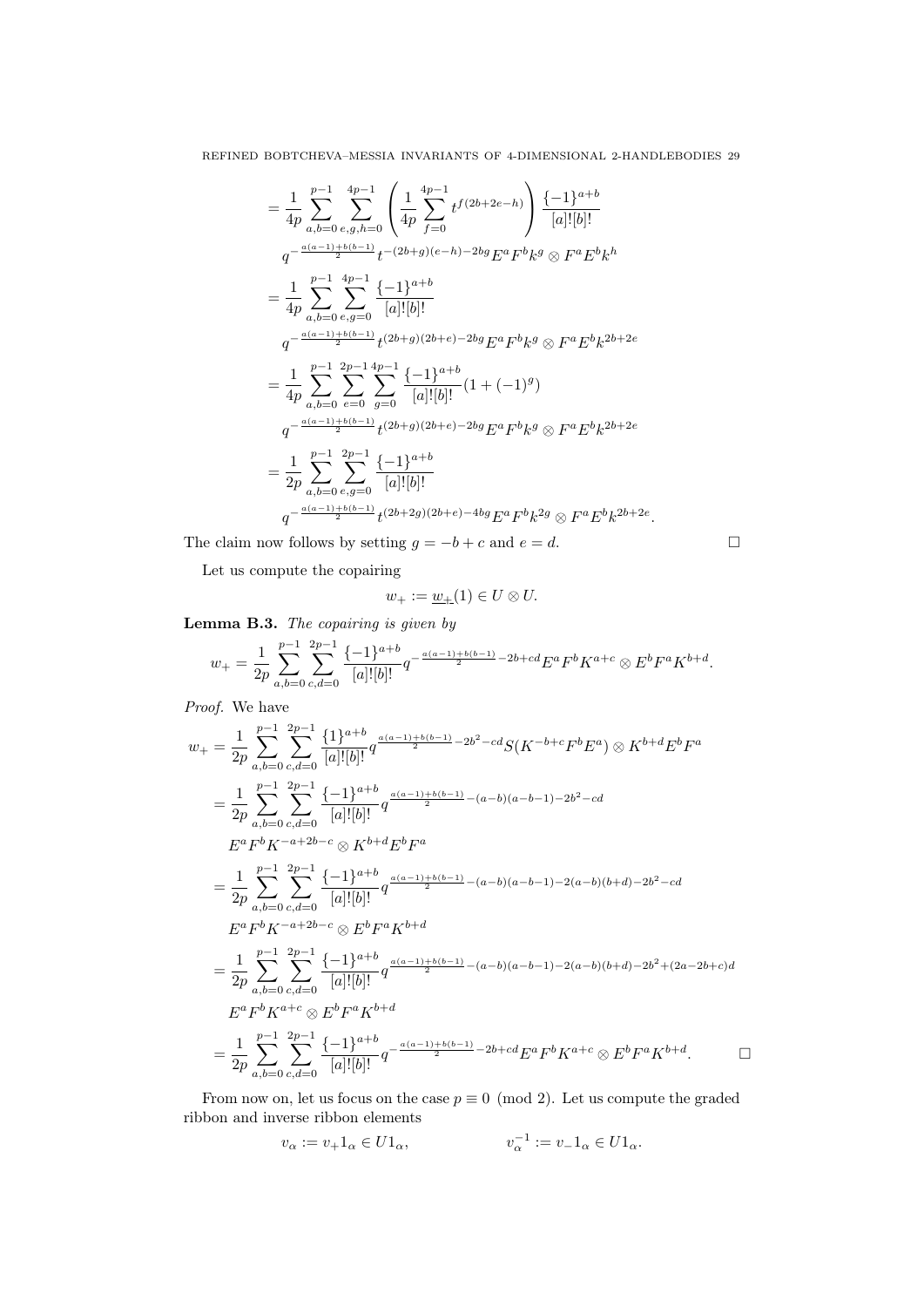**Lemma B.4.** The graded ribbon and inverse ribbon elements are given for  $p \equiv 2$  $(mod 4)$  by

<span id="page-29-0"></span>
$$
v_+ 1_0 = \frac{1 - i}{\sqrt{p}} \sum_{a=0}^{p-1} \sum_{b=0}^{p'-1} \frac{\{-1\}^a}{[a]!} q^{-\frac{(a+3)a}{2}} t^{(2b-1)^2} F^a E^a K^{-a-2b} 1_0,
$$
 (B.1)

<span id="page-29-5"></span><span id="page-29-4"></span>
$$
v_{+}1_{1} = -\frac{1-i}{\sqrt{p}} \sum_{a=0}^{p-1} \sum_{b=0}^{p'-1} \frac{\{-1\}^{a}}{[a]!} q^{-\frac{(a+3)a}{2}} t^{(2b)^{2}} F^{a} E^{a} K^{-a-2b-1} 1_{1},
$$
 (B.2)

$$
v_{-}1_{0} = \frac{1+i}{\sqrt{p}} \sum_{a=0}^{p-1} \sum_{b=0}^{p'-1} \frac{\{1\}^{a}}{[a]!} q^{\frac{(a+3)a}{2}} t^{-(2b-1)^{2}} F^{a} E^{a} K^{a+2b} 1_{0},
$$
 (B.3)

$$
v_{-}1_{1} = -\frac{1+i}{\sqrt{p}} \sum_{a=0}^{p-1} \sum_{b=0}^{p'-1} \frac{\{1\}^{a}}{[a]!} q^{\frac{(a+3)a}{2}} t^{-(2b)^{2}} F^{a} E^{a} K^{a+2b+1} 1_{1},
$$
 (B.4)

and for  $p \equiv 0 \pmod{4}$  by

<span id="page-29-1"></span>
$$
v_{+}1_{0} = \frac{1-i}{\sqrt{p}} \sum_{a=0}^{p-1} \sum_{b=0}^{p'-1} \frac{\{-1\}^{a}}{[a]!} q^{-\frac{(a+3)a}{2}} t^{(2b)^{2}} F^{a} E^{a} K^{-a-2b-1} 1_{0},
$$
 (B.5)

<span id="page-29-2"></span>
$$
v_+ 1_1 = -\frac{1 - i}{\sqrt{p}} \sum_{a=0}^{p-1} \sum_{b=0}^{p'-1} \frac{\{-1\}^a}{[a]!} q^{-\frac{(a+3)a}{2}} t^{(2b-1)^2} F^a E^a K^{-a-2b} 1_1.
$$
 (B.6)

$$
v_{-}1_{0} = \frac{1+i}{\sqrt{p}} \sum_{a=0}^{p-1} \sum_{b=0}^{p'-1} \frac{\{1\}^{a}}{[a]!} q^{\frac{(a+3)a}{2}} t^{-(2b)^{2}} F^{a} E^{a} K^{a+2b+1} 1_{0}, \tag{B.7}
$$

<span id="page-29-3"></span>
$$
v_{-}1_{1} = -\frac{1+i}{\sqrt{p}} \sum_{a=0}^{p-1} \sum_{b=0}^{p'-1} \frac{\{1\}^{a}}{[a]!} q^{\frac{(a+3)a}{2}} t^{-(2b-1)^{2}} F^{a} E^{a} K^{a+2b} 1_{1}.
$$
 (B.8)

Proof. We have

$$
v_{+}1_{0} = \frac{1-i}{2\sqrt{p}} \sum_{a=0}^{p-1} \sum_{b=0}^{2p-1} \frac{\{-1\}^{a}}{[a]!} i^{p}(-1)^{b+1} q^{-\frac{(a+3)a}{2}} t^{(b-1)^{2}} F^{a} E^{a} K^{-a-b} 1_{0}
$$
  
\n
$$
= \frac{1-i}{2\sqrt{p}} \sum_{a=0}^{p-1} \sum_{b=0}^{2p-1} \frac{\{-1\}^{a}}{[a]!} q^{-\frac{(a+3)a}{2}} t^{(b-1)^{2}} (1 + i^{p}(-1)^{b+1}) F^{a} E^{a} K^{-a-b} 1_{0},
$$
  
\n
$$
v_{+}1_{1} = \frac{1-i}{2\sqrt{p}} \sum_{a=0}^{2p-1} \sum_{b=0}^{2p-1} \frac{\{-1\}^{a}}{[a]!} i^{p}(-1)^{b+1} q^{-\frac{(a+3)a}{2}} t^{(b-1)^{2}} F^{a} E^{a} K^{-a-b} 1_{1}
$$
  
\n
$$
= \frac{1-i}{2\sqrt{p}} \sum_{a=0}^{2p-1} \sum_{b=0}^{2p-1} \frac{\{-1\}^{a}}{[a]!} q^{-\frac{(a+3)a}{2}} t^{(b-1)^{2}} (-1 + i^{p}(-1)^{b+1}) F^{a} E^{a} K^{-a-b} 1_{1},
$$
  
\n
$$
v_{-}1_{0} = \frac{1+i}{2\sqrt{p}} \sum_{a=0}^{2p-1} \sum_{b=0}^{2p-1} \frac{\{1\}^{a}}{[a]!} i^{-p}(-1)^{b+1} q^{\frac{(a+3)a}{2}} t^{-(b-1)^{2}} F^{a} E^{a} K^{a+b} 1_{0}
$$
  
\n
$$
= \frac{1+i}{2\sqrt{p}} \sum_{a=0}^{2p-1} \sum_{b=0}^{2p-1} \frac{\{1\}^{a}}{[a]!} q^{\frac{(a+3)a}{2}} t^{-(b-1)^{2}} (1 + i^{p}(-1)^{b+1}) F^{a} E^{a} K^{a+b} 1_{0},
$$
  
\n
$$
v_{+}1_{1} = \frac{1+i}{2\
$$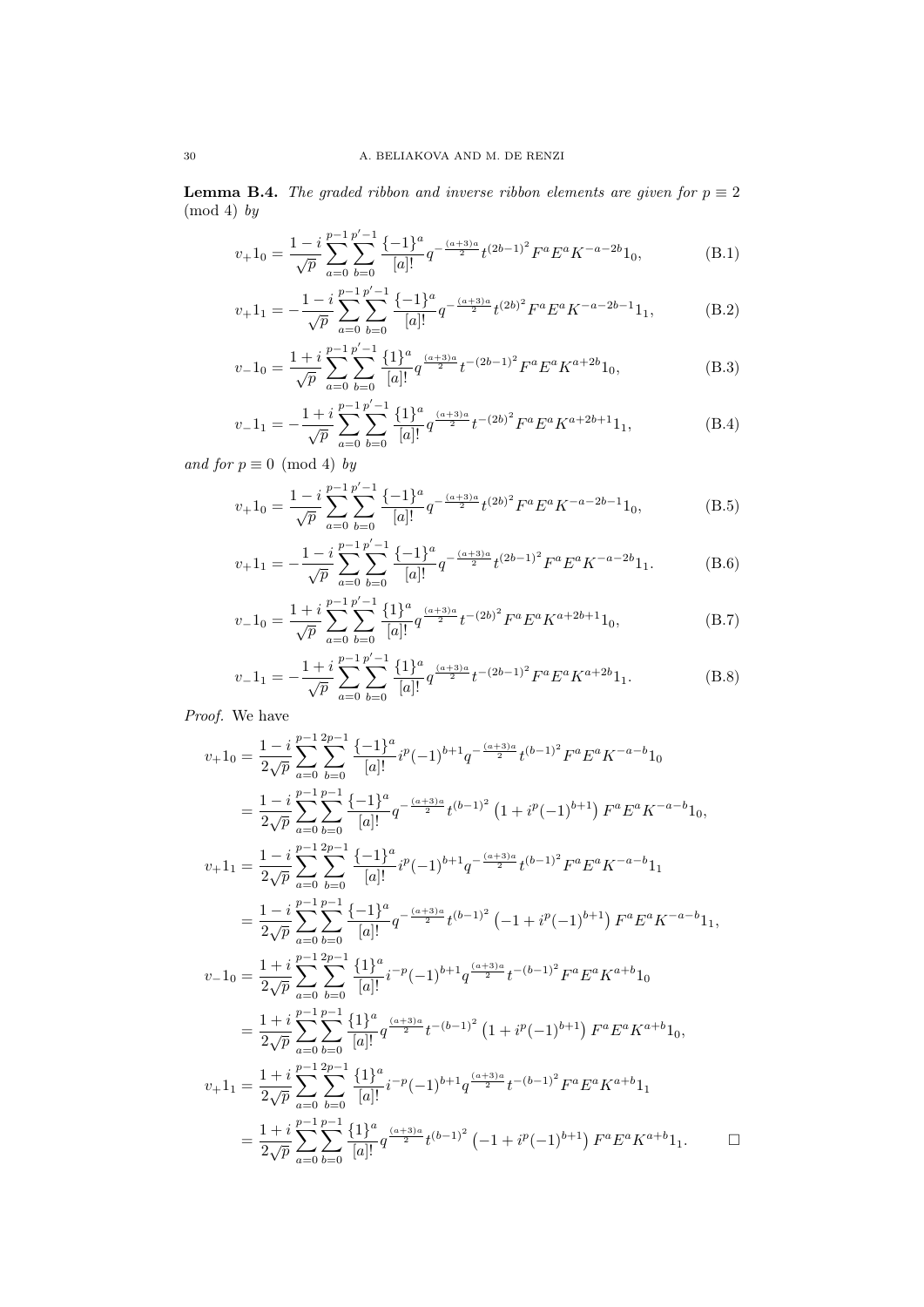Let us compute the graded copairing

<span id="page-30-3"></span><span id="page-30-1"></span><span id="page-30-0"></span>
$$
w_{\alpha,\beta} := w_+(1_\alpha \otimes 1_\beta) \in U1_\alpha \otimes U1_\beta.
$$

Lemma B.5. The graded copairing is given by

$$
w_{+}(1_{0} \otimes 1_{0}) = \frac{1}{p'} \sum_{a,b=0}^{p-1} \sum_{c,d=0}^{p'-1} \frac{\{-1\}^{a+b}}{[a]![b]!} q^{-\frac{a(a-1)+b(b-1)}{2} - 2b + 4cd}
$$

$$
E^{a} F^{b} K^{a+2c} 1_{0} \otimes E^{b} F^{a} K^{b+2d} 1_{0}, \tag{B.9}
$$

$$
w_{+}(1_{0} \otimes 1_{1}) = \frac{1}{p'} \sum_{a,b=0}^{p-1} \sum_{c,d=0}^{p'-1} \frac{\{-1\}^{a+b}}{[a]![b]!} q^{-\frac{a(a-1)+b(b-1)}{2} - 2b + 2d + 4cd}
$$

$$
E^{a} F^{b} K^{a+2c+1} 1_{0} \otimes E^{b} F^{a} K^{b+2d} 1_{1}, \qquad (B.10)
$$

$$
w_{+}(1_{1} \otimes 1_{0}) = \frac{1}{p'} \sum_{a,b=0}^{p-1} \sum_{c,d=0}^{p'-1} \frac{\{-1\}^{a+b}}{[a]![b]!} q^{-\frac{a(a-1)+b(b-1)}{2} - 2b + 2c + 4cd}
$$

$$
E^{a} F^{b} K^{a+2c} 1_{1} \otimes E^{b} F^{a} K^{b+2d+1} 1_{0}, \tag{B.11}
$$

<span id="page-30-2"></span>
$$
w_{+}(1_{1} \otimes 1_{1}) = \frac{1}{p'} \sum_{a,b=0}^{p-1} \sum_{c,d=0}^{p'-1} \frac{\{-1\}^{a+b}}{[a]![b]!} q^{-\frac{a(a-1)+b(b-1)}{2} - 2b + 2(c+d) + 4cd}
$$

$$
E^{a} F^{b} K^{a+2c+1} 1_{1} \otimes E^{b} F^{a} K^{b+2d+1} 1_{1}.
$$
 (B.12)

Proof. We have

$$
w_{+}(1_{0}\otimes 1_{0}) = \frac{1}{2p} \sum_{a,b,c=0}^{p-1} \sum_{d=0}^{2p-1} \frac{\{-1\}^{a+b}}{[a]![b]!} q^{-\frac{a(a-1)+b(b-1)}{2} - 2b + cd}
$$
  
\n
$$
(1 + (-1)^{d})E^{a}F^{b}K^{a+c}1_{0}\otimes E^{b}F^{a}K^{b+d}1_{0}
$$
  
\n
$$
= \frac{1}{p} \sum_{a,b,c,d=0}^{p-1} \frac{\{-1\}^{a+b}}{[a]![b]!} q^{-\frac{a(a-1)+b(b-1)}{2} - 2b + 2cd}
$$
  
\n
$$
E^{a}F^{b}K^{a+c}1_{0}\otimes E^{b}F^{a}K^{b+2d}1_{0}
$$
  
\n
$$
= \frac{1}{p} \sum_{a,b,c=0}^{p-1} \sum_{d=0}^{p'-1} \frac{\{-1\}^{a+b}}{[a]![b]!} q^{-\frac{a(a-1)+b(b-1)}{2} - 2b + 2cd}
$$
  
\n
$$
(1 + (-1)^{c})E^{a}F^{b}K^{a+c}1_{0}\otimes E^{b}F^{a}K^{b+2d}1_{0}
$$
  
\n
$$
= \frac{1}{p'} \sum_{a,b=0}^{p-1} \sum_{c,d=0}^{p'-1} \frac{\{-1\}^{a+b}}{[a]![b]!} q^{-\frac{a(a-1)+b(b-1)}{2} - 2b + 4cd}
$$
  
\n
$$
E^{a}F^{b}K^{a+2c}1_{0}\otimes E^{b}F^{a}K^{b+2d}1_{0},
$$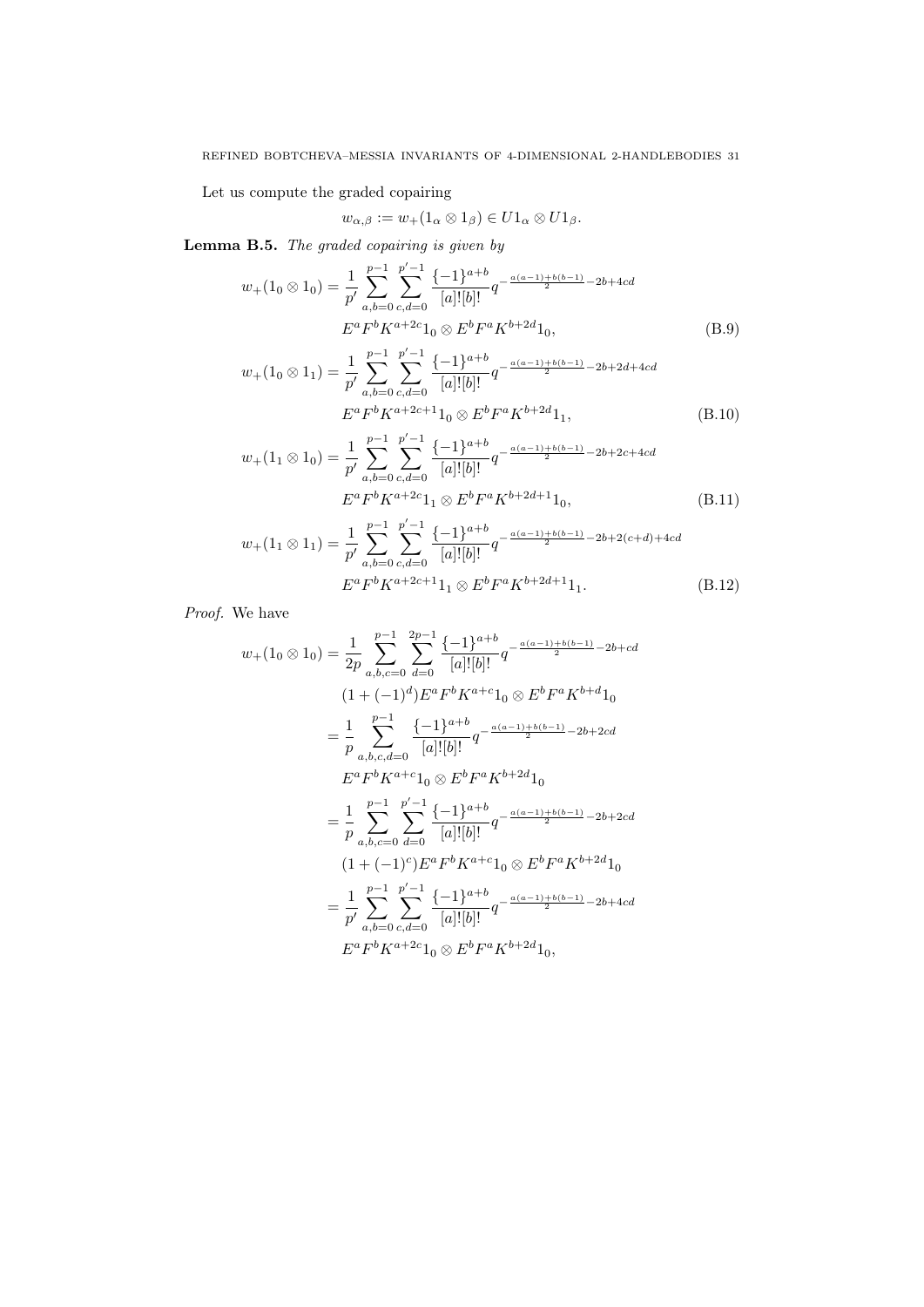$$
w_{+}(1_{0}\otimes 1_{1}) = \frac{1}{2p} \sum_{a,b,c=0}^{p-1} \sum_{d=0}^{2p-1} \frac{\{-1\}^{a+b}}{[a]![b]!} q^{-\frac{a(a-1)+b(b-1)}{2} - 2b + cd}
$$
  
\n
$$
(1 + (-1)^{d}) E^{a} F^{b} K^{a+c} 1_{0} \otimes E^{b} F^{a} K^{b+d} 1_{1}
$$
  
\n
$$
= \frac{1}{p} \sum_{a,b,c,d=0}^{p-1} \frac{\{-1\}^{a+b}}{[a]![b]!} q^{-\frac{a(a-1)+b(b-1)}{2} - 2b + 2cd}
$$
  
\n
$$
E^{a} F^{b} K^{a+c} 1_{0} \otimes E^{b} F^{a} K^{b+2d} 1_{1}
$$
  
\n
$$
= \frac{1}{p} \sum_{a,b,c=0}^{p-1} \sum_{d=0}^{p'-1} \frac{\{-1\}^{a+b}}{[a]![b]!} q^{-\frac{a(a-1)+b(b-1)}{2} - 2b + 2cd}
$$
  
\n
$$
(1 - (-1)^{c}) E^{a} F^{b} K^{a+c} 1_{0} \otimes E^{b} F^{a} K^{b+2d} 1_{1}
$$
  
\n
$$
= \frac{1}{p'} \sum_{a,b,c=0}^{p-1} \sum_{d=0}^{p'-1} \frac{\{-1\}^{a+b}}{[a]![b]!} q^{-\frac{a(a-1)+b(b-1)}{2} - 2b + 2d + 4cd}
$$
  
\n
$$
E^{a} F^{b} K^{a+2c+1} 1_{0} \otimes E^{b} F^{a} K^{b+2d} 1_{1},
$$
  
\n
$$
w_{+}(1_{1} \otimes 1_{0}) = \frac{1}{2p} \sum_{a,b,c=0}^{p-1} \sum_{d=0}^{2p-1} \frac{\{-1\}^{a+b}}{[a]![b]!} q^{-\frac{a(a-1)+b(b-1)}{2} - 2b + cd}
$$
  
\n
$$
(1 - (-1)^{d}) E^{a} F^{b} K^{a+c} 1_{1} \otimes E^{b} F^{a} K^{b+d} 1_{0}
$$

 $32\,$   $\,$  A. BELIAKOVA AND M. DE RENZI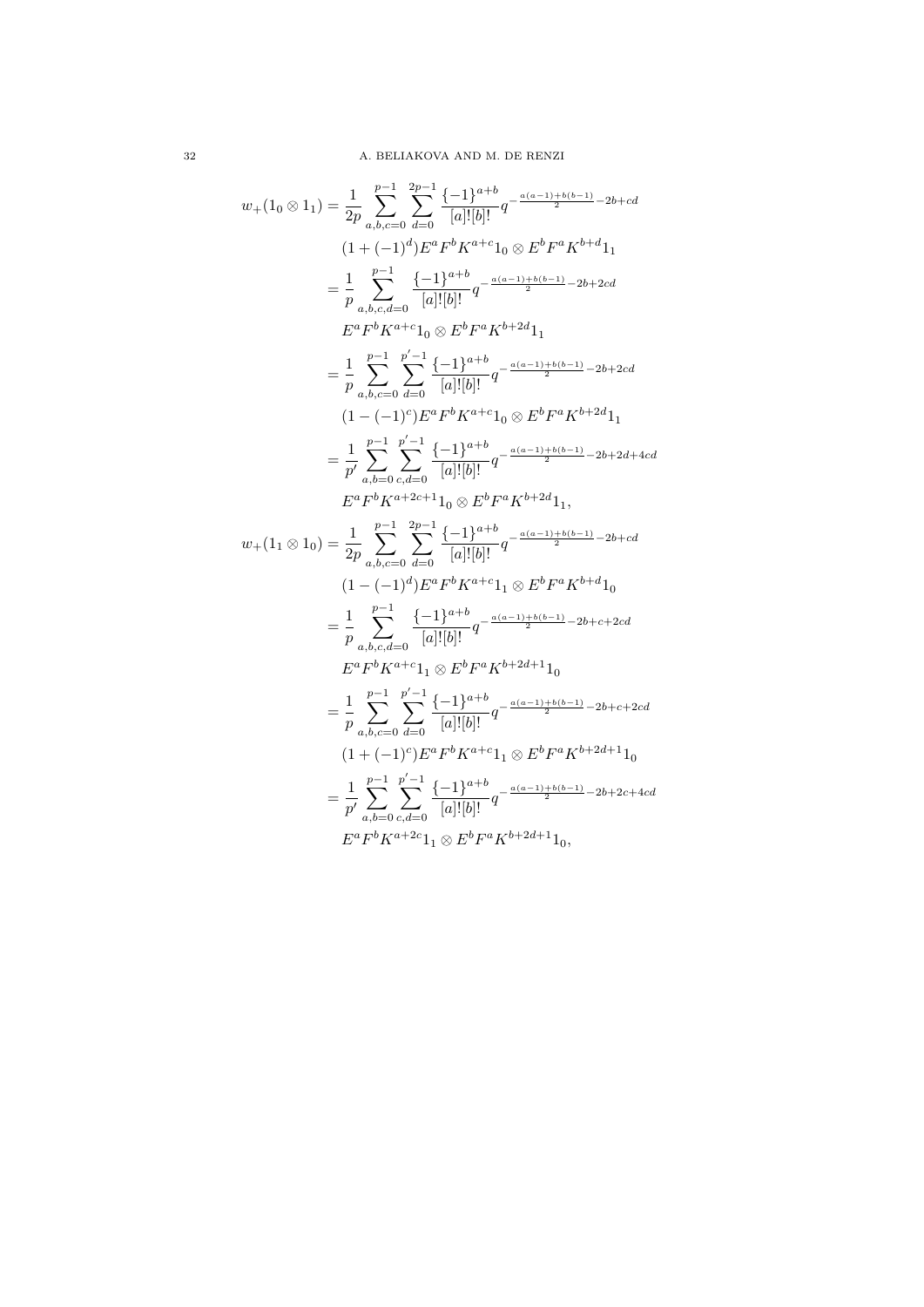$$
w_{+}(1_{1} \otimes 1_{1}) = \frac{1}{2p} \sum_{a,b,c=0}^{p-1} \sum_{d=0}^{2p-1} \frac{\{-1\}^{a+b}}{[a]![b]!} q^{-\frac{a(a-1)+b(b-1)}{2} - 2b + cd}
$$
  
\n
$$
(1 - (-1)^{d}) E^{a} F^{b} K^{a+c} 1_{1} \otimes E^{b} F^{a} K^{b+d} 1_{1}
$$
  
\n
$$
= \frac{1}{p} \sum_{a,b,c,d=0}^{p-1} \frac{\{-1\}^{a+b}}{[a]![b]!} q^{-\frac{a(a-1)+b(b-1)}{2} - 2b+c+2cd}
$$
  
\n
$$
E^{a} F^{b} K^{a+c} 1_{1} \otimes E^{b} F^{a} K^{b+2d+1} 1_{1}
$$
  
\n
$$
= \frac{1}{p} \sum_{a,b,c=0}^{p-1} \sum_{d=0}^{p'-1} \frac{\{-1\}^{a+b}}{[a]![b]!} q^{-\frac{a(a-1)+b(b-1)}{2} - 2b+c+2cd}
$$
  
\n
$$
(1 - (-1)^{c}) E^{a} F^{b} K^{a+c} 1_{1} \otimes E^{b} F^{a} K^{b+2d+1} 1_{1}
$$
  
\n
$$
= \frac{1}{p'} \sum_{a,b=0}^{p-1} \sum_{c,d=0}^{p'-1} \frac{\{-1\}^{a+b}}{[a]![b]!} q^{-\frac{a(a-1)+b(b-1)}{2} - 2b+2(c+d)+4cd}
$$
  
\n
$$
E^{a} F^{b} K^{a+2c+1} 1_{1} \otimes E^{b} F^{a} K^{b+2d+1} 1_{1}.
$$

#### **REFERENCES**

- <span id="page-32-4"></span>[As11] M. Asaeda, Tensor Functors on a Certain Category Constructed From Spherical Categories, [J. Knot Theory Ramifications](https://doi.org/10.1142/S0218216511008607) 20 (2011), no. 1, 1–46.
- <span id="page-32-7"></span>[Be98] A. Beliakova, Spin Topological Quantum Field Theories, [Internat. J. Math.](https://doi.org/10.1142/S0129167X98000099) 9 (1998), no. 2, [129–152.](https://doi.org/10.1142/S0129167X98000099) [arXiv:q-alg/9608014](https://arXiv.org/abs/q-alg/9608014).
- <span id="page-32-6"></span>[Bl92] C. Blanchet, Invariants on Three-Manifolds With Spin Structure, [Comment. Math. Helv.](https://doi.org/10.1007/BF02566511) 67 [\(1992\), no. 3, 406–427.](https://doi.org/10.1007/BF02566511)
- <span id="page-32-16"></span>[BL18] R. Benedetti, P. Lisca, Framing 3-Manifolds With Bare Hands, [Enseign. Math.](https://doi.org/10.4171/LEM/64-3/4-9) 64 (2018), [no. 3/4, 395–413;](https://doi.org/10.4171/LEM/64-3/4-9) [arXiv:1806.04991](https://arXiv.org/abs/1806.04991) [math.GT].
- <span id="page-32-0"></span>[BD21] A. Beliakova, M. De Renzi, Kerler–Lyubashenko Functors on 4-Dimensional 2-Handlebodies, [Int. Math. Res. Not. IMRN \(2022\), rnac039;](https://doi.org/10.1093/imrn/rnac039) [arXiv:2105.02789](https://arXiv.org/abs/2105.02789) [math.GT].
- <span id="page-32-5"></span>[BM02] I. Bobtcheva, M. Messia HKR-Type Invariants of 4-Thickenings of 2-Dimensional CW Complexes, [Algebr. Geom. Topol.](https://doi.org/10.2140/agt.2003.3.33) 3 (2003), no. 1, 33–87; [arXiv:math/0206307](https://arXiv.org/abs/math/0206307) [math.QA].
- <span id="page-32-1"></span>[BP11] I. Bobtcheva, R. Piergallini, On 4-Dimensional 2-Handlebodies and 3-Manifolds, [J. Knot](https://doi.org/10.1142/S0218216512501106) Theory Ramifications 21 [\(2012\), no. 12, 1250110, 230 pp;](https://doi.org/10.1142/S0218216512501106) [arXiv:1108.2717](https://arXiv.org/abs/1108.2717) [math.GT].
- <span id="page-32-2"></span>[CY94] L. Crane, D. Yetter, On Algebraic Structures Implicit in Topological Quantum Field Theories, [J. Knot Theory Ramifications](https://doi.org/10.1142/S0218216599000109) 8 (1999), no. 2, 125–163; [arXiv:hep-th/9412025](https://arXiv.org/abs/hep-th/9412025).
- <span id="page-32-11"></span>[GHP20] N. Geer, N. Ha, B. Patureau-Mirand, Modified Graded Hennings Invariants From Unrolled Quantum Groups and Modified Integral, [J. Pure Appl. Algebra](https://doi.org/10.1016/j.jpaa.2021.106815) 226 (2022), no. 3, 106815; [arXiv:2006.12050](https://arXiv.org/abs/2006.12050) [math.QA].
- <span id="page-32-15"></span>[GS99] R. Gompf, A. Stipsicz, 4-Manifolds and Kirby Calculus, [Graduate Studies in Mathematics](https://doi.org/10.1090/gsm/020) 20[, American Mathematical Society, Providence, RI, 1999.](https://doi.org/10.1090/gsm/020)
- <span id="page-32-12"></span>[He96] M. Hennings, Invariants of Links and 3-Manifolds Obtained from Hopf Algebras, [J. London](https://doi.org/10.1112/jlms/54.3.594) Math. Soc. 54 [\(1996\), 594–624.](https://doi.org/10.1112/jlms/54.3.594)
- <span id="page-32-3"></span>[Ke01] T. Kerler, Towards an Algebraic Characterization of 3-Dimensional Cobordisms, [Diagram](https://doi.org/10.1090/conm/318)[matic Morphisms and Applications \(San Francisco, CA, 2000\), 141–173, Contemp. Math.](https://doi.org/10.1090/conm/318) 318, [Amer. Math. Soc., Providence, RI, 2003;](https://doi.org/10.1090/conm/318) [arXiv:math/0106253](https://arXiv.org/abs/math/0106253) [math.GT].
- <span id="page-32-17"></span>[KL01] T. Kerler, V. Lyubashenko, Non-Semisimple Topological Quantum Field Theories for 3- Manifolds with Corners, Lecture Notes in Mathematics 1765[. Springer-Verlag, Berlin, 2001.](https://doi.org/10.1007/b82618)
- <span id="page-32-13"></span>[KR94] L. Kauffman, D. Radford, Invariants of 3-Manifolds Derived From Finite Dimensional Hopf Algebras, [J. Knot Theory Ramifications](https://doi.org/10.1142/S0218216595000077) 4 (1995), no. 01, 131–162; [arXiv:hepth/9406065](http://arXiv.org/abs/hep-th/9406065).
- <span id="page-32-8"></span>[LO16] S. Lentner, T. Ohrmann, Factorizable R-Matrices for Small Quantum Groups, [SIGMA](https://doi.org/10.3842/SIGMA.2017.076) [Symmetry Integrability Geom. Methods Appl.](https://doi.org/10.3842/SIGMA.2017.076) 13 (2017), paper no. 076, 25 pp; [arXiv:](https://arXiv.org/abs/1612.07960) [1612.07960](https://arXiv.org/abs/1612.07960) [math.QA].
- <span id="page-32-14"></span>[Ra12] D. Radford, Hopf Algebras, [Series on Knots and Everything](https://doi.org/10.1142/8055) 49, World Scientific Publishing [Co. Pte. Ltd., Hackensack, NJ, 2012.](https://doi.org/10.1142/8055)
- <span id="page-32-9"></span>[Tu10] V. Turaev, Homotopy Quantum Field Theory, [EMS Tracts in Mathematics](https://doi.org/10.4171/086) 10, European [Mathematical Society \(EMS\), Zürich, 2010.](https://doi.org/10.4171/086)
- <span id="page-32-10"></span>[Vi00] A. Virelizier, Hopf Group-Coalgebras, [J. Pure Appl. Algebra 171 \(2002\), no. 1, 75–122,](https://doi.org/10.1016/S0022-4049(01)00125-6) [arXiv:math/0012073](https://arXiv.org/abs/math/0012073) [math.QA].